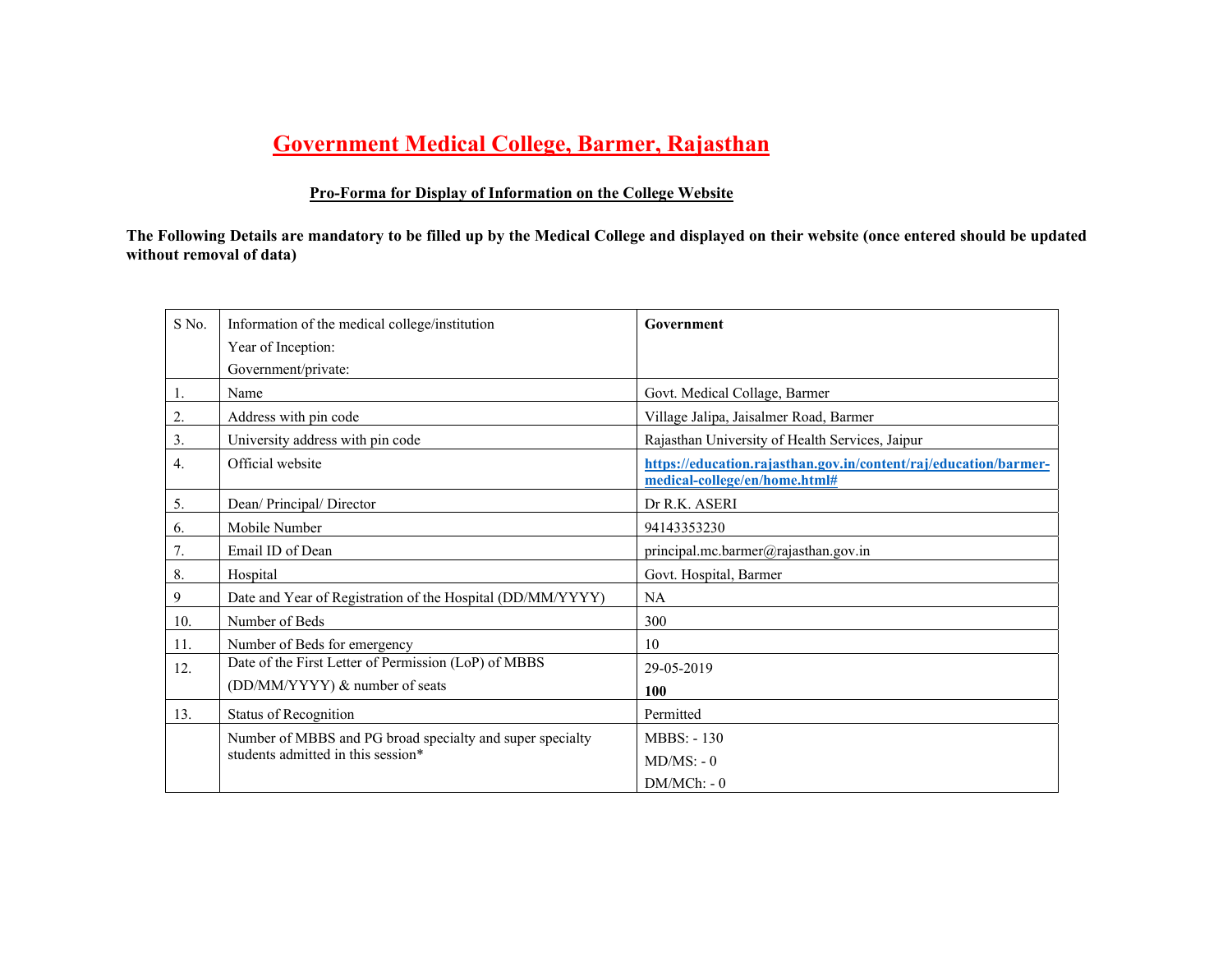### 29. **Department wise list of Faculty Members**

# **Department of Anatomy**

| Department     | Name of the                           | <b>Current</b>     | <b>Nature of</b>                | <b>Details ofService inthe Last 5years</b> |                 | <b>Number of lectures</b> |                |                 |                       |
|----------------|---------------------------------------|--------------------|---------------------------------|--------------------------------------------|-----------------|---------------------------|----------------|-----------------|-----------------------|
|                | faculty                               | <b>Designation</b> | employment                      |                                            |                 |                           |                |                 | taken/year.           |
|                |                                       | & Date of          |                                 |                                            | $\overline{2}$  | 3                         | $\overline{4}$ | 5               |                       |
|                | Qualification                         | promotion          | Regular/                        |                                            |                 |                           |                |                 | <b>Topics covered</b> |
|                | <b>IMR</b>                            |                    | permanent or<br>contract/outsou | 2021                                       | 2020            | 2019                      | 2018           | 2017            |                       |
|                | <b>Number</b>                         |                    | rced                            |                                            |                 |                           |                |                 |                       |
|                | <b>DR ABHIJEET</b>                    | <b>ASSISTANT</b>   | <b>REGULAR</b>                  | <b>GMC PALI</b>                            | <b>GMC PALI</b> | <b>GMC PALIGMC PALI</b>   |                | <b>MGMC</b>     | Total Lect.- 70       |
|                | <b>JOSHI</b>                          | <b>PROFESSOR</b>   |                                 | till 13.09.21                              |                 |                           |                | JAIPUR till     | <b>GROSS ANATOMY,</b> |
|                |                                       |                    |                                 |                                            |                 |                           |                | 11.08.17        | EMBRYOLOGY,           |
|                | MBBS, MD-                             |                    |                                 | <b>GMC</b>                                 |                 |                           |                |                 | HISTOLOGY,            |
|                | <b>ANATOMY</b>                        |                    |                                 | <b>BARMER</b>                              |                 |                           |                | <b>GMC PALI</b> | AETCOM.               |
|                |                                       |                    |                                 | 14.09.21 to                                |                 |                           |                | 16.08.17        |                       |
|                | MBBS-35502                            |                    |                                 | till date                                  |                 |                           |                | onwards         |                       |
|                | MD-13595                              |                    |                                 |                                            |                 |                           |                |                 |                       |
|                | (Rajasthan Medical                    |                    |                                 |                                            |                 |                           |                |                 |                       |
|                | Council)                              |                    |                                 |                                            |                 |                           |                |                 |                       |
|                | <b>DR MUKESH</b>                      | SR.                | <b>REGULAR</b>                  | GMC                                        | <b>GMC</b>      | GMC                       | <b>GMC</b>     | ÷               | Total Lect.-118       |
|                | <b>FULWARIA</b>                       | <b>DEMONSTRAT</b>  |                                 | <b>BARMER</b>                              | <b>BARMER</b>   | <b>BARMER</b>             | <b>BARMER</b>  |                 | GROSS ANATOMY,        |
| <b>ANATOMY</b> |                                       | <b>OR</b>          |                                 |                                            |                 |                           |                |                 | EMBRYOLOGY,           |
|                | <b>BDS</b>                            |                    |                                 |                                            |                 |                           |                |                 | HISTOLOGY,            |
|                | <b>MSc</b> Medical                    |                    |                                 |                                            |                 |                           |                |                 | AETCOM.               |
|                |                                       |                    |                                 |                                            |                 |                           |                |                 |                       |
|                | <b>BDS</b> (A-146)<br><b>DR SOHEL</b> | SR.                | <b>REGULAR</b>                  | <b>GMC</b>                                 | <b>GMC</b>      | <b>GMC</b>                | <b>GMC</b>     |                 | Total Lect.-115       |
|                | <b>SOLANKI</b>                        | <b>DEMONSTRAT</b>  |                                 | <b>BARMER</b>                              | <b>BARMER</b>   | <b>BARMER</b>             | <b>BARMER</b>  | $\blacksquare$  | GROSS ANATOMY,        |
|                |                                       | OR                 |                                 |                                            |                 |                           |                |                 | EMBRYOLOGY,           |
|                | BHMS, M.Sc. Med.                      |                    |                                 |                                            |                 |                           |                |                 | HISTOLOGY,            |
|                | Anatomy                               |                    |                                 |                                            |                 |                           |                |                 | AETCOM.               |
|                | RMC No. 5261                          |                    |                                 |                                            |                 |                           |                |                 |                       |
|                | <b>DR NIDHI</b>                       | <b>MEDICAL</b>     | <b>REGULAR</b>                  | <b>GMC</b>                                 | <b>SMS</b>      | <b>SMS</b>                | <b>SMS</b>     | <b>PHC</b>      | Total Lect.-32        |
|                | <b>MISHRA</b>                         | <b>OFFICER</b>     |                                 | <b>BARMER</b>                              | <b>MEDICAL</b>  | MEDICAL MEDICAL           |                | MAMER           | <b>GROSS ANATOMY,</b> |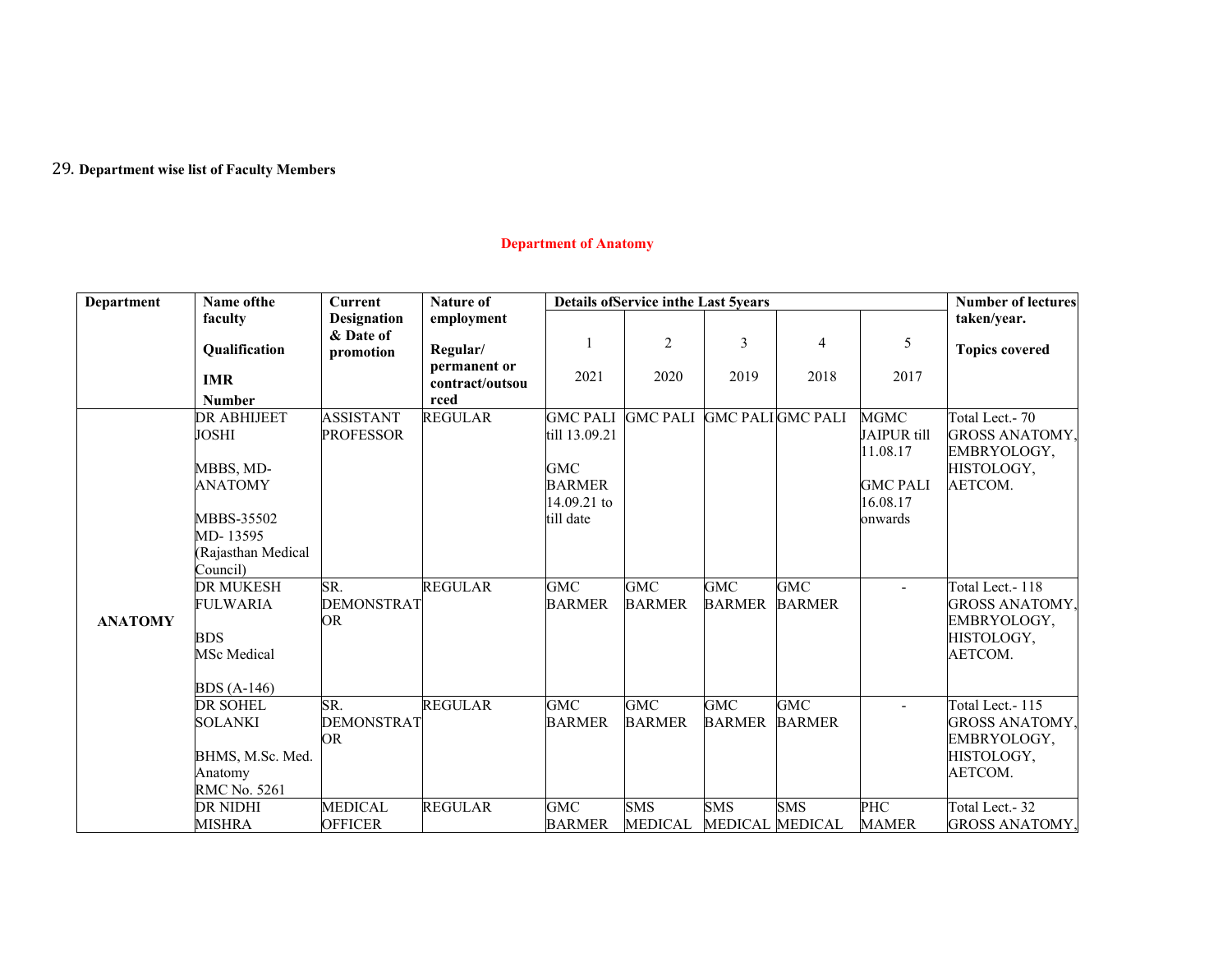| MBBS.MS-          |  | <b>COLLEGE</b> | <b>COLLEGE COLLEGE</b> |        | <b>KOTDA</b>   | EMBRYOLOGY.      |
|-------------------|--|----------------|------------------------|--------|----------------|------------------|
| <b>ANATOMY</b>    |  | <b>JAIPUR</b>  | JAIPUR                 | JAIPUR | <b>UDAIPUR</b> | <b>HISTOLOGY</b> |
| Rajasthan medical |  |                |                        |        |                |                  |
| $council-23047$   |  |                |                        |        |                |                  |

| Sr.No            | FacultyName                                                | Publication in Vancouver referencingstyle.                                                                                                                                                                           | Pubmed Indexed<br>Yes/No | Scopes         |
|------------------|------------------------------------------------------------|----------------------------------------------------------------------------------------------------------------------------------------------------------------------------------------------------------------------|--------------------------|----------------|
| II.              | DR ABHIJEET JOSHI                                          | 1. Neuroanatomy, Ciliary Ganglion (updated 2020 jul 27) In: StatPearls (Internet).<br>Island<br>Treasure<br>(FL)<br><b>StatPearls</b><br>Publishing;<br>2020<br>Jan.<br>https://www.ncbi.nlm.nih.gov/books/NBK553182 | <b>YES</b>               | NO.            |
|                  |                                                            | 2. Bilateral absence of inferior thyroid artery: A rare variation. International<br>Journal of Medical science and Public health. April-2019,8(5), 1-3.                                                              | N <sub>O</sub>           | NO.            |
|                  |                                                            | 3. A cadaveric study of thyroid arteries other than superior and inferior thyroid<br>artery in western indian population. International Journal of Scientific<br>Research.April-2019,8(4), 1-2.                      | NO.                      | NO.            |
|                  | in Rajasthan Population. Int J Res Med.2014; 3(4); 140-145 | 4. A Morphometric study of pedicle, lamina& Spinous process of C3-C7 Vertebrae                                                                                                                                       | N <sub>O</sub>           | N <sub>O</sub> |
|                  |                                                            | 5. Anatomical variation in the origin of inferior thyroid artery and relation with<br>recurrent laryngeal nerve. Int J Res Med.2014; 3(3);137-141                                                                    | NO                       | N <sub>O</sub> |
|                  |                                                            | 6. Anatomical variation in the origin of superior thyroid artery and its relation with<br>external laryngeal nerve. Nat J of Med Res, Apr-June 2014. Vol 4; Issue 2; 138-141                                         | N <sub>O</sub>           | N <sub>O</sub> |
| $\overline{2}$ . | <b>DR MUKESH</b><br>FULWARIA                               | 1. A cross-sectional study of facial index of migrant Tibetan population trading in<br>north western Rajasthan. ISSN Print 2394-7500<br>$16-09-2017$ ,<br>2017;3(10):315-319                                         | N <sub>O</sub>           | N <sub>O</sub> |
|                  |                                                            | 2. Assessment of Chronological Age by Lower Third Molar Eruption. ISSN: 2347-<br>954X (Print) 20.10.2017 , 30.10.2017                                                                                                | NO                       | NO             |
|                  |                                                            | 3. Determination of Sexual Dimorphism in Bikaner city population in Rajasthan<br>by Odontometric Study of Permanent Mandibular Canine. ISSN: 2347-954X<br>(Print), 20.10.2017,30.10.2017                             | N <sub>O</sub>           | N <sub>O</sub> |
|                  |                                                            | 4. Determination of Sexual Dimorphism in Bikaner city population in Rajasthan                                                                                                                                        | N <sub>O</sub>           | N <sub>O</sub> |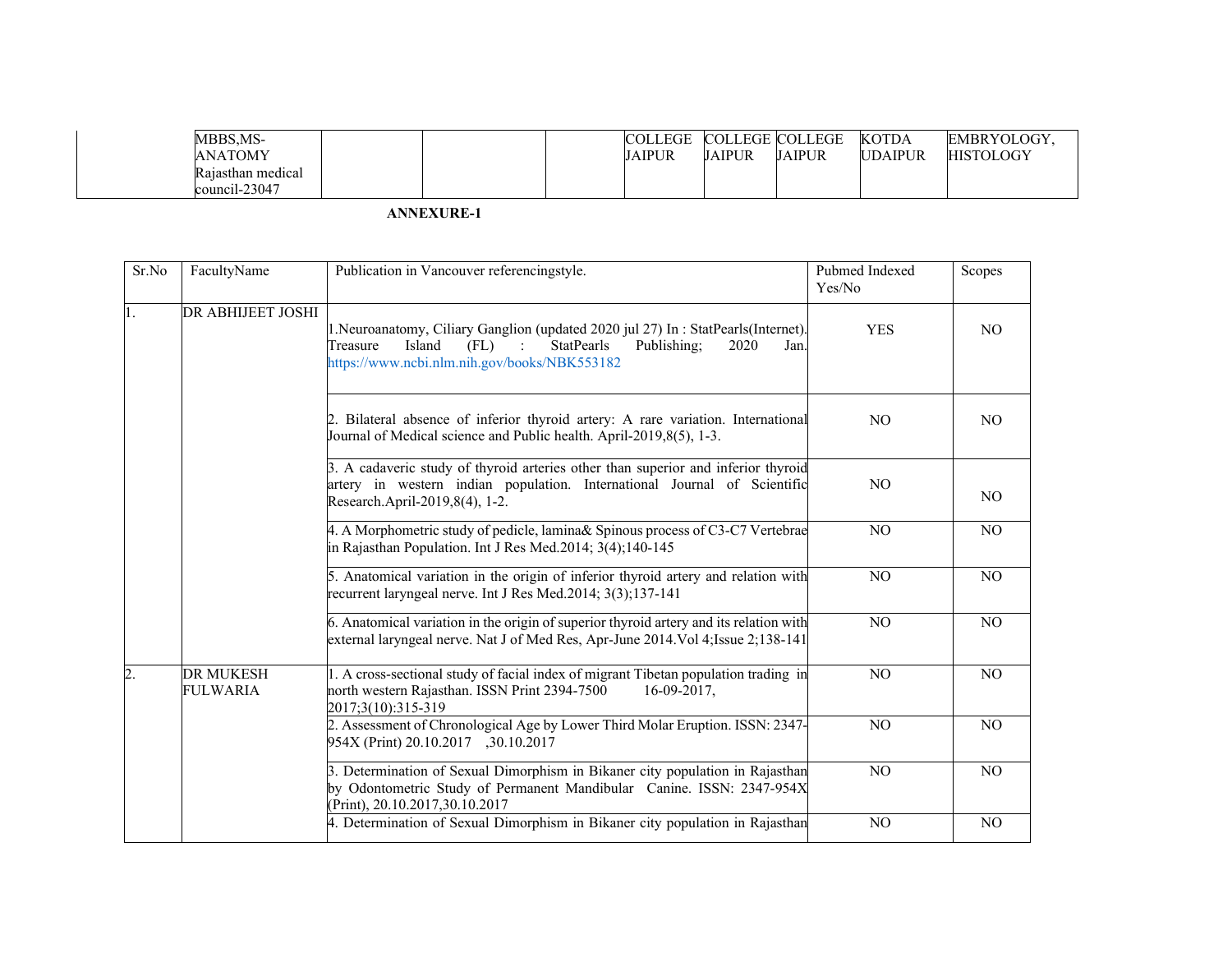|    | by Odontometric Study of Permanent Maxillary and Mandibular Canines. ISSN:                        |                |                |
|----|---------------------------------------------------------------------------------------------------|----------------|----------------|
|    | 2347-954X (Print), 20.10.2017,30.10.2017.                                                         |                |                |
|    | 5. Determination of Sexual Dimorphism in Bikaner city population in Rajasthan                     | NO.            | NO.            |
|    | by Odontometric Study of Permanent Maxillary Canine. ISSN: 2347-954X (Print)                      |                |                |
|    | 20.10.2017, 30.10.2017                                                                            |                |                |
|    | 6. A study to find out association between morphometry of placenta and neonates                   | NO.            | NO.            |
|    | profile at tertiary care teaching hospital Bikaner. Int J of M Science and Education.             |                |                |
|    | Nov 2019, vol 8(3).                                                                               |                |                |
|    | 7. Awareness and importance of human body donation for the purpose of                             | NO.            | NO.            |
|    | teaching and research. Int J of Research and Medical sciences. March 2020, vol                    |                |                |
|    | 8(4):1380                                                                                         |                |                |
| 3. | DR SOHEL SOLANKI 1. Rolapitant : effects of an antiemetic agent on the growth of developing chick | NO.            | NO.            |
|    | embryo: Int jour of medical research and health sciences. 2021, vol 10 (6).                       |                |                |
|    | 2. Awareness and importance of human body donation for the purpose of                             | NO.            | NO.            |
|    | teaching and research. Int J of Research and Medical sciences. March 2020, vol                    |                |                |
|    | 8(4):1380                                                                                         |                |                |
|    | Phylogenetic variation of Muscle Flexor Digitorum Brevis- Rare Variation on the                   | N <sub>0</sub> | N <sub>o</sub> |
|    | right foot. Ann. Int. Med. Den. Res. 2016;2(1):117-20                                             |                |                |
|    | Comparative Study of Goniometric and Radiographic Carring Angle in Human                          | N <sub>o</sub> | N <sub>o</sub> |
|    | int Journal of Scienceand Research Vol 4, issue 2, Feb 2015 www.ijsr.net. 292-                    |                |                |
|    | 294.                                                                                              |                |                |
|    | Differential Criteria to Evaluate Parasite and Bacteria for Diagnosis of Malaria                  | N <sub>o</sub> | No.            |
|    | And Typhoid; Annals of Int. Medical and Dental Research, 2015, vol 1, issue 3,<br>291-294.        |                |                |
|    |                                                                                                   |                |                |

# **Department of Medicine**

|                 | <b>Name ofthe faculty</b>          |                                                                | <b>Nature of</b>                                      |      |               | <b>Details of Service in the Last 5 years</b> |                                     |               |                                                         |
|-----------------|------------------------------------|----------------------------------------------------------------|-------------------------------------------------------|------|---------------|-----------------------------------------------|-------------------------------------|---------------|---------------------------------------------------------|
| Departm<br>ent  | <b>Oualification</b><br><b>IMR</b> | <b>Current</b><br><b>Designation</b><br>& Date of<br>promotion | employment<br>Regular/permanent<br>or contract/outsou | 2017 | 2018          | 2019                                          | 2020                                | 2021          | Number of lectures taken/year.<br><b>Topics covered</b> |
|                 | Number                             |                                                                | rced                                                  |      |               |                                               |                                     |               |                                                         |
| <b>Medicine</b> | Dr. Dinesh Parmar                  | Professor &<br>HOD                                             | Regular/permanent                                     | ßS   | Asso.<br>Prof |                                               | Asso. Prof Asso. Prof $\frac{1}{b}$ | Asso.<br>Prof |                                                         |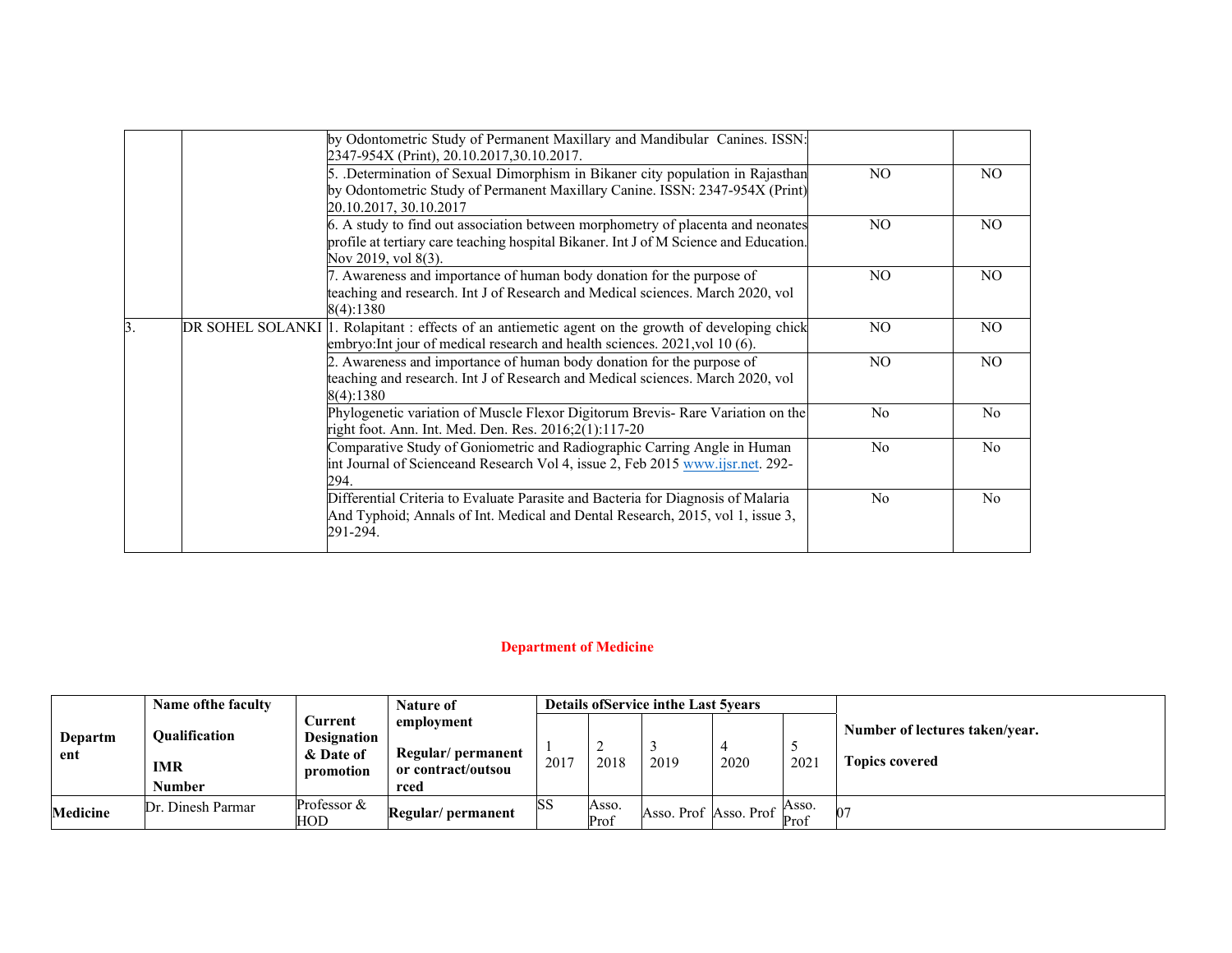| <b>MBBS MD Medicine</b>         |                        |                                |    |               |                       |    |               |    |
|---------------------------------|------------------------|--------------------------------|----|---------------|-----------------------|----|---------------|----|
| RMC No                          | $17 - 2 - 18$          |                                |    |               |                       |    |               |    |
|                                 |                        |                                |    |               |                       |    |               |    |
| 18326/8261<br>Dr. Shalu Parihar |                        |                                |    |               |                       |    |               |    |
|                                 | Professor              |                                |    |               |                       |    |               |    |
| <b>MBBS MD Medicine</b>         |                        |                                | JS | Asso.         |                       |    | Asso.<br>Prof |    |
| RMC No                          | $17 - 2 - 18$          | Regular/permanent              |    | Prof          | Asso. Prof Asso. Prof |    |               | 07 |
| 018992/6092                     |                        |                                |    |               |                       |    |               |    |
| Dr. Hanuman Ram                 |                        |                                |    |               |                       |    |               |    |
| Chaudhary                       | Professor              |                                |    |               |                       |    |               |    |
| <b>MBBS MD Medicine</b>         | $17 - 2 - 18$          | Regular/ permanent             | JS | Asso.<br>Prof | Asso. Prof Asso. Prof |    | Asso.<br>Prof | 07 |
| <b>RMC</b> No                   |                        |                                |    |               |                       |    |               |    |
| 20090                           |                        |                                |    |               |                       |    |               |    |
| Dr. Vikram singh                | Assistant              |                                |    |               |                       |    |               |    |
|                                 | Professor              |                                |    |               |                       |    | AP            |    |
| <b>MBBS MD Medicine</b>         |                        | Regular/permanent<br><b>SR</b> |    | <b>SR</b>     | AP                    | AP |               | 06 |
| RMC No                          | 12/4/19                |                                |    |               |                       |    |               |    |
| 33344/16274                     | 29/2/19                |                                |    |               |                       |    |               |    |
| Dr. Anil K. Sethiya             |                        |                                |    |               |                       |    |               |    |
| <b>MBBS MD Medicine</b>         | Assistant<br>Professor | Regular/permanent              | JS | JS            | AP                    | AP | AP            | 06 |
| RMC No                          |                        |                                |    |               |                       |    |               |    |
| 13074                           | 12/4/19                |                                |    |               |                       |    |               |    |
| Dr Mahipal Choudhary            |                        |                                |    |               |                       |    |               |    |
|                                 | Senior                 |                                |    |               |                       |    |               |    |
| <b>MBBS MD Medicine</b>         | Resident               |                                | JS |               |                       |    |               |    |
| RMC No                          |                        | Regular                        |    | JS            | JS                    | JS | <b>SR</b>     |    |
|                                 | 30/11/2021             |                                |    |               |                       |    |               |    |
|                                 | 25891/14593            |                                |    |               |                       |    |               |    |
| Dr Sidharth Chauhan             | Senior                 |                                |    |               |                       |    |               |    |
| <b>MBBS MD Medicine</b>         | Resident               | Regular                        |    |               |                       |    |               |    |
| MBBS-36345                      |                        |                                | MO | MO            | MO                    | MO | ${\rm SR}$    |    |
|                                 | 23/02/2021             |                                |    |               |                       |    |               |    |
| MD-20662                        |                        |                                |    |               |                       |    |               |    |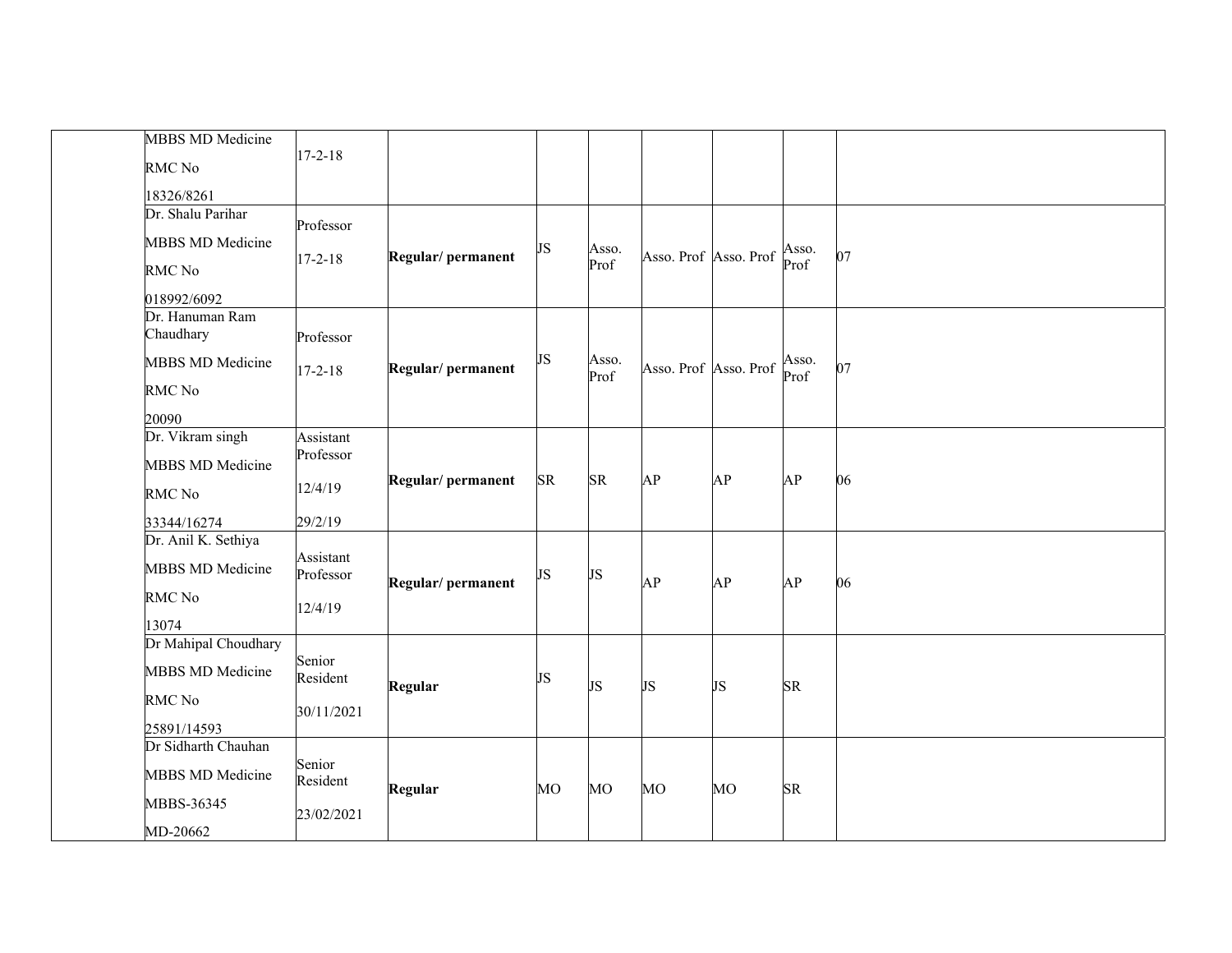| Sr.No | FacultyName             | <b>Publication in Vancouver referencingstyle.</b>                                                                 | <b>Pubmed</b>  | <b>Scopes</b> | Medical          |
|-------|-------------------------|-------------------------------------------------------------------------------------------------------------------|----------------|---------------|------------------|
|       |                         |                                                                                                                   | <b>Indexed</b> |               | <b>Educator</b>  |
|       |                         |                                                                                                                   | Yes/No         |               | Training         |
| 1.    | <b>Dr Dinesh Parmar</b> | Dinesh Parmar, Shallu Parihar. To Evaluation of C- Reactive Protein in Acute Pancreatitis by                      | No             | No            | CISP II-19-20    |
|       |                         | Semi Quantitative Method and Its Correlation with Prognosis: A Hospital Based Study. Int J Med Res Prof.          |                |               | October 2020     |
|       |                         | 2015; 1(3); 206-08.                                                                                               |                |               | <b>MCI</b> Nodal |
|       |                         | Dinesh Parmar, Shallu Parihar. A Correlation of the Clinical, Biochemical, USG Abdomen and                        |                |               | Centre,          |
|       |                         | CT Finding to Predict the Prognosis of Acute Severe Pancreatitis: A Hospital Based Study. Int J Med Res           |                |               | Pramukhswami     |
|       |                         | Prof. 2016, 2(2); 357-61.                                                                                         |                |               | Medical          |
|       |                         | Gautam Chand Jeenger, Dinesh Parmar, A.K. Jain, Nishant Kamble, Dinesh Kumar, Vivek                               |                |               | College,         |
|       |                         | Lakhawat. To assess correlation between carotid intima media thickness and dyslipidaemia in patients with         |                |               | Karamsand,       |
|       |                         | stroke. JMSCR, Vol 7 Issue 7 Page216-222, July 2019.                                                              |                |               | Gujrat           |
|       |                         | Gautam Chand Jeenger, Dinesh Parmar, A.K Jain, Nishant Kamble, Ramesh Jhakhar, Sudhir.                            |                |               |                  |
|       |                         | Liver dysfunction in dengue fever: A prospective study. AJMR Vol-8 Issue-3 July-Sept 2019.                        |                |               |                  |
|       |                         | Dinesh Parmar, Shalu Parihar. A Prospective Hospital Based Study to Correlate the Coagulation                     |                |               |                  |
|       |                         | Profile in All Three Trimesters of Pregnancy. Int J Med Res Prof. 2020 Jan; 6(1): 265-70.                         |                |               |                  |
|       |                         | DOI:10.21276/ijmrp.2020.6.1.062.                                                                                  |                |               |                  |
|       |                         | Dinesh Parmar, Shalu Parihar. A Prospective Study to Evaluate the Correlation of Serum Lactate                    |                |               |                  |
|       |                         | and Serum Albumin as a Predictor of Outcome in ICU Patients Regarding Mortality and Length of ICU                 |                |               |                  |
|       |                         | Stay. Int J Med Res Prof. 2019 Nov; 5(6):185-88. DOI:10.21276/ijmrp.2019.5.6.040                                  |                |               |                  |
|       |                         | Gahlot, D. G., Ram, D. P., Parmar, D. D., Garg, D. M., Hundekar, D. P., Aseri, D. R. K.,                          |                |               |                  |
|       |                         | Mansuriya, D. B. L., & Kumar, D. S. (2021). Significant Role of Procalcitonin and Proinflammatory                 |                |               |                  |
|       |                         | Markers in Diabetic Foot Ulcer Infections. International Journal of Innovative Research in Medical                |                |               |                  |
|       |                         | Science, 6(10), 635–641.                                                                                          |                |               |                  |
|       |                         | Dr. Ghanshyam Gohlot, Dr. Poonma Rom, Dr. Dinesh Parmar, Dr. Prakash Hundekar, Dr. Kisori                         |                |               |                  |
|       |                         | Lal Meena, Dr. Mahadev Chaudhary, Dr. R.K.Aseri, Dr. B.L.Mansuriya, Dr. Surendra Kumar. The role of               |                |               |                  |
|       |                         | procalcitonin as a predictor of clinical outcome in diabetic foot infections, international journal of scientific |                |               |                  |
|       |                         | research: Volume-10 Issue-9 1 September-2021.                                                                     |                |               |                  |
| 2.    | Dr. Hanuman Ram         | Choudhary Hanuman Ram. Effect of Weight Gain and Weight Loss on Risk of Diabetes amongst                          |                |               |                  |
|       | Chaudhary               | Overweight Subjects: A Hospital Based Study. Indian Journal of Basic and Applied Medical Research;                |                |               |                  |
|       |                         | March 2018: Vol.-7, Issue- 2, P. 460-464                                                                          |                |               |                  |
|       |                         | Choudhary HR. Retrospective Analysis of Viral Diseases Infected Patients: An Hospital Based                       |                |               |                  |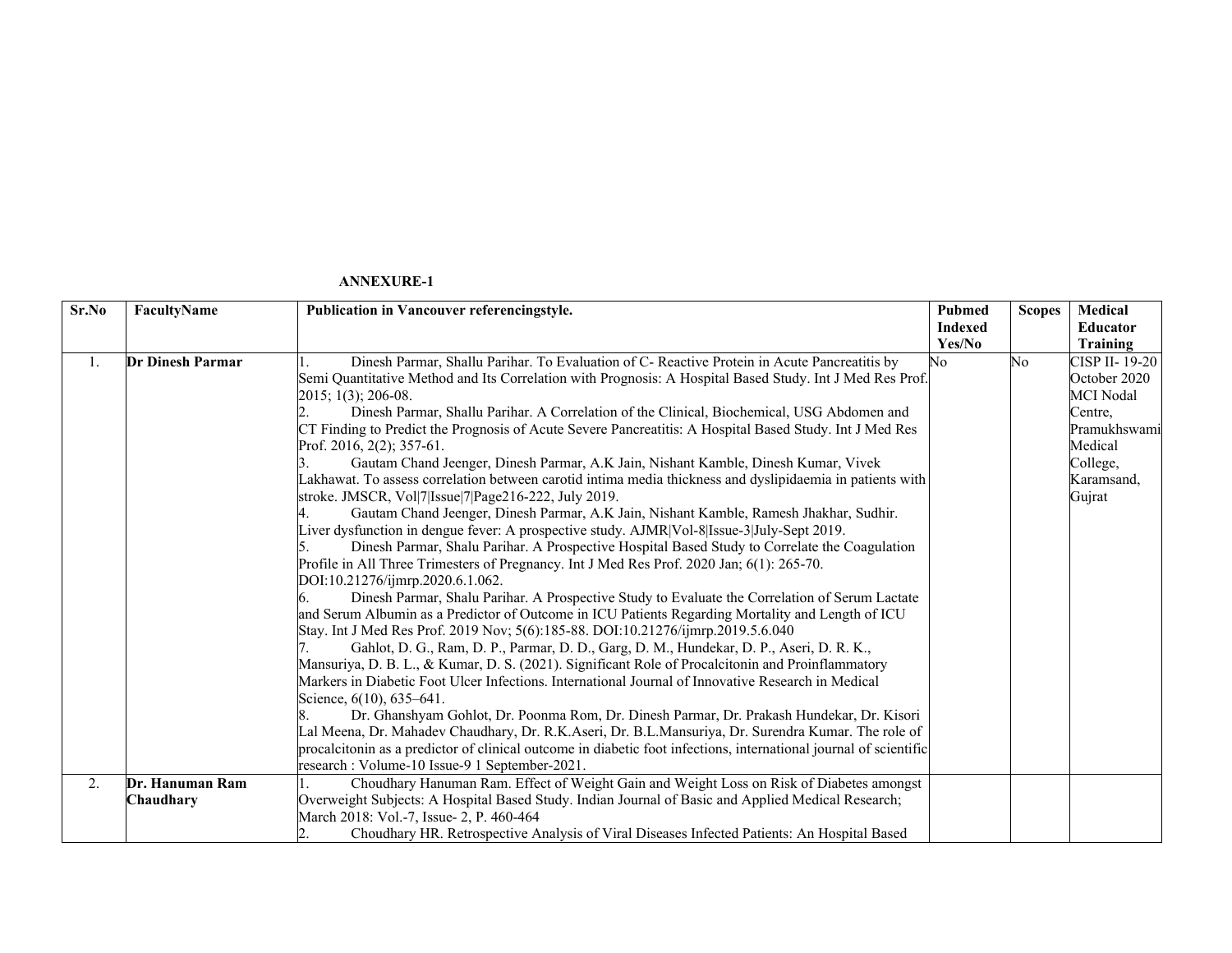|    |                   | Observational Study. Int Arch biomed Clin Res. 2018;4(2):17-19.                                          |                |  |
|----|-------------------|----------------------------------------------------------------------------------------------------------|----------------|--|
|    |                   | Choudhary HR, Choudhary M. A Hospital Based Prospective Study to Assess the Prevalence of                |                |  |
|    |                   | Iron Deficiency Anemia among Known Population. Asian J. Med. Res. 2019;8(2):ME06-ME08.                   |                |  |
|    |                   | Hanuman Ram Choudhary, Mahipal Choudhary. Assessment of Hypertension among Known                         |                |  |
|    |                   | Population: An Hospital Based Prospective Study. Int J Med Res Prof. 2019 Nov; 5(6):122-24.              |                |  |
|    |                   | Hanuman Ram Choudhary, Shalu Parihar. A Hospital Based Prospective Study to Correlate of                 |                |  |
|    |                   | Microvascular Complications with Different (Fpg, 2hpg & hba1c) Glycemic Indices Among Type 2             |                |  |
|    |                   | Diabetes Mellitus Patients. International Journal of Health and Clinical Research, 2021;4(10):205-207    |                |  |
| 3. | Dr Shallu Parihar | Dinesh Parmar, Shallu Parihar. To Evaluation of C- Reactive Protein in Acute Pancreatitis by             | N <sub>0</sub> |  |
|    |                   | Semi Quantitative Method and Its Correlation with Prognosis: A Hospital Based Study. Int J Med Res Prof. |                |  |
|    |                   | 2015; 1(3); 206-08.                                                                                      |                |  |
|    |                   | Dinesh Parmar, Shallu Parihar. A Correlation of the Clinical, Biochemical, USG Abdomen and               |                |  |
|    |                   | CT Finding to Predict the Prognosis of Acute Severe Pancreatitis: A Hospital Based Study. Int J Med Res  |                |  |
|    |                   | Prof. 2016, 2(2); 357-61.                                                                                |                |  |
|    |                   | Dinesh Parmar, Shalu Parihar. A Prospective Hospital Based Study to Correlate the Coagulation            |                |  |
|    |                   | Profile in All Three Trimesters of Pregnancy. Int J Med Res Prof. 2020 Jan; 6(1): 265-70.                |                |  |
|    |                   | DOI:10.21276/ijmrp.2020.6.1.062.                                                                         |                |  |
|    |                   | Dinesh Parmar, Shalu Parihar. A Prospective Study to Evaluate the Correlation of Serum Lactate           |                |  |
|    |                   | and Serum Albumin as a Predictor of Outcome in ICU Patients Regarding Mortality and Length of ICU        |                |  |
|    |                   | Stay. Int J Med Res Prof. 2019 Nov; 5(6):185-88. DOI:10.21276/ijmrp.2019.5.6.040                         |                |  |
|    |                   | I. Singh Vikram, Kishoriya Naveen, Meena Mahadev Retrospective Study Of H1n1 Positive Patients           | No             |  |
|    |                   | (2014-15) In Western Rajasthan VOLUME-6, ISSUE-6, JUNE-2017 • ISSN No 2277 – 8160.                       |                |  |
|    |                   | 2. Meena Durga Shankar, Singh Vikram Sonwal, Rohila Amit Kumar, Meena Vasudha Acute Brucellosis          |                |  |
|    |                   | Presenting as an Autoimmune Hemolytic Anemia Volume 2018 Article ID 1030382                              | Yes            |  |
|    |                   | 3. Meena Durga Shankar, Sonwal Vikram Singh, Bohra Gopal Krishna, Balesa Jitendra, Rohila Amit           |                |  |
|    |                   | Kumar Celiac disease with Budd-Chiari syndrome: A rare association                                       |                |  |
|    |                   | SAGE Open Med Case Rep. 2019                                                                             | Yes            |  |
|    |                   | 4. Meen Mahadev, Kishoria Naveen , Meena Durga Shankar, Sonwal Vikram Singh, Bacteriological             |                |  |
|    |                   | Profile and Antibiotic Resistance in Patients with Urinary Tract Infection in Tertiary Care Teaching     |                |  |
|    |                   | Hospital in Western Rajasthan IndiaInfect Disord Drug Targets. 2021;21(2):257-261                        |                |  |
|    |                   |                                                                                                          |                |  |
|    |                   |                                                                                                          | Yes            |  |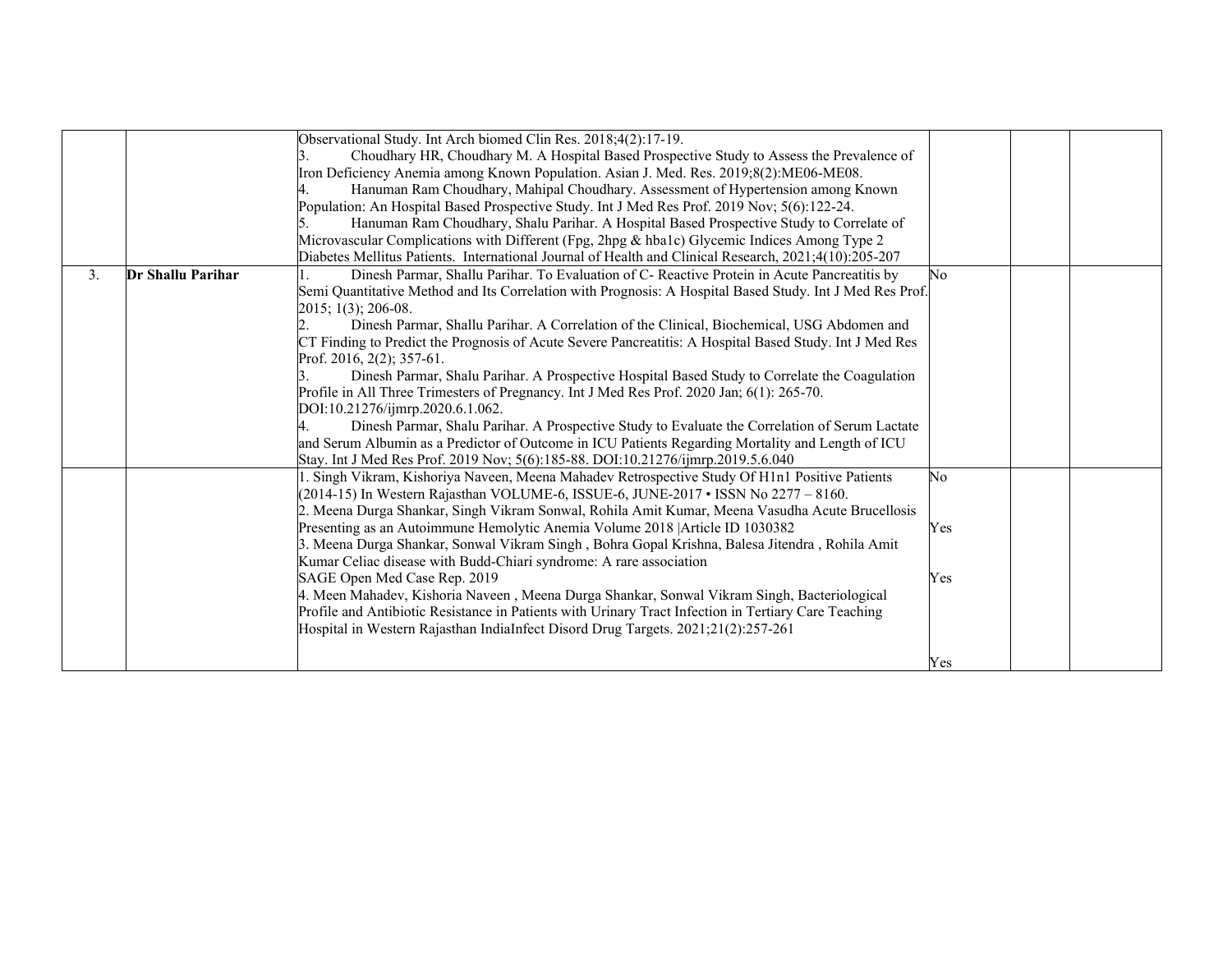# **Department of Psychiatry**

|                | Name of the faculty                                                               |                                                         | <b>Nature of</b>                                              |                                      |            | <b>Details of Service in the Last 5years</b> |                     |                     |                                                         |  |
|----------------|-----------------------------------------------------------------------------------|---------------------------------------------------------|---------------------------------------------------------------|--------------------------------------|------------|----------------------------------------------|---------------------|---------------------|---------------------------------------------------------|--|
| Departm<br>ent | <b>Oualification</b><br><b>IMR</b><br><b>Number</b>                               | Current<br><b>Designation</b><br>& Date of<br>promotion | employment<br>Regular/permanent<br>or contract/outsou<br>rced | 2017                                 | ∠<br>2018  | Ο<br>2019                                    | 4<br>2020           | ◡<br>2021           | Number of lectures taken/year.<br><b>Topics covered</b> |  |
| Psychiatry     | Dr Girish Chandra<br>Baniya<br><b>MBBS MD Psychiatry</b><br>RMC No<br>24295/11725 | Assistant<br>Professor<br>18/02/2023                    | Regular/ permanent                                            | AP<br>SPMC<br>Bikaner Bikaner Barmer | AP<br>SPMC | AP<br><b>GMC</b>                             | AP<br>GMC<br>Barmer | АP<br>GMC<br>Barmer | NA                                                      |  |
|                | Dr Bhanu Pratap Singh<br>37460/15953                                              | Senior<br>Resident                                      | Regular                                                       |                                      |            |                                              |                     | SR<br>GMC<br>Barmer |                                                         |  |

| Sr.No | FacultyName       | <b>Publication in Vancouver referencingstyle.</b>                                               |                          | <b>Scopes</b> | <b>Medical Educator</b><br>Training |
|-------|-------------------|-------------------------------------------------------------------------------------------------|--------------------------|---------------|-------------------------------------|
|       |                   |                                                                                                 | <b>Indexed</b><br>Yes/No |               |                                     |
|       | Dr Girish Chandra | Verma, K., Baniya, G.C. Prevalence of Depression, Anxiety and Quality of Life in                | Yes                      | No            | Advance Course in                   |
|       | Baniya            | Adolescent Girls with Dysmenorrhoea in a Remote Area of Western Rajasthan. J Obstet Gynecol     |                          |               | Medical Education                   |
|       |                   | India (2022). https://doi.org/10.1007/s13224-021-01603-w.                                       |                          |               | $(ACME)$ Pursuing $11th$            |
|       |                   | Baniya GC, Verma K. Prevalence of depression, risk factors, and quality of life in patients Yes |                          | Yes           | Batch 2021-22                       |
|       |                   | with epilepsy in a remote area of western Rajasthan. Epilepsy Behav. 2021 Dec 24; 127:108488.   |                          |               | MCI Nodal Centre,                   |
|       |                   | doi: 10.1016/j.yebeh.2021.108488. Epub ahead of print. PMID: 34959154.                          |                          |               | Pramukhswami Medical                |
|       |                   | Masuria B, Baniya GC, Galgali S. Remote reverse koebner phenomenon in atypical                  | Yes                      | No            | College, Karamsand,                 |
|       |                   | granuloma annulare. Indian Journal of Dermatology. 2021;66(5):551-2.                            |                          |               | Gujrat                              |
|       |                   | Verma K, Agrawal S, Baniya GC. Impact of government schemes on maternal mortality.              | No                       | No            |                                     |
|       |                   | Int J Reprod Contracept Obstet Gynecol 2021; 10:2259-63.                                        |                          |               |                                     |
|       |                   | Baniya GC, Verma K. Relation of hopelessness and Depression severity on suicidal                |                          |               | CISP II-12-13 March                 |
|       |                   | ideation. International Journal of Medical Science and Current Research (IJMSCR). March-April   | Yes                      | No            | 2020                                |
|       |                   | 2021;4(2):625-32.                                                                               |                          |               | MCI Nodal Centre,                   |
|       |                   | Rathi AK, Agrawal M, Baniya GC. A study of impact of stress: examinations on menstrual          |                          |               | Pramukhswami Medical                |
|       |                   | cycle among medical students. International Journal of Research in Medical Sciences.            | INo.                     | No            | College, Karamsand,                 |
|       |                   | $2019;7(12):4703-8.$                                                                            |                          |               | Gujrat                              |
|       |                   | Singh RD, Goyal SG, Verma KK, Baniya GC, Prakash P. Assessment of Anxiety                       | No                       |               |                                     |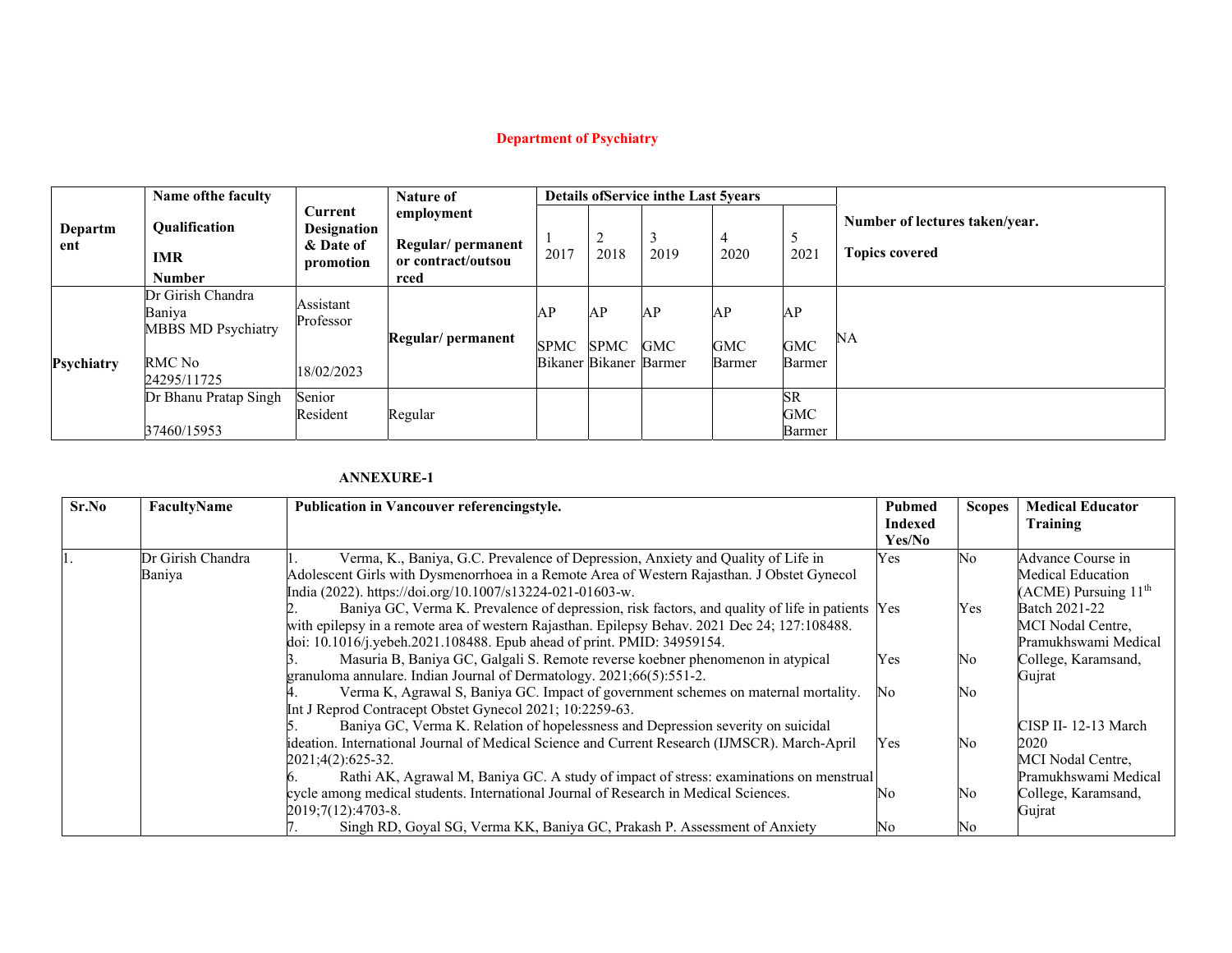| symptoms among medical students at the time of joining and after one year. Delhi Psychiatry                 |     |     |                             |
|-------------------------------------------------------------------------------------------------------------|-----|-----|-----------------------------|
| Journal. April 2019;22(1):41-5.                                                                             |     |     |                             |
| Kharolia D Verma KK, Bishnoi HS, Baniya GC. A Comparative study to assess the effect No<br>8.               |     | No  | <b>RBCW-10-12</b>           |
| of active versus sham rTMS treatment in female inpatients of Dissociative Disorder of Movement              |     |     | Decembner 2019              |
| and Sensation. IOSR Journal of Dental and Medical Sciences. November 2019;18(11):1-6.                       |     |     | MCI Nodal Centre,           |
| Pilania M, Yadav V, Bairwa M, Behera P, Gupta SD, Khurana H, Baniya GC. Prevalence                          | Yes | Yes | Pramukhswami Medical        |
| of depression among the elderly (60 years and above) population in India, 1997–2016: a systematic           |     |     | College, Karamsand,         |
| review and meta-analysis. BMC public health. 2019;19(1):1-18.                                               |     |     | Gujrat                      |
| Hussain T Verma KK, Baniya GC. Effect of biofeedback therapy to relieve anxiety, stress No<br>10.           |     | No  |                             |
| and depression symptoms in dissociative conversion disorder patients. International journal of              |     |     | Basic course in             |
| advanced medicine. May 2018;2(3):3-6.                                                                       |     |     | <b>Biomedical Research-</b> |
| 11.<br>Suthar N, Garg N, Verma K, Singhal A, Singh H, Baniya G. Prevalence of Attention-                    | Yes | No  | (BSBR) Cycle 4              |
| deficit hyperactivity disorder in primary school children: A cross-sectional study. Journal of Indian       |     |     | March-June 2021             |
| Association for Child & Adolescent Mental Health. 2018;14(4):74-88.                                         |     |     | Consolidated Score - 88%    |
| Verma KK, Goyal SG, Thakral A, Baniya GC. Comorbidities among children with<br>12.                          | No  | Yes |                             |
| intellectual disability presenting for disability certification at a tertiary care center and assessment of |     |     |                             |
| burden in mothers of these children. Journal of Mental Health and Human Behaviour.                          |     |     |                             |
| 2018;23(2):108.                                                                                             |     |     |                             |
| Verma K, Baniya GC. A comparative study of sociodemographic profile and fetal outcome No<br>13.             |     | No  |                             |
| in teenage and adult mother. Indian Journal of Obstetrics and Gynecology Research. 2017;4(1):39-            |     |     |                             |
| 44.                                                                                                         |     |     |                             |
| 14.<br>Verma KK, Solanki OP, Baniya GC, Goyal S. A study of the stressor, family environment No             |     | No  |                             |
| and family burden in dissociative (conversion) disorder patients. Indian Journal of Social                  |     |     |                             |
| Psychiatry. 2017;33(3):196.                                                                                 | No  |     |                             |
| Baniya GC, Saini V, Verma K, Soni A, Kesharwani S. A study on relationship of internet<br>15.               |     | No  |                             |
| addictive behavior with personality traits among medical students. Journal of Mental Health and             |     |     |                             |
| Human Behavior. 2016;21(2):108.                                                                             | No  |     |                             |
| Chaurotia VK, Verma KK, Baniya GC. A Study of Psychosocial Factor Related with<br>16.                       |     | No  |                             |
| Relapse in Schizophrenia. IOSR Journal of Dental and Medical Sciences. 2016;15(4):26-34.                    |     |     |                             |
| Choudhary V, Baniya GC, Jain S. A comparative study of cognitive insight in<br>17.                          | No  |     |                             |
| schizophrenia patients with and without depression. International Journal of Research in Medical            |     | No  |                             |
| Sciences. 2016:2367-72.                                                                                     |     |     |                             |
| Saini V, Baniya GC, Verma K, Soni A, Kesharwani S. A study on relationship of facebook No<br>18.            |     |     |                             |
| and game addictive behaviour with personality traits among medical students. International Journal          |     | No  |                             |
| of Research in Medical Sciences. 2016:3492-7.                                                               |     |     |                             |
| Verma K, Baniya GC. Uterine perforation with bowel prolapsing through vagina following No<br>19.            |     | No  |                             |
| an unsafe abortion. International Journal of Research in Medical Sciences. 2016:2500-2.                     |     |     |                             |
| 20.<br>Verma K, Baniya GC. A comparative study of depression among infertile and fertile                    |     |     |                             |
| women. International Journal of Research in Medical Sciences. 2016:3459-65.                                 | No  | No  |                             |
| 21.<br>Verma K, Baniya GC. Ruptured Ectopic Pregnancy after Tubal ligation: A case report.                  |     |     |                             |
| Indian Journal of Obstetrics and Gynecology Research. 2016;3(2):194.                                        | No  | No  |                             |
| 22.<br>Verma K, Baniya GC, Agrawal S, Lomrod S. A study of Maternal and perinatal outcome                   |     |     |                             |
|                                                                                                             |     |     |                             |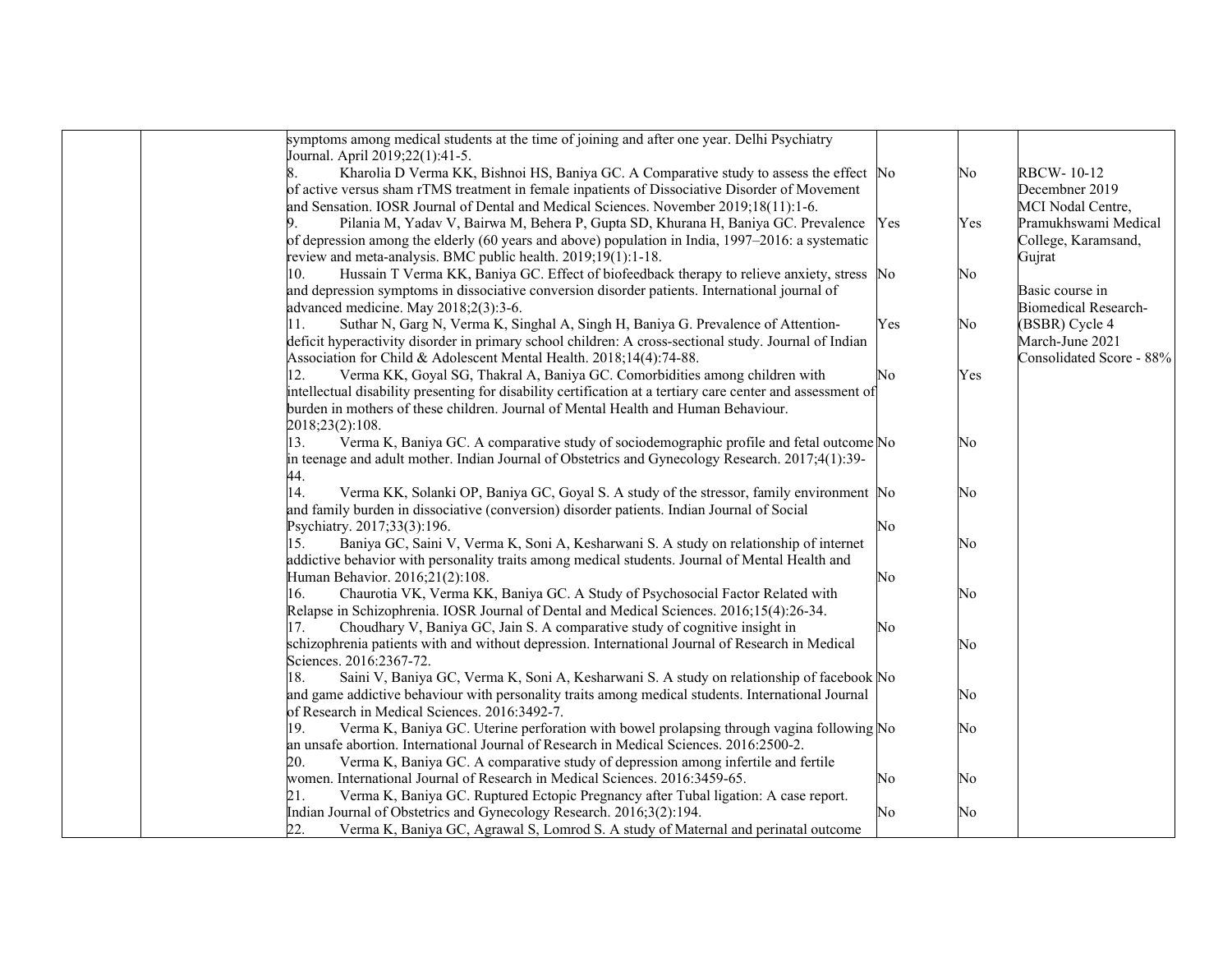| in eclampsia patients. Indian J Obstet Gynecol Res. 2016;3(4):318-21.                                       |                |    |
|-------------------------------------------------------------------------------------------------------------|----------------|----|
| Verma K, Garg S, Baniya G, Singh H. Neuro-cognition in patients of bipolar affective<br>23.                 | No             | No |
| disorder (currently in remission) and their first degree healthy relatives. International Journal of        |                |    |
| Medical Science and Public Health. 2016;5(12):2429.                                                         | N <sub>0</sub> | No |
| Verma K, Bhat M, Baniya GC. A Comparative Study of Antifungal Activity of Topical Per<br>24.                |                |    |
| Vaginal Application of Tablet Sertaconazole and Clotrimazole in Cases of Vulvovaginal                       |                |    |
| Candidiasis. IJHSR. 2015;5(2):111-5.                                                                        |                |    |
| 1.A Study to Correlation of Socio-Demographic and Clinical Variables with Depression in UrbanNo             |                | No |
| Population, author-dr. Bhanu pratap singh et al, JMSCR Volume 06 Issue 06 June 2018                         |                |    |
| 2. A Preliminary Study on the Prevalence of Depression in an Adult Urban Population of Gangtok.             |                |    |
| Int J Med Res Prof. 2018 May; 4(3):184-87. Bhanu Pratap Singh, Sanjiba Dutta, Forhad AkhtarNo               |                | No |
| Zaman, Harshavardhan Sampath.                                                                               |                |    |
| 3. Singh BP, Sampath H, Dutta S, Jaggi PS. A Study on Problematic Internet Use and Sleepiness               |                |    |
| amongst Students of a Medical College in Sikkim. Int Arch biomed Clin Res. 2018;4(4):43-45.                 | No.            | No |
| 4. To examine the change in craving following high frequency rtms stimulation of the right                  |                |    |
| dorsolateral prefrontal cortex (DLPFC) in patients with opioid dependence: A prospective hospital-          |                |    |
| based study. Authors Dr Daljeet Singh Ranawat, Dr Bhanu Pratap Singh, Dr Christoday RJ Khess, No            |                | No |
| Dr Abhimanyu Singh, Dr Neeti Mahala, Dr Mukesh Choudhary. Corresponding author- dr. Bhanu                   |                |    |
| pratap singh                                                                                                |                |    |
| 5. To Examine the Amendment in Desire Following High Frequency rtms Stimulation of the CorrectNo            |                | No |
| Dorsolateral Anteriorcortex (DLPFC) in Patients With Opioid Dependence as Compared to Sham                  |                |    |
| Stimulation: A Comparative Hospital Based Study author-Daljeet Singh Ranawat, Bhanu Pratap                  |                |    |
| Singh, Christoday RJ Khess, Abhimanyu Singh, Neeti Mahala, Mukesh Choudhary. Asian Journal of               |                |    |
| Medical Research   Volume 7   Issue 4   October-December 2018. Corresponding author- dr. Bhanu              |                |    |
| pratap singh                                                                                                |                |    |
| 6. A study of profile of patients referred to psychiatry department from other departments. No              |                | No |
| International Journal of Medical and Biomedical Studies (IJMBS) Volume 5, Issue 8; August: 2021;            |                |    |
| Page No. 164-166. Dr Bhanu Pratap Singh, Dr Abhimanyu Singh.                                                |                |    |
| 7. Evaluation of diabetes related distress and its prevelance in patients with type 2 diabetes mellitus. No |                | No |
| International journal of medical and biomedical studies (ijmbs) Volume 5, Issue 8; August: 2021;            |                |    |
| Page No. 170-172 Dr Bhanu Pratap Singh, Dr Abhimanyu Singh.                                                 |                |    |
| 8. Effect of cbt on depression among parents with children undergoing complex congenital heart No           |                | No |
| surgery & prolong icu stay. International Journal of Medical and Biomedical Studies (IJMBS)                 |                |    |
| Volume 5, Issue 8; August: 2021; Page No. 173-174 Dr Bhanu Pratap Singh, Dr Abhimanyu Singh                 |                |    |
|                                                                                                             |                |    |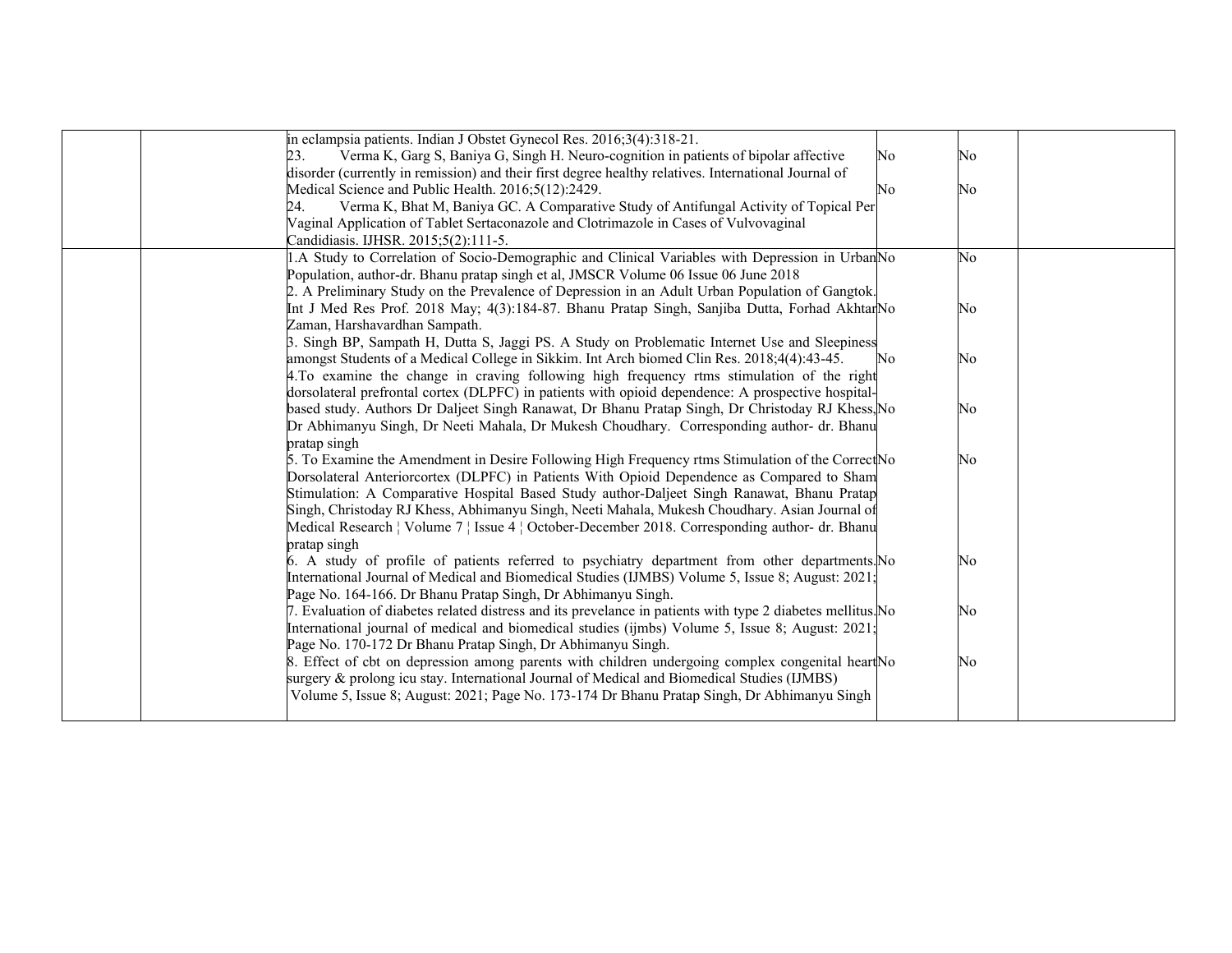# **Department of Pathology**

|                | <b>Name ofthe</b>                                                | <b>Nature of</b>                                        |                                                               |                        |                        | <b>Details of Service in the Last 5years</b> |                      |                            |                                                                                                                                          |  |  |
|----------------|------------------------------------------------------------------|---------------------------------------------------------|---------------------------------------------------------------|------------------------|------------------------|----------------------------------------------|----------------------|----------------------------|------------------------------------------------------------------------------------------------------------------------------------------|--|--|
| Departm<br>ent | faculty<br>Qualification<br><b>IMR</b><br><b>Number</b>          | Current<br><b>Designation</b><br>& Date of<br>promotion | employment<br>Regular/permanent<br>or contract/outsou<br>rced | 2017                   | $\overline{c}$<br>2018 | 3<br>2019                                    | 4<br>2020            | 5<br>2021                  | Number of lectures taken/year.<br><b>Topics covered</b>                                                                                  |  |  |
|                | Dr Ashish Joshee<br>MD(Pathology)<br>RMC 41091                   | Associate<br>Professor                                  | Regular                                                       | <b>SNMC</b><br>Jodhpur | SNMC SNMC              | Jodhpur Jodhpur                              | SNMC<br>Jodhpur      | <b>SNMC</b><br>Jodhpur Nil |                                                                                                                                          |  |  |
| Pathology      | Dr Ankit Gupta MBBS,<br>MD(Pathology)<br>Imr no: 42142           | Assistant<br>Professor                                  | Regular                                                       |                        |                        | GMC<br>Dungarpur                             | GMC<br>Dungarpur     | <b>GMC</b><br>Barmer       | 27<br>Introduction To Pathology<br>Inflammation, Genetic Disorder, Blood (RBC and<br>WBC), Respiratory, MGT, CNS, Bone, Head and<br>Neck |  |  |
|                | Dr Madan Kumar<br>Solanki MBBS,<br>MD(Pathology)<br>Rmc no:17873 | Assistant<br>Professor                                  | Regular                                                       |                        |                        | <b>PDUMC</b><br>Churu                        | GMC<br>Barmer        | <b>GMC</b><br>Barmer       | 28<br>Cell Injury, Inflammation, Immunity bleeding<br>Disorder, Kidney, FMGT, Endocrine                                                  |  |  |
|                | Dr Shweta Amarneel<br>MBBS, MD(Pathology)<br>Dmc no: 72796       |                                                         |                                                               |                        |                        | GMC<br>Barmer                                | GMC<br>Barmer        | <b>GMC</b><br>Barmer       | Inflammation, Shock, Neoplasia, Environmental DS,<br>CVS, GIT, Liver, Blood, Breast                                                      |  |  |
|                | Dr. Vikram Singh                                                 | Senior<br>Demonstrator                                  | Contractual                                                   |                        |                        | <b>GMC</b><br>Barmer                         | <b>GMC</b><br>Barmer | <b>GMC</b><br>Barmer       | <b>Practical And Demonstration</b>                                                                                                       |  |  |
|                | Dr. Vishnu Vishnoi                                               | Senior<br>Demonstrator                                  | Contractual                                                   |                        |                        |                                              |                      | <b>GMC</b><br>Barmer       | Practical And Demonstration                                                                                                              |  |  |

| Sr.No | FacultyName | <b>Publication in Vancouver referencingstyle.</b>                                                 | Pubmed  | <b>Scopes</b> Medical Educator |
|-------|-------------|---------------------------------------------------------------------------------------------------|---------|--------------------------------|
|       |             |                                                                                                   | Indexed | Training                       |
|       |             |                                                                                                   | Yes/No  |                                |
| п.    |             | . Joshee A, Patel M, Joshee R. Fine needle aspiration cytology study of cervical lymphadenopathy. |         |                                |
|       |             | J. Evolution Med. Dent. Sci. 2018; 7(51): 5426-29.                                                |         |                                |
|       |             | 2. Joshee A, Sharma KCL. The histomorphological study of prostate lesion. IOCR Journal of Dental  |         |                                |
|       |             | and Medical Sciences. Vol14(11). Ver VIII.85-89.                                                  |         |                                |
|       |             | 3. Dhadhal R, Mulchandani V, Parakh R, Ashish Joshee A, Ketan Mangukiya K, Nihari Bathwar N.      |         |                                |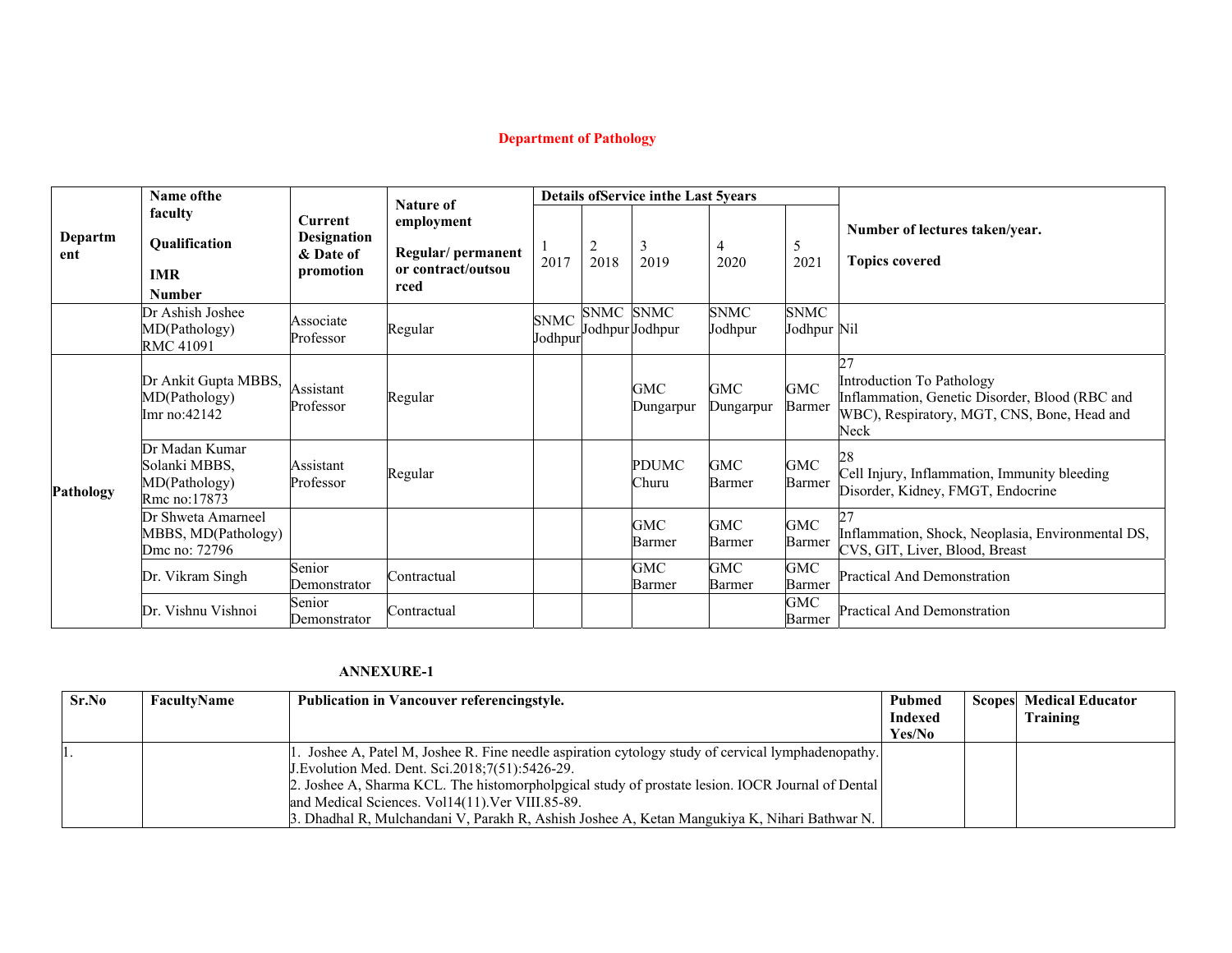|               |                     | A cross sectional study of prevalence of hypothyroidism in adult population of Udaipur district.                                                                                               |     |                |                         |
|---------------|---------------------|------------------------------------------------------------------------------------------------------------------------------------------------------------------------------------------------|-----|----------------|-------------------------|
|               |                     | GJBB. 2015;4(1):103-6                                                                                                                                                                          |     |                |                         |
| 2.            | Ankit Gupta         | 1) Singh P, Kachhwaha SK, Sunov C, Gupta A. Comparison of Macular Oedema after Cataract                                                                                                        | No  | No             | CISP II-23-24 July 2020 |
|               |                     | Surgery in Diabetic and Non Diabetic Patients using OCT. International Journal of Health and                                                                                                   |     |                | MCI Nodal Centre,       |
|               |                     | Clinical Research, 2020;3(5):120-29                                                                                                                                                            |     |                | Pramukhswami Medical    |
|               |                     | 2) Singh P, Gupta A. Development of Cataract in hypertensive and non hypertensive patients.<br>International Journal of Medical Ophthalmology 2019;1(2):48-50                                  | No  |                | College, Karamsand,     |
|               |                     | 3) Singh P, Gupta A. Evaluation of the status of diabetic retinopathy after cataract surgery. European No                                                                                      |     |                | Gujrat                  |
|               |                     | Journal of Molecular and Clinical Medicine 2021;8(4):712-19                                                                                                                                    |     |                |                         |
|               |                     | 4) Singh P, Gupta A. Ocular findings in discoid lupus erythematosus- A case report. European                                                                                                   |     |                |                         |
|               |                     | Journal of Molecular and Clinical Medicine 2021;8(4):709-11                                                                                                                                    | No  |                |                         |
| <sup>3.</sup> | Madan Kumar Solanki | 5) Solanki R, Solanki MK, Hemrajani D, Saha J. A study of detection and comparison of                                                                                                          | Yes | No             | CISP II-12-13 March     |
|               |                     | Immunofluorescence on formal in $-$ fixed paraffin – embedded tissue with fresh frozen renal biopsy                                                                                            |     |                | 2020                    |
|               |                     | specimen. Saudi J Kidney Dis. Transpl 2019;30:350-8                                                                                                                                            |     |                | MCI Nodal Centre,       |
|               |                     | 6) Mittal A, Mehta J., Mangal K, Jain A., Agarwal N., Solanki M.K. "Clinicopathological And                                                                                                    |     |                | Pramukhswami Medical    |
|               |                     | Immunophenotypic Characteristics Of Ewings Sarcoma Family Of Tumors: Special Emphasis On                                                                                                       | No  |                | College, Karamsand,     |
|               |                     | Role Of Friend Leukemia Integration - 1(Fli-1) Antibody And Occurrence Of Tumor On Rare Sites                                                                                                  |     |                | Gujrat                  |
|               |                     | -." International journal of current research and review 8 (2016): 10-16                                                                                                                       |     |                |                         |
|               |                     | 7) Solanki M.K., & Ramrakhiani, D. Medulloblastoma of the Cerebellopontine Angle in a Child: A                                                                                                 |     |                |                         |
|               |                     | Rare Entity. Int J Med Res Prof.2016; 2(6); 124-27                                                                                                                                             |     |                |                         |
|               |                     | 8) SaharanS., Solanki R., Hemrajani D., &Solanki M.K. Histopathological Spectrum of Renal<br>Biopsy in Adult Onset Nephrotic Range Proteinuria: An Experience at a Tertiary Care Centre. Int J | No  |                |                         |
|               |                     | Med Res Prof.2017; 3(3); 149-54                                                                                                                                                                |     |                |                         |
|               |                     |                                                                                                                                                                                                | No  |                |                         |
|               |                     |                                                                                                                                                                                                |     |                |                         |
| 4.            | Shweta Amarneel     | 9) S. Amarneel, N. Sheth. Pattern of Anemia in elderly Age Group. IJSRR 2015, 4(2), 51-56                                                                                                      | No  | N <sub>0</sub> | CISP II-19-20 October   |
|               |                     | 10) N.A. Qureshi, M. A. Z. Chauhan, R. A. Qureshi, S.K. Suri, S. Amarneel. Autopsy study of                                                                                                    |     |                | 2020                    |
|               |                     | Heart with special emphasis on Coronary artery lesion. SEAJCRR 2015 MAY-JUNE 4(3) 1694-                                                                                                        | No  |                | MCI Nodal Centre,       |
|               |                     | 1707.                                                                                                                                                                                          |     |                | Pramukhswami Medical    |
|               |                     | [11] M.Gohil, S. Amarneel. Hysterectomy: A Clinico-Pathological Correlation of 620 cases. IJSR                                                                                                 |     |                | College, Karamsand,     |
|               |                     | vol:4 issue 6 June 2015 530-531                                                                                                                                                                | No  |                | Gujrat                  |
|               |                     | 12) S. Amarneel, M.R. Gohil. S. Gamit, M. Valva, D. Shukla. Study of Serum Prostate Specific                                                                                                   |     |                |                         |
|               |                     | Antigen level in Prostate Biopsy Specimens. IJIRD June 2015 vol 4 issue 6 177-179<br>13) S. Amarneel, S.K. Suri. Histopathological study of Prostatic lesion. IJAR 2018, volume-8              | No  |                |                         |
|               |                     | issue-12   December-2018 114-115                                                                                                                                                               |     |                |                         |
|               |                     | [14] S. Amarneel, J. J. Chavda, A.P. Goswami, G.K. Chauhan, S.K. Suri. A Case Report on sudden                                                                                                 | No  |                |                         |
|               |                     | Death in Sickle Cell Anemia. IJCMAAS 2014, vol:2 issue 2, 15-17                                                                                                                                |     |                |                         |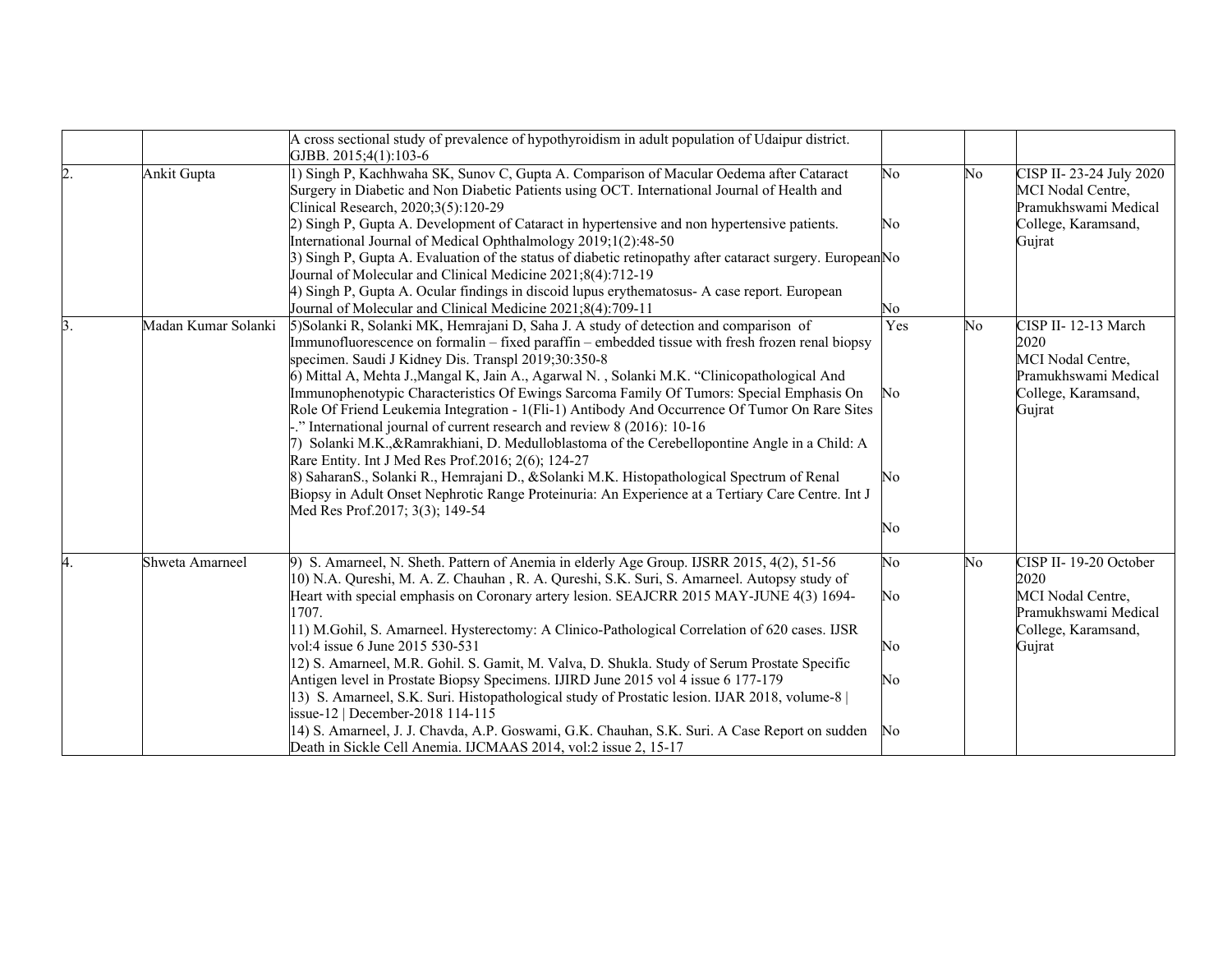# **Department of Obstetrics & Gynaecology**

|                                   | Name of the                                             |                                                                | <b>Nature of</b><br>employment<br>Regular/permanent<br>or contract/outsou<br>rced |                              |                                     | <b>Details of Service in the Last 5years</b> |            |               |                                                         |
|-----------------------------------|---------------------------------------------------------|----------------------------------------------------------------|-----------------------------------------------------------------------------------|------------------------------|-------------------------------------|----------------------------------------------|------------|---------------|---------------------------------------------------------|
| Departm<br>ent                    | faculty<br>Qualification<br><b>IMR</b><br><b>Number</b> | <b>Current</b><br><b>Designation</b><br>& Date of<br>promotion |                                                                                   | 2017                         | 2<br>2018                           | 3<br>2019                                    | 4<br>2020  | 5<br>2021     | Number of lectures taken/year.<br><b>Topics covered</b> |
|                                   | Dr Kamala Verma<br>RMC No.<br>24418/10942               | Associate<br>Professor<br>23/02/2019                           | Regular/ permanent                                                                | AP<br><b>SPMC</b><br>Bikaner | AP<br><b>SPMC</b><br><b>Bikaner</b> | Asso. Prof<br><b>GMC</b><br>Barmer           | Asso. Prof | Asso.<br>Prof | 09                                                      |
| Obstetrics &<br><b>Gynecology</b> | Dr. Kheta Ram Soni<br>(RMC No. 026080)                  | Assistant<br>Professor<br>05/12/2019                           | Regular/permanent                                                                 | МO                           | MO                                  | MO                                           | AP         | AP            | 08                                                      |
|                                   | Dr. Sawai Khatri<br>(RMC No. 27475)                     | Assistant<br>Professor<br>30/11/2019                           | Regular/permanent                                                                 |                              | <b>SR</b>                           | <b>SR</b>                                    | AP         | AP            | 08                                                      |
|                                   |                                                         |                                                                |                                                                                   |                              |                                     |                                              |            |               |                                                         |

| Sr.No | FacultyName     | <b>Publication in Vancouver referencingstyle.</b>                                          | <b>Pubmed Indexed</b><br>Yes/No | <b>Scopes</b> | <b>Medical Educator</b><br>Training |
|-------|-----------------|--------------------------------------------------------------------------------------------|---------------------------------|---------------|-------------------------------------|
|       |                 |                                                                                            |                                 |               |                                     |
|       | Dr Kamala Verma | Verma, K., Baniya, G.C. Prevalence of Depression, Anxiety and Quality of Life in Yes       |                                 | No.           | CISP II-19-20 October               |
|       |                 | Adolescent Girls with Dysmenorrhoea in a Remote Area of Western Rajasthan. J Obstet        |                                 |               | 2020                                |
|       |                 | Gynecol India (2022). https://doi.org/10.1007/s13224-021-01603-w.                          |                                 |               | MCI Nodal Centre.                   |
|       |                 | Baniya GC, Verma K. Prevalence of depression, risk factors, and quality of life in         | Yes                             | Yes           | Pramukhswami                        |
|       |                 | patients with epilepsy in a remote area of western Rajasthan. Epilepsy Behav. 2021 Dec 24; |                                 |               | Medical College,                    |
|       |                 | [127:108488. doi: 10.1016/j.yebeh.2021.108488. Epub ahead of print. PMID: 34959154.        |                                 |               | Karamsand, Gujrat                   |
|       |                 | Verma K, Agrawal S, Baniya GC. Impact of government schemes on maternal                    | No                              | No.           |                                     |
|       |                 | mortality. Int J Reprod Contracept Obstet Gynecol 2021; 10:2259-63.                        |                                 |               |                                     |
|       |                 | Baniya GC, Verma K. Relation of hopelessness and Depression severity on suicidal Yes       |                                 | No            | Basic course in                     |
|       |                 | ideation. International Journal of Medical Science and Current Research (IJMSCR). March-   |                                 |               | <b>Biomedical Research-</b>         |
|       |                 | April 2021;4(2):625-32.                                                                    |                                 |               | (BSBR) Cycle 4                      |
|       |                 | Jain R, Agrawal S, Verma K, Jain A, Baid M. Comparison of intramuscular                    | Yes                             | Nο            | March-June 2021                     |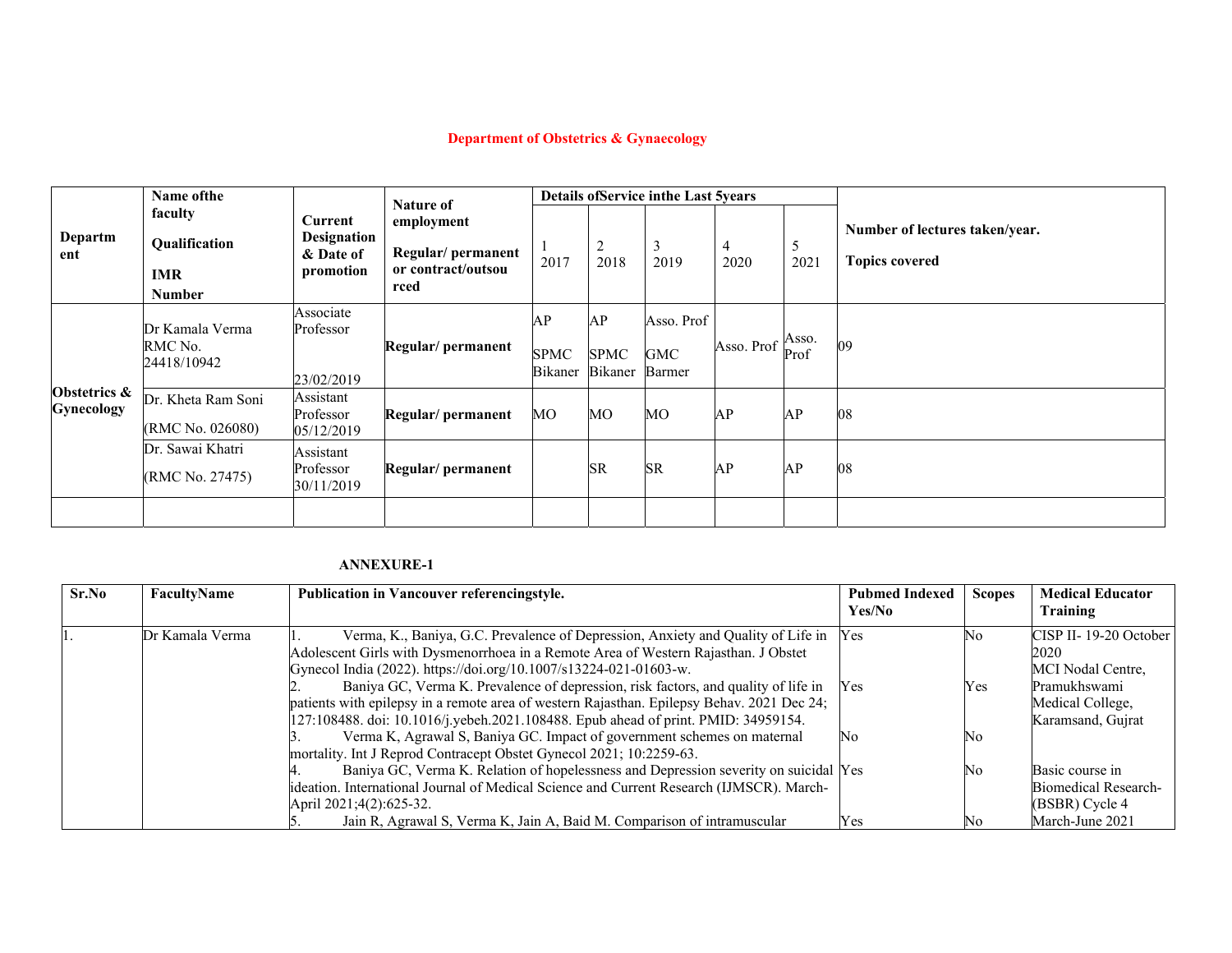|    |                   | methylergometrine, rectal misoprostol, and low-dose intravenous oxytocin in active                                |    |    | Consolidated Score - |
|----|-------------------|-------------------------------------------------------------------------------------------------------------------|----|----|----------------------|
|    |                   |                                                                                                                   |    |    | 81%                  |
|    |                   | management of the third stage of labor. Tzu-Chi Medical Journal. 2019;31(3):158-62.                               |    |    |                      |
|    |                   | Joshi K, Saxena R, Bhat M, Lomrod Y, Verma K. Incidence of cord around the neck Yes                               |    | No |                      |
|    |                   | and its effects on labour and neonatal outcome. Advances in Human Biology. $2017;7(1):15$ .                       |    |    |                      |
|    |                   | Verma K. A huge benign ovarian mucinous cystadenoma in post-menopausal                                            | No | No |                      |
|    |                   | woman. Int J Reprod Contracept Obstet Gynecol. 2017; 4:1610-2.                                                    |    |    |                      |
|    |                   | Verma K, Baniya GC. A comparative study of sociodemographic profile and fetal                                     |    |    |                      |
|    |                   | outcome in teenage and adult mother. Indian Journal of Obstetrics and Gynecology Research. No<br>2017;4(1):39-44. |    | No |                      |
|    |                   | Verma K, Baniya GC, Agrawal S, Lomrod S. A study of Maternal and perinatal<br>9.                                  |    |    |                      |
|    |                   | outcome in eclampsia patients. Indian J Obstet Gynecol Res. 2016;3(4):318-21.                                     | No | No |                      |
|    |                   | Verma K, Baniya GC. Uterine perforation with bowel prolapsing through vagina<br>10.                               | No | No |                      |
|    |                   | following an unsafe abortion. International Journal of Research in Medical Sciences.                              |    |    |                      |
|    |                   | 2016:2500-2.                                                                                                      | No |    |                      |
|    |                   | Verma K, Baniya GC. A comparative study of depression among infertile and fertile<br>1.                           |    | No |                      |
|    |                   | women. International Journal of Research in Medical Sciences. 2016:3459-65.                                       | No |    |                      |
|    |                   | Verma K, Baniya GC. Ruptured Ectopic Pregnancy after Tubal ligation: A case<br>12.                                |    | No |                      |
|    |                   | report. Indian Journal of Obstetrics and Gynecology Research. 2016;3(2):194.                                      |    |    |                      |
|    |                   | Verma K. A Twisted Ovarian Mucinous Cystadenoma Complicating Pregnancy:<br>13.                                    | No | No |                      |
|    |                   | Case Report. JPGO. 2015;2(10):1-3.                                                                                |    |    |                      |
|    |                   | Verma K. A huge benign ovarian mucinous cystadenoma in post-menopausal<br>14.                                     | No | No |                      |
|    |                   | woman. Int J Reprod Contracept Obstet Gynecol. 2015;4(5):1610-2.                                                  |    |    |                      |
|    |                   | Verma K, Agrawal S. A life threatening intracerebral hemorrhage during pregnancy. No<br>15.                       |    | No |                      |
|    |                   | Int J Reprod Contracept Obstet Gynecol. 2015;4(3):840-2.                                                          |    |    |                      |
|    |                   | Verma K, Bhat M, Baniya GC. A Comparative Study of Antifungal Activity of<br>16.                                  | No | No |                      |
|    |                   | Topical Per Vaginal Application of Tablet Sertaconazole and Clotrimazole in Cases of                              |    |    |                      |
|    |                   | Vulvovaginal Candidiasis. IJHSR. 2015;5(2):111-5.                                                                 |    |    |                      |
| 2. | Dr Kheta Ram Soni | Neha Garg, Kheta Ram Soni, Sudesh Agarwal. Evaluation of Correlation of Fetal                                     | No | No |                      |
|    |                   | Birth Weight with Socio-Demographic and Anthropometric Profile of Pregnant Women: A                               |    |    |                      |
|    |                   | Prospective Study. Indian Journal of Basic and Applied Medical Research; June 2019: Vol.-                         |    |    |                      |
|    |                   | 8, Issue- 3, P. 249 – 255.                                                                                        |    |    |                      |
|    |                   | Soni KR, Agarwal S. Study of Endometrial Pathology in Abnormal Uterine                                            | No | No |                      |
|    |                   | Bleeding Patients Visited in Hospital: An Retrospective Study. Asian J. Med. Res.                                 |    |    |                      |
|    |                   | 2019;8(4):AN01-AN03. DOI: dx.doi.org/10.21276/ajmr.2019.8.4.AN1.                                                  |    |    |                      |
|    |                   | Kheta Ram Soni, Sawai Khatri. Assessment of Breast-Feeding Practices and                                          |    | No |                      |
|    |                   | Problems among Known Population of Postnatal Mothers: An Hospital Based Study. Int J                              | No |    |                      |
|    |                   | Med Res Prof. 2019 Mar; 5(2):232-34. DOI:10.21276/ijmrp.2019.5.2.049                                              |    |    |                      |
|    |                   | Sawai Khatri, Kheta Ram Soni. Assessment of Excessive Vaginal Discharge among No                                  |    | No |                      |
|    |                   | Rural Women: A Hospital Based Study. MSCR Volume 07 Issue 07 July 2019                                            |    |    |                      |
| 3. | Dr Sawai Khatri   | Sawai Khatri, Kheta Ram Soni. Assessment of Excessive Vaginal Discharge among No                                  |    | No |                      |
|    |                   | Rural Women: A Hospital Based Study. MSCR Volume 07 Issue 07 July 2019.                                           |    |    |                      |
|    |                   | O P Dudi, Sawai Khatri. Assesment of behaviour of women during abnormal                                           | No | No |                      |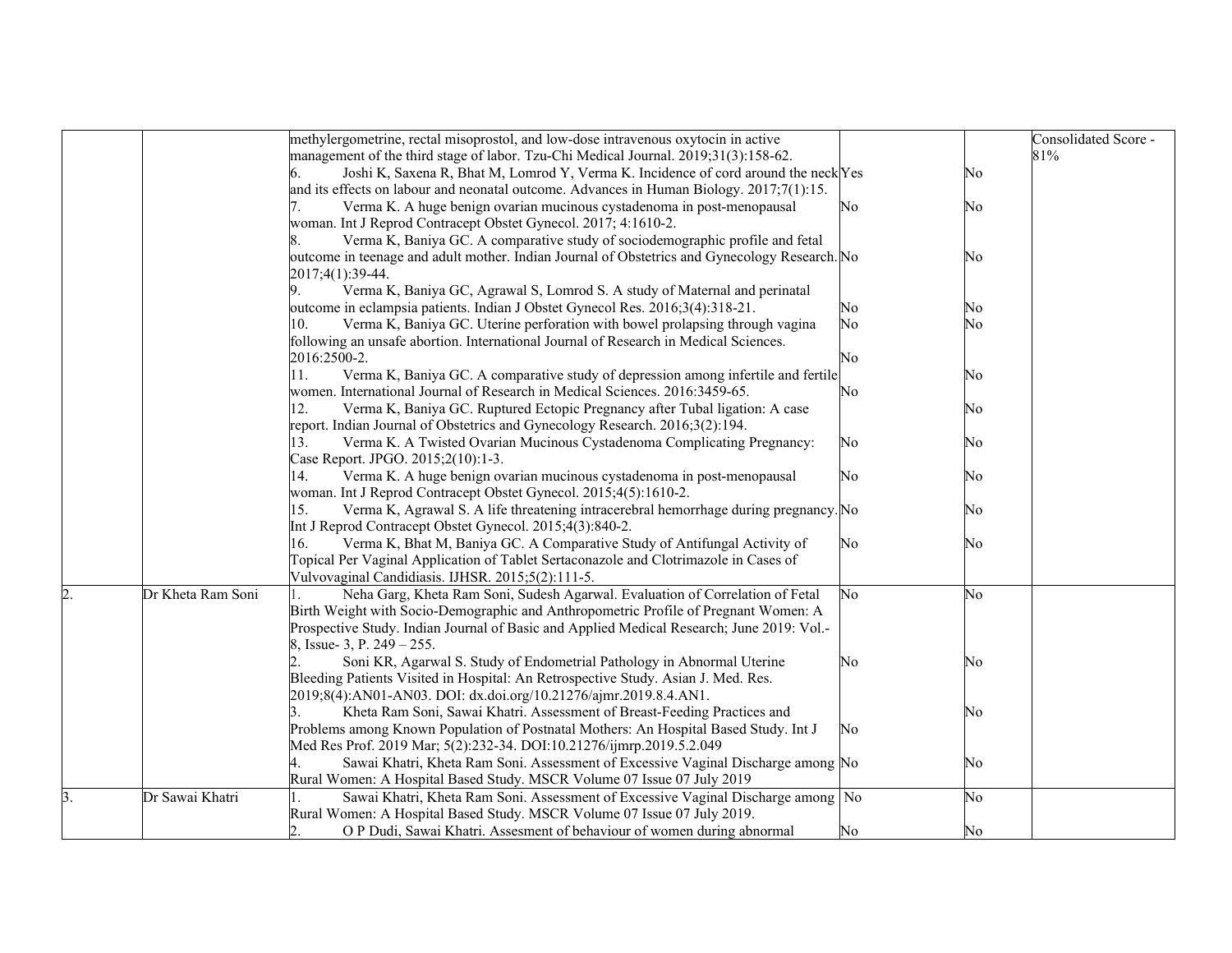| menstrual bleeding and its effect -An observational study. International archives of            |     |      |
|-------------------------------------------------------------------------------------------------|-----|------|
| Biomedical and Clinical Research, IABCR 5 36 443.                                               |     |      |
| Sawai Khatri, O.P. Dudi, Jogesh Choudhary, Nirupama Choudhary. Assessment and No                |     | IN 0 |
| Importance of PAP Smear: An Hospital Based Study in Gynaecology Department. Int J Med           |     |      |
| Res Prof. 2019 May; 5(3):186-88. DOI:10.21276/ijmrp.2019.5.3.040                                |     |      |
| Kheta Ram Soni, Sawai Khatri. Assessment of Breast-Feeding Practices and                        | INC | IN 0 |
| Problems among Known Population of Postnatal Mothers: An Hospital Based Study. Int J            |     |      |
| Med Res Prof. 2019 Mar; 5(2):232-34. DOI:10.21276/ijmrp.2019.5.2.049.                           |     |      |
| Sawai Khatri. Histopathological and Colposcopic Correlation for Cervical Lesions No             |     |      |
| at Tertiary Care Centre in Central Part of India. International Journal of science and research |     | IΝo  |
| sept 2017 Vol-6(9), 1143-47.                                                                    |     |      |

### **Department of Community Medicine**

| Department         | Name of the faculty<br>Qualification                                | <b>Current Designati</b><br>on & Date of<br>promotion          | <b>Nature of</b><br>employment<br>Regular/permanent or |                                                      | <b>Details ofService inthe Last 5years</b> |            |                    |      | Number of lectures taken/ye<br>ar.<br><b>Topics covered</b>                                                                                                                                                                 |
|--------------------|---------------------------------------------------------------------|----------------------------------------------------------------|--------------------------------------------------------|------------------------------------------------------|--------------------------------------------|------------|--------------------|------|-----------------------------------------------------------------------------------------------------------------------------------------------------------------------------------------------------------------------------|
|                    | <b>IMR</b>                                                          |                                                                | contract/outsourced                                    | 2<br>3<br>5<br>$\overline{4}$                        |                                            |            |                    |      |                                                                                                                                                                                                                             |
|                    | <b>Number</b>                                                       |                                                                |                                                        |                                                      |                                            |            |                    |      |                                                                                                                                                                                                                             |
| Community Medicine | IDr.DEEPAK TANWAR<br><b>MBBS</b><br>MD<br>27282<br>12834            | Assistant professor<br>& 14/02/2023                            | Permanent                                              | GMC                                                  | GMC<br><b>BARMER BARMER BARMER</b>         | <b>GMC</b> | M&H M&H 40<br>Pali | Pali | 1 Primary health care (Definition<br>and principle)<br>2 Concept of public health<br>3 Environmental health problem<br>4 Epidemiology of communicable<br>disease<br>5 Disaster management                                   |
|                    | Dr. DINESH KUMAR<br>MBBS<br>48423<br>Dr. ADAM KHAN<br>MBBS<br>48155 | <b>SENIOR</b><br>DEMONSTRATOR<br><b>SENIOR</b><br>DEMONSTRATOR | Contract<br>Contract                                   | <b>GMC</b><br><b>BARMER</b><br>GMC-<br><b>BARMER</b> |                                            |            |                    |      | 1 National health policy<br>2 Level of prevention<br>3 Health education<br>4 Communication process<br>5 Test to identify food<br>adulteration<br>1 Nutrition health program and<br>policy<br>2 Health program and education |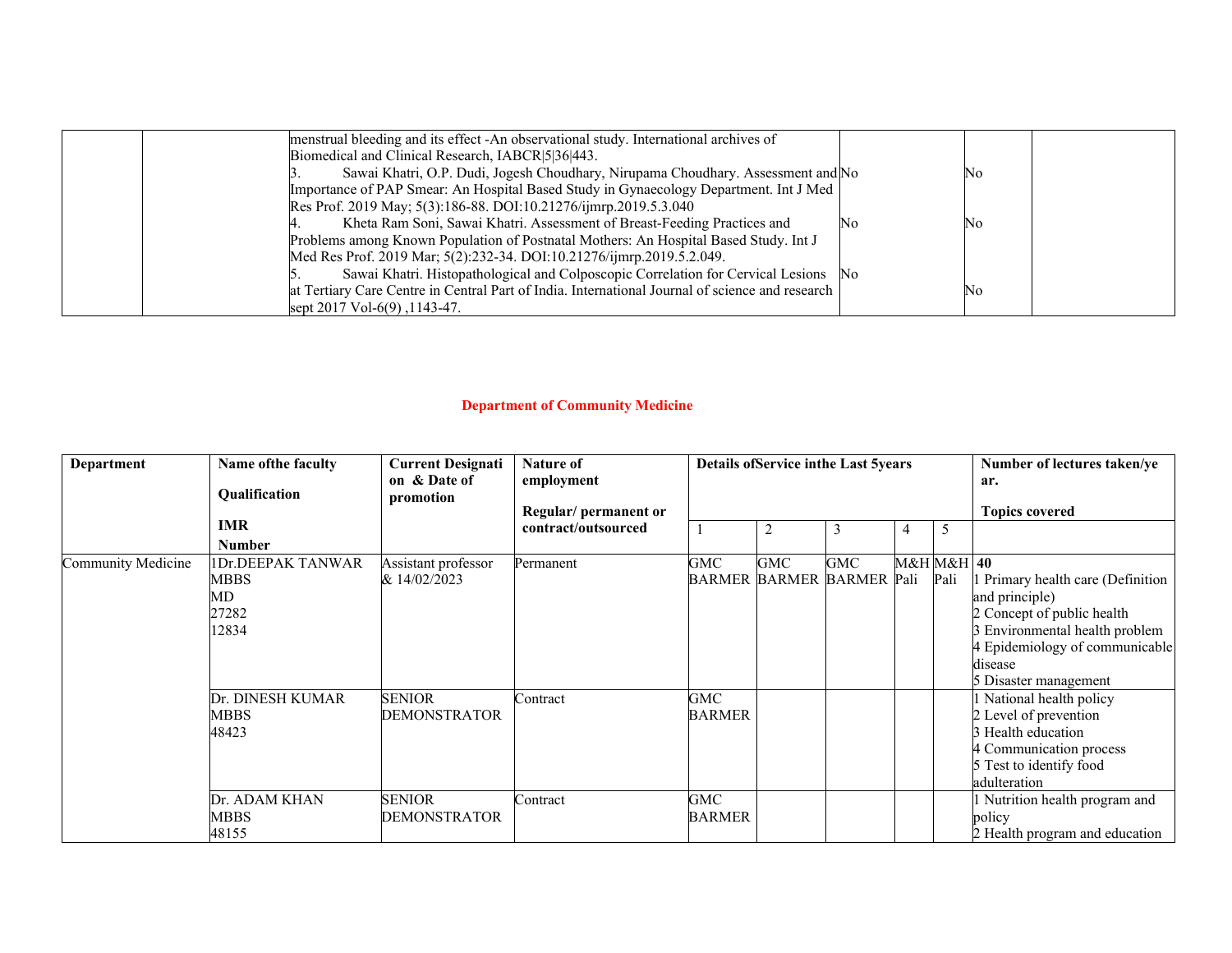|                    |                     |          |        | 3 Food adulteration and hygiene<br>4 Food fortification<br>5 Method of health education |
|--------------------|---------------------|----------|--------|-----------------------------------------------------------------------------------------|
| Dr. MANOHAR LAL    | <b>SENIOR</b>       | Contract | GMC    | Immunization program                                                                    |
| <b>MBBS</b>        | <b>DEMONSTRATOR</b> |          | BARMER | 2 Communicable disease                                                                  |
| 46401              |                     |          |        |                                                                                         |
| MR MUKESH          | <b>STATISTICIAN</b> | Contract | GMC    | 1 Demographic profile of India                                                          |
| <b>VISHWAKARMA</b> | <b>CUM TUTOR</b>    |          | BARMER | 2 Current natural state level status                                                    |
|                    |                     |          |        | of health indicator                                                                     |
|                    |                     |          |        | 3 Calculation of health indicator                                                       |
|                    |                     |          |        | 4 Common sources of various                                                             |
|                    |                     |          |        | nutrient                                                                                |

| Sr.No | FacultyName | $\rightarrow$<br>Publication in Vancouver referencingstyle. | Pubmed Indexed Yes/No | Scopes |
|-------|-------------|-------------------------------------------------------------|-----------------------|--------|
|       |             |                                                             |                       |        |
|       |             | <b>NII</b><br>. 1 <b>\11_</b> __________                    |                       |        |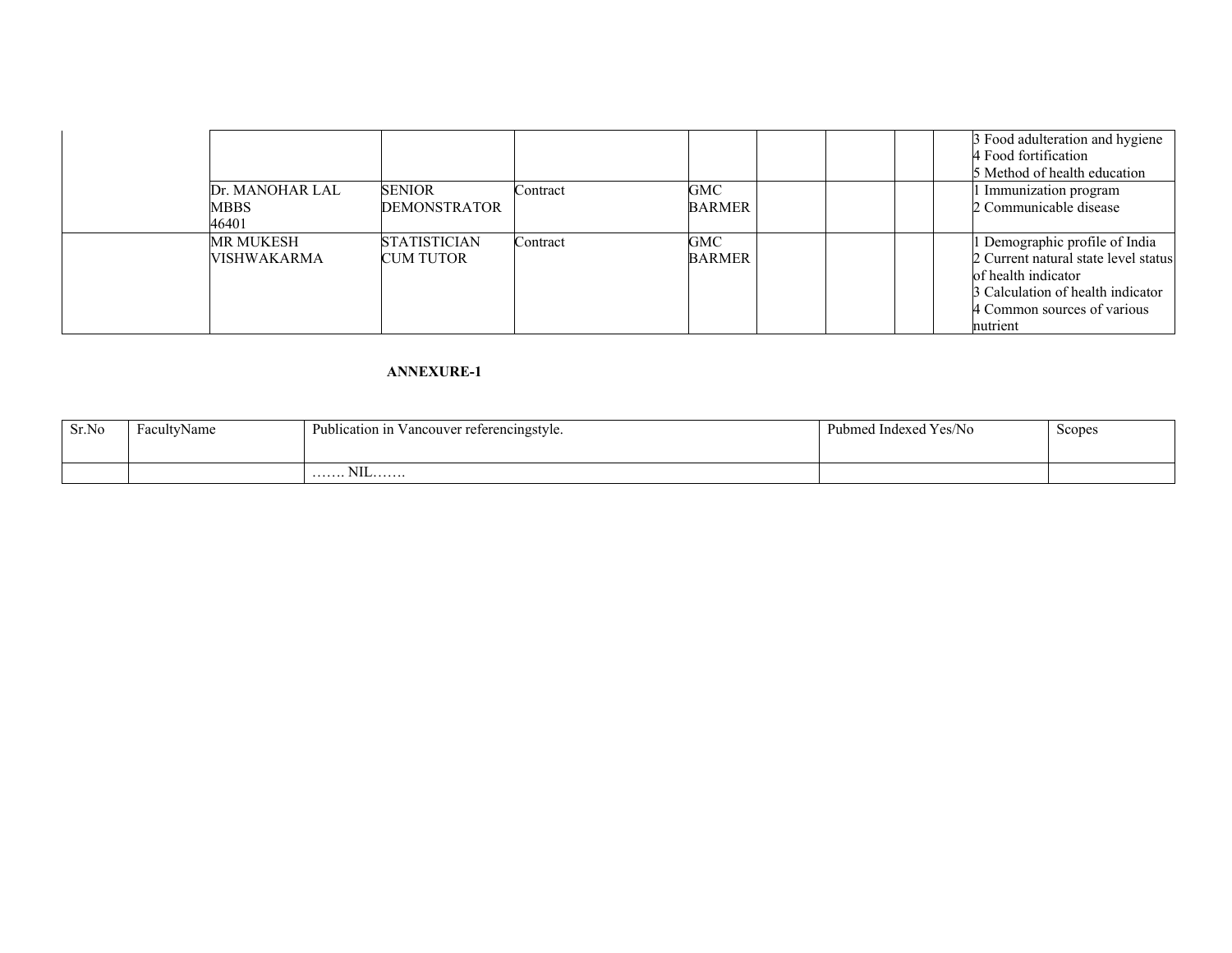# **Department of Skin & VD**

|           | Name of the                 |                      | <b>Nature of</b>         |      |                              |           | <b>Details ofService inthe Last 5years</b> |                                                                         |                                |
|-----------|-----------------------------|----------------------|--------------------------|------|------------------------------|-----------|--------------------------------------------|-------------------------------------------------------------------------|--------------------------------|
|           | faculty                     | Current              | employment               |      |                              |           |                                            |                                                                         |                                |
| Departm   | Qualification               | Designati            |                          |      |                              |           |                                            |                                                                         | Number of lectures taken/year. |
| ent       |                             | on $\&$              | Regular/<br>permanent or |      | ∠                            |           | $\overline{4}$                             |                                                                         | <b>Topics covered</b>          |
|           | <b>IMR</b>                  | Date of<br>promotion | contract/outsou          | 2017 | 2018                         | 2019      | 2020                                       | 2021                                                                    |                                |
|           | <b>Number</b>               |                      | rced                     |      |                              |           |                                            |                                                                         |                                |
| Skin & VD | Dr BL Masuria<br>16491      | Professor &<br>HOD   | Regular/permanent SS     |      | Professor Professor<br>& HOD | & HOD     | Professor &<br>HOD                         | Professor &<br>HOD                                                      |                                |
|           |                             | 01/04/2023           |                          |      | PMO DH PMO DH<br>Barmer      | Barmer    | <b>GMC Barmer</b>                          | $\frac{1}{\sqrt{2}}$ Superintendent Superintendent<br><b>GMC</b> Barmer | 02 Lecture                     |
|           | Dr Kailash Khatri<br>25422  | Asst.<br>Professor   | Regular/ permanent       |      |                              | <b>SR</b> | <b>SR</b>                                  | AP                                                                      |                                |
|           | Dr Virendra Gehlot<br>32609 | Senior<br>Resident   | Contract                 |      |                              |           |                                            | <b>SR</b>                                                               |                                |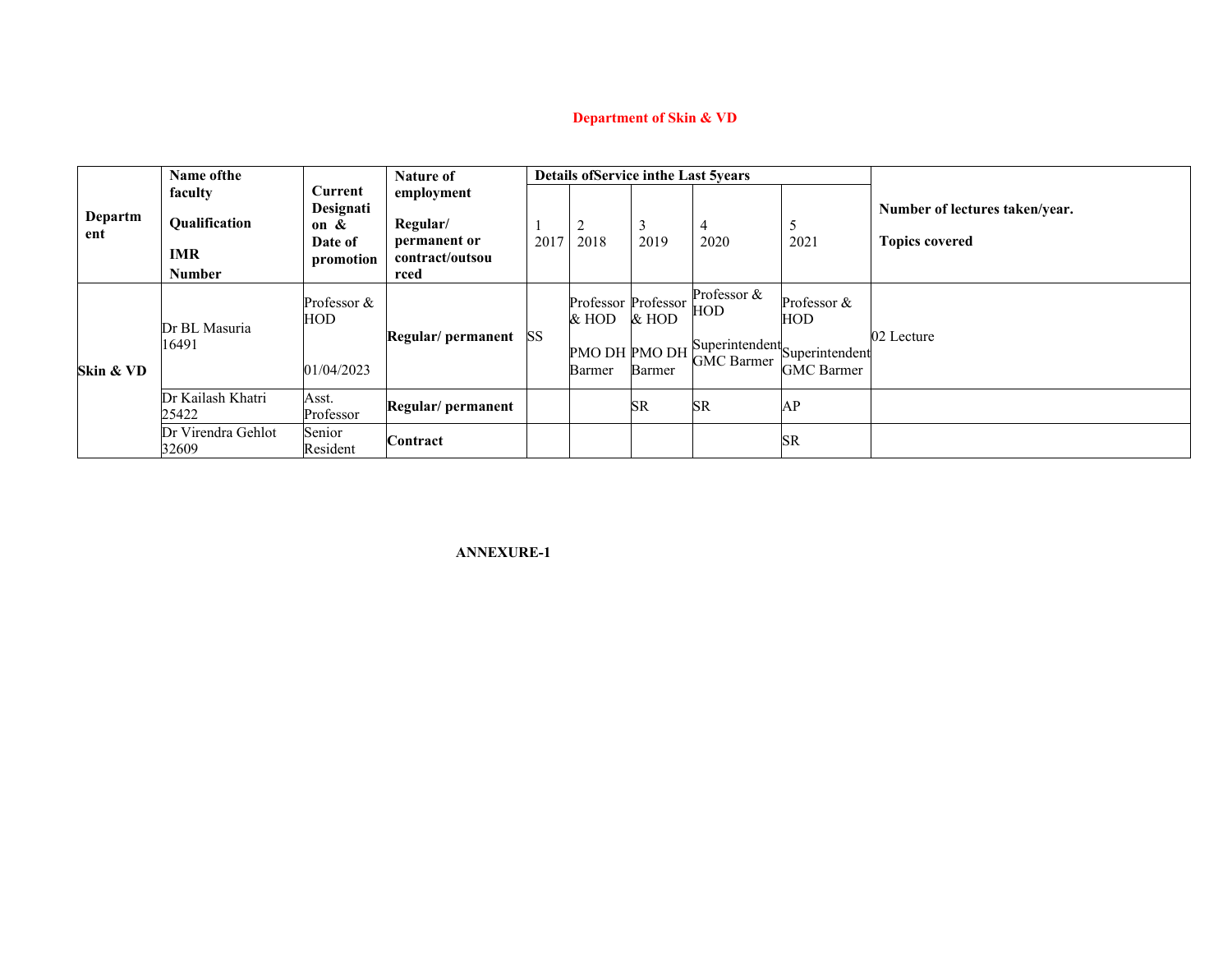| Sr.              | Faculty       | Publication in Vancouver referencing style.                                                                                                                | Pubmed         | Scopes |
|------------------|---------------|------------------------------------------------------------------------------------------------------------------------------------------------------------|----------------|--------|
| No               | Name          |                                                                                                                                                            | Indexed Yes/No |        |
| $\mathbf{1}$     | DR BL MASURIA | B L Masuria, A Mittal, L K Gupta et al methotrexate : side effects and role of folic<br>acid supplementation in Psoriasis- A Study.IJDVL: 1997;63,219-22   | Yes            |        |
| $\sqrt{2}$       | DR BL MASURIA | B L Masuria, N K Bansal, M Sharma et. al. Clinico histopathological out come of 4<br>weeks methotrexate pulse therapy in psoriasis. IJDVL:1999;65, 172-173 | Yes            |        |
| $\overline{3}$   | DR BL MASURIA | B L Masuria, M K Singhi, R Khullar et.al. Prolong continuous weekly oral<br>acyclovir in recurrent herpes genitalis.IJDVL:1999;65,174-76                   | Yes            |        |
| $\overline{4}$   | DR BL MASURIA | B L Masuria, A Batra, R K Kothiwala et.al. Topical mometasone furoate for the<br>treatment of childhood vitiligo.IJDVL:1999;65,219-21                      | Yes            |        |
| $\mathfrak{S}$   | DR BL MASURIA | B L Masuria, L K Gupta, A Batra et.al. Angiokeratoma of Fordyce on unusual site.<br>IJDVL:1999;65,240-41                                                   | Yes            |        |
| 6                | DR BL MASURIA | BL Masuria, VK Jain, RK Kothiwala.Romberg'S Syndrome.ind J Dermatol: 1999;<br>$44(2), 80-81$                                                               | Yes            |        |
| $\boldsymbol{7}$ | DR BL MASURIA | B L Masuria, A Batra, R K Kothiwala et.al. Larva migrant in a 6 months old<br>infant. IJDVL:1999;65,51                                                     | Yes            |        |
| $8\,$            | DR BL MASURIA | LK Gupta, BL Masuria, A Mittal et. al. Favus in a non endemic area.<br>IJDVL:1997;63(3),197-98                                                             | Yes            |        |
| 9                | DR BL MASURIA | A Mittal, BL Masuria, LK Gupta et.al. Thickening of peripheral narve in<br>neurofibromatosis.IJDVL:1997;63,63-64                                           | Yes            |        |
| 10               | DR BL MASURIA | Mittal A, Masuria BL, Gupta LK et.al. Azothioprine : Hypersensitivity. IJDVL:1998;<br>64,104                                                               | Yes            |        |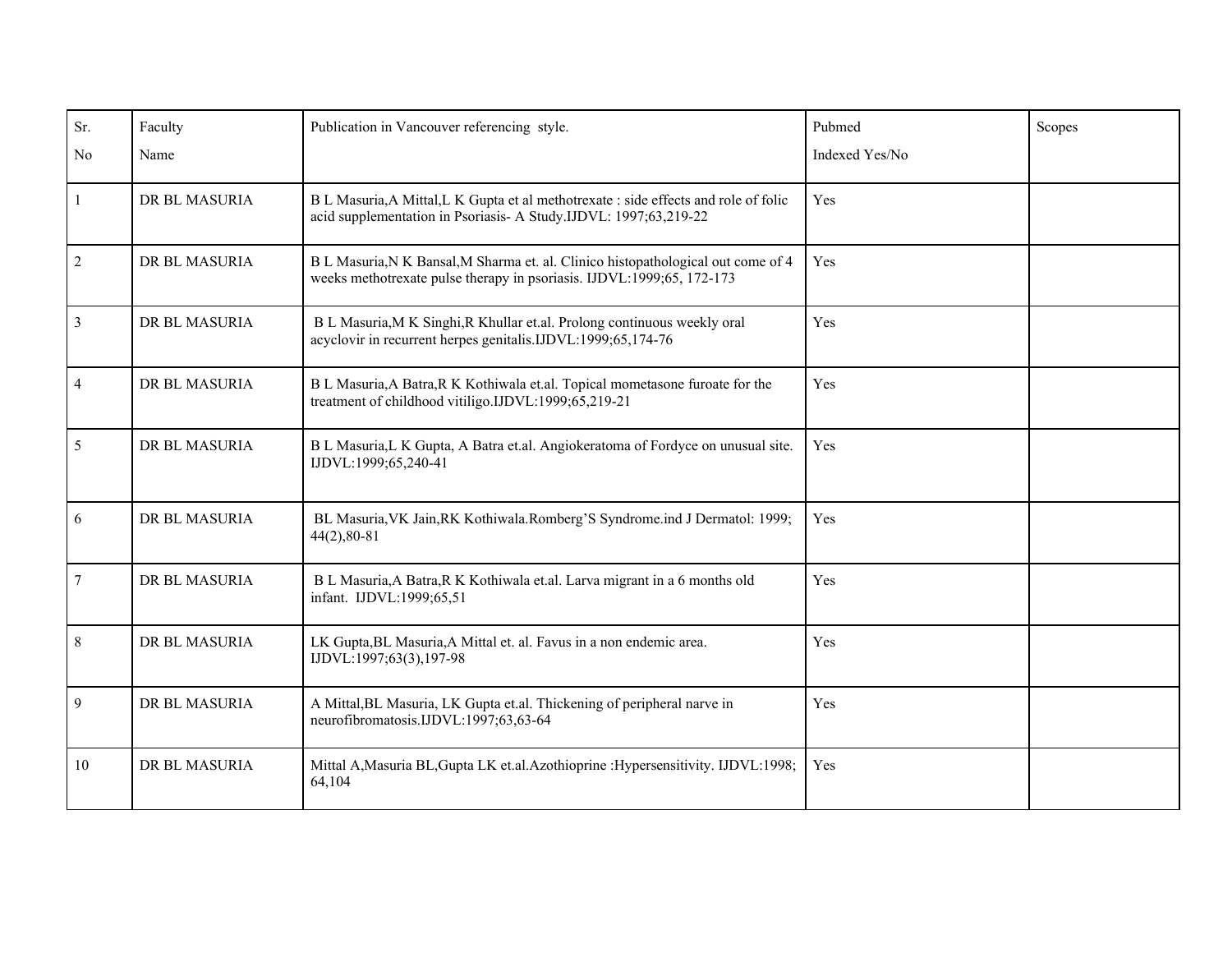| 11 | DR BL MASURIA                       | Mittal A, Masuria B L, Gupta L K, et al. Pulse steroid therapy in generalized lichen<br>planus:1998;64,103                                                                                                                                                        | Yes |  |
|----|-------------------------------------|-------------------------------------------------------------------------------------------------------------------------------------------------------------------------------------------------------------------------------------------------------------------|-----|--|
| 12 | DR BL MASURIA                       | L K Gupta, A Mittal, B L Masuria et.al. A piebald Family. IJDVL: 1996; 62, 233-4                                                                                                                                                                                  | Yes |  |
| 13 | DR BL MASURIA                       | Mittal A, Masuria B L, Bajaj P. Transcutaneous electrical nerve stimulation in<br>treatment of post herpetic neuralgia.IJDVL:1998;64,45-47                                                                                                                        | Yes |  |
| 14 | DR BL MASURIA                       | Masuria B L, Batra A, Kothiwala R K et. al. Facial nerve palsy in secondary<br>syphilis.Ind J Dermatal.1999:44(1);34-36                                                                                                                                           | Yes |  |
| 15 | DR BL MASURIA                       | G Kalla, R K Kothiwala, B L Masuria: Window therapy in dermatology Ind J<br>Dermetol. 1999:44(1);48                                                                                                                                                               | Yes |  |
| 16 | DR KAILASH<br><b>CHANDER KHATRI</b> | Dr Mangala H C, Dr Kailash Khatri, Dr Vishaw Nath, Dr Murgesh S B et.al.<br>Combination of carbon dioxide laser and topical 5-fluorouracil for prevention of<br>recurrance of keloid.IJBMR;2012:802-806                                                           | Yes |  |
| 17 | DR KAILASH<br><b>CHANDER KHATRI</b> | Khatri K C, Kumar R et. al. A Hospital Based study to Evaluate the Management<br>of Psoriasis Arthritis and Recovery of Lesions. International journal of Health and<br>Clinical Research, 2021;4(3):1-3                                                          | Yes |  |
| 18 | DR KAILASH<br><b>CHANDER KHATRI</b> | Kumar R, Khatri K C et. al. A Hospital Based Prospective study to Design to<br>Evaluate the Skin Complication in Orthopaedic Procedures & Devices. .<br>International journal of Health and Clinical Research, 2021;4(3):1-3                                      | Yes |  |
| 19 | DR KAILASH<br>CHANDER KHATRI        | Choudhary M, Khatri K C et. al. A Prospective Observational Study to Evalute the<br>Prevalence and Clinical co relation of skin lesions in patients with Diabetes<br>Mellitus, International journal of Health and Clinical Research, 2021;4(4):13-15             | Yes |  |
| 20 | DR VIRENDRA<br><b>GEHLOT</b>        | Kumar V, Jain V, Kachawaha D, Rao P, Chouhan C.P et. al. Study of Clinico<br>Epidemiological Correlation and Clinical Pattern of Cutaneous Drug Reaction in<br>Tertiary Leval Hospital in Western Rajasthan.<br>Int.J.Curr.Microbiol.App.Sci.2020.9(6): 2733-2742 | Yes |  |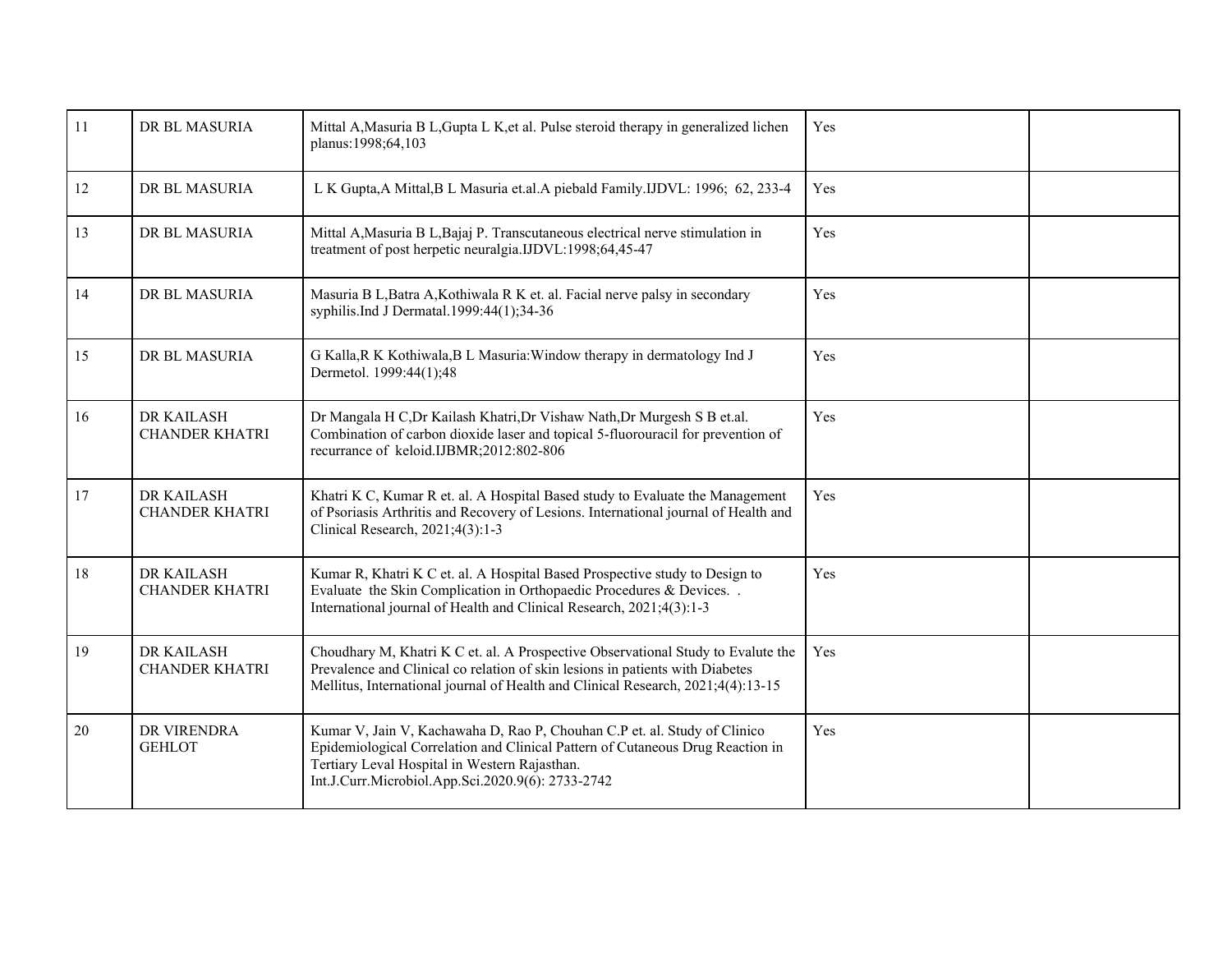# **Department of Ophthalmology**

| Department    | Name of the faculty                                 | <b>Current</b>                               | Nature of employment                         |                                              | <b>Details of Service in the Last 5 years</b> |                                                        |    |                                                   |
|---------------|-----------------------------------------------------|----------------------------------------------|----------------------------------------------|----------------------------------------------|-----------------------------------------------|--------------------------------------------------------|----|---------------------------------------------------|
|               | <b>Oualification</b><br><b>IMR</b><br><b>Number</b> | <b>Designation</b><br>& Date of<br>promotion | Regular/ permanent or<br>contract/outsourced |                                              | $\overline{2}$                                |                                                        | 41 | lectures taken/ye<br>ar.<br><b>Topics covered</b> |
|               |                                                     |                                              |                                              |                                              |                                               |                                                        |    |                                                   |
| Ophthalmology | Dr.PREETI SINGH<br>DNB                              | Assistant<br>Professor                       | Permanent                                    | SR, GMC<br>DUNGERPUR(2/12/2019-<br>1/12/2020 |                                               | AP, GMC<br><b>BARMER</b><br>(4/03/2021<br>to till date |    | NΑ                                                |
|               | Dr SHAKTI KRISHAN<br>RAJGURU                        | JS/SR                                        | Permanent                                    | JS/SRGMC BARMER (2016 to<br>till date)       |                                               |                                                        |    | NА                                                |

| Sr.No | FacultyName     | Publication in Vancouver referencingstyle.                                                                                                                                                                                                                                                                                                                                                                                                                                                                                                                                                                                                                                                                                                    | Pubmed Indexed Yes/No | Scopes | <b>MEDICAL</b><br><b>EDUCATOR</b><br><b>TRAINING</b> |
|-------|-----------------|-----------------------------------------------------------------------------------------------------------------------------------------------------------------------------------------------------------------------------------------------------------------------------------------------------------------------------------------------------------------------------------------------------------------------------------------------------------------------------------------------------------------------------------------------------------------------------------------------------------------------------------------------------------------------------------------------------------------------------------------------|-----------------------|--------|------------------------------------------------------|
|       | Dr.PREETI SINGH | 1) Singh P, Kachhwaha SK, Sunov C, Gupta A. Comparison of Macular<br>Oedema after Cataract Surgery in Diabetic and Non Diabetic Patients using<br>OCT. International Journal of Health and Clinical Research, 2020;3(5):120-<br>2) Singh P, Gupta A. Development of Cataract in hypertensive and non<br>hypertensive patients. International Journal of Medical Ophthalmology<br>2019;1(2):48-50<br>3) Singh P, Gupta A. Evaluation of the status of diabetic retinopathy after<br>cataract surgery. European Journal of Molecular and Clinical Medicine<br>2021;8(4):712-19<br>4) Singh P, Gupta A. Ocular findings in discoid lupus erythematosus-A<br>case report. European Journal of Molecular and Clinical Medicine<br>2021;8(4):709-11 | NΟ<br>NO<br>NO<br>NΟ  | NΟ     | Nil                                                  |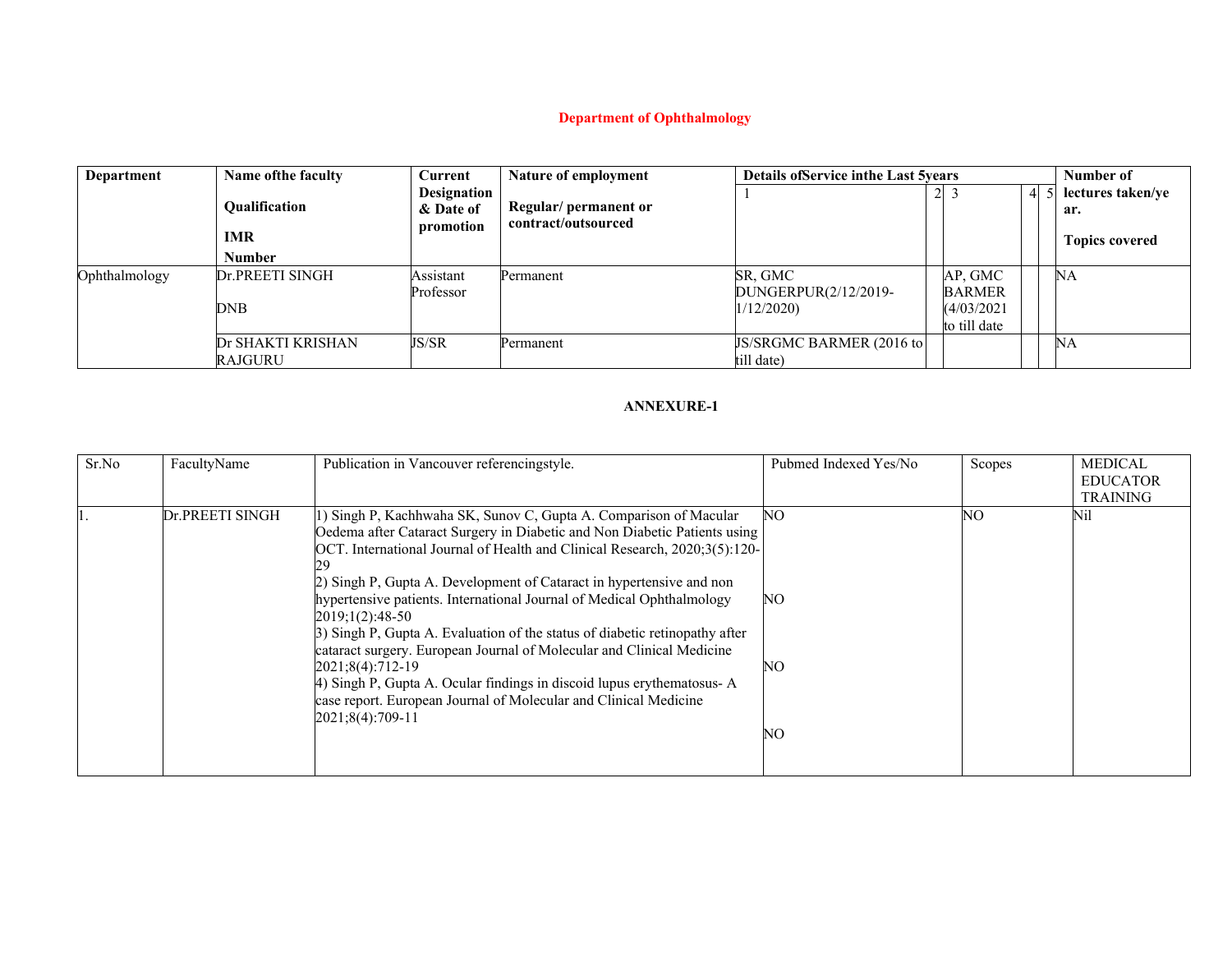# **Department of TB & Chest**

|                |                           | Name of the faculty                          | <b>Nature of</b>                                        |                                                               |      |               | <b>Details of Service in the Last 5years</b> |                       |                  |                                                         |  |
|----------------|---------------------------|----------------------------------------------|---------------------------------------------------------|---------------------------------------------------------------|------|---------------|----------------------------------------------|-----------------------|------------------|---------------------------------------------------------|--|
| Departm<br>ent |                           | <b>Oualification</b><br>IMR<br><b>Number</b> | Current<br><b>Designation</b><br>& Date of<br>promotion | employment<br>Regular/permanent<br>or contract/outsou<br>rced | 2017 | 2018          | 2019                                         | 2020                  | <u>ب</u><br>2021 | Number of lectures taken/year.<br><b>Topics covered</b> |  |
|                | <b>TB &amp; Chest</b>     | Dr G S Choudhary<br>MBBS, MD<br>TB & Chest   | Professor<br>17/02/2018                                 | Regular/ permanent                                            | JS   | Asso.<br>Prof |                                              | Asso. Prof Asso. Prof | Asso.<br>Prof    | NA                                                      |  |
|                | Dr.Manish Kumar<br>Bairwa | Assistant<br>professor                       | Regular                                                 |                                                               |      |               |                                              | AP                    | NA               |                                                         |  |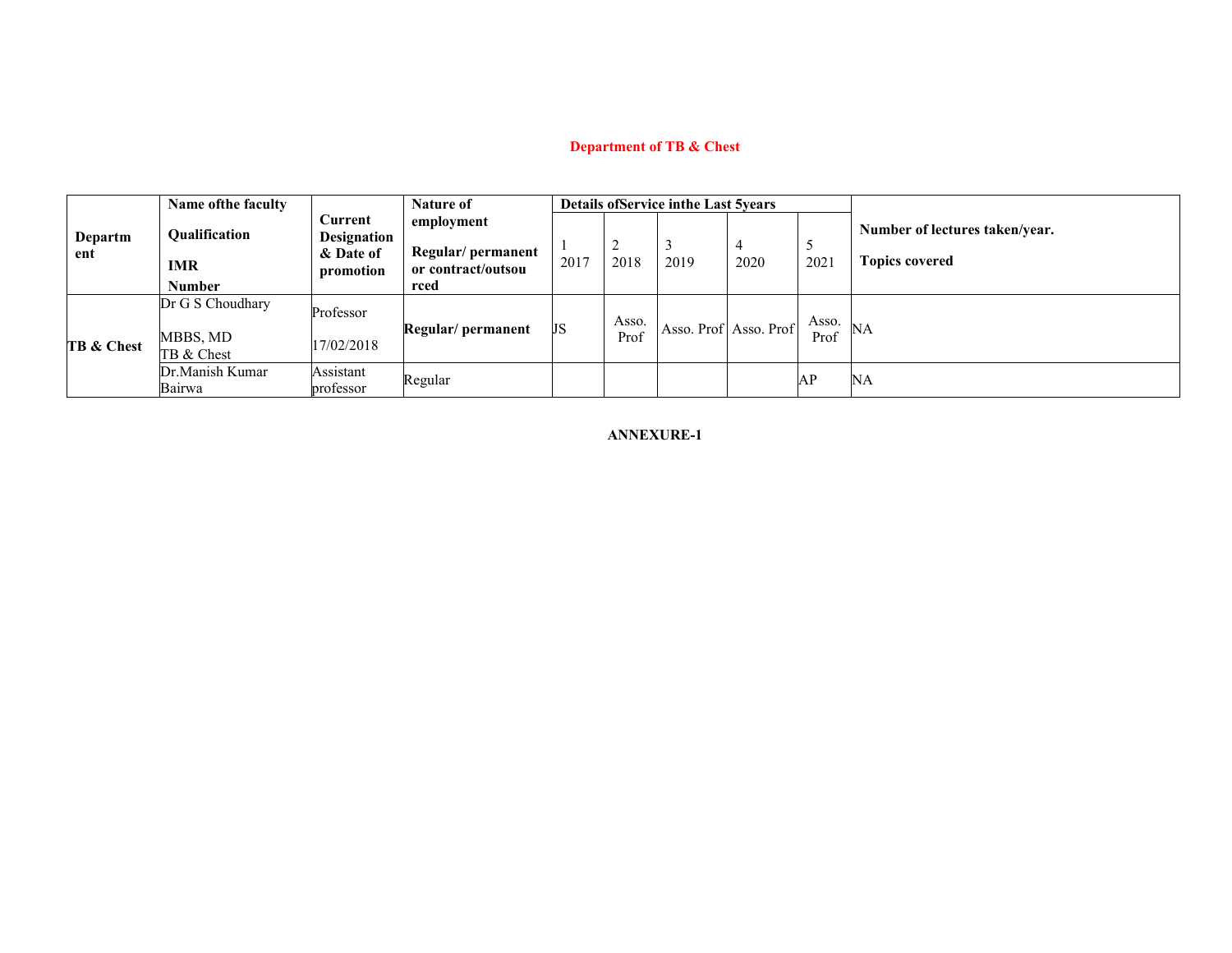| Sr.<br>N <sub>0</sub> | Faculty<br>Name        | Publication in Vancouver referencing style.                                                                                                                                                                                           | Pub med<br><b>Indexed Yes/No</b> | <b>Scopes</b> |
|-----------------------|------------------------|---------------------------------------------------------------------------------------------------------------------------------------------------------------------------------------------------------------------------------------|----------------------------------|---------------|
| 01                    | Dr G S Choudhary       | Choudhary Gordhan Singh, Sharma Ganeshi Lal. A prospective study to assess the prevalence of<br>osteoporosis in COPD patients based on dual energy X-Ray absorptiometry (DXA). Int J Med Res Prof.<br>2018 Nov; 4(6):151-153          | N <sub>o</sub>                   |               |
| 02                    | Dr G S Choudhary       | Choudhary Gordhan Singh prevalence of pattern of oral manifestation of various systemic diseases In A<br>known population: An observational study. Int J Med Res Prof. 2015,1(2):92-95.                                               | No                               |               |
| 03                    | Dr G S Choudhary       | Choudhary Gordhan Singh Assessment of pattern of various respiratory disorders among patients admitted to<br>respiratory ICU. An observational study. Int J Med Res Prof. 2016,2(1):172-74.                                           | N <sub>o</sub>                   |               |
| 04                    | Dr G S Choudhary       | Sharma G L, Choudhary G S. Assessment of risk factors for acute asthma attack in asthmatic patients a<br>hospitals based study. Int Arch BioMed Clin Res.2018;4(4):46-48.                                                             | No                               |               |
|                       | Dr.Manish Kumar Bairwa | Bairwa Manish Kumar et al. Silicosis with Bilateral Spontaneous Pneumothorax in Rajasthan<br>Indian J Occup Environ Med.Sep-Dec 2019;23(3): 112-116.doi: 10.4103                                                                      | Yes                              |               |
| 2                     | Dr Manish Kumar Bairwa | Singh A.K, Bairwa M.K, Mangal V, Qureshi M.J and Agnihotri S.P, Evaluation of Clinico-Radiological and<br>Functional Profile of Patients with Bronchiectasis According to FACED Score, Indian J Chest Dis Allied Sci<br>2021;63:75-80 | Yes                              |               |
| 3                     | Dr.Manish Kumar Bairwa | Bairwa Manish Kumar, Mangal vinayak, Joshi Nalin, Agnihotri S.P, primary chest wall cold abscess<br>beyond clinical horizon; RMJ issue dec (suppl)2019; ISSN 0485-9561, 8-20                                                          | Yes                              |               |
| 4                     | Dr.Manish Kumar Bairwa | MS Ajith Kumar, Qureshi Moh.Javed, Bairwa Manish Kumar, Agnihotri SP, Singh Aashish<br>Kumar; Microalbuminuria: a new biomarker for cardiovascular risk among stable copd; the RMJ : volume<br>14, issue-1 January 2020(42-48)        | Yes                              |               |
| 5                     | Dr.Manish Kumar Bairwa | Bairwa Manish Kumar, Agnihotri S.P, Qureshi Mohammed J.characterization of microbiological pattern in<br>bronchiectasis Patients, volume-8, issue-2, february-2019 • print issn no 2277 - 8160                                        | Yes                              |               |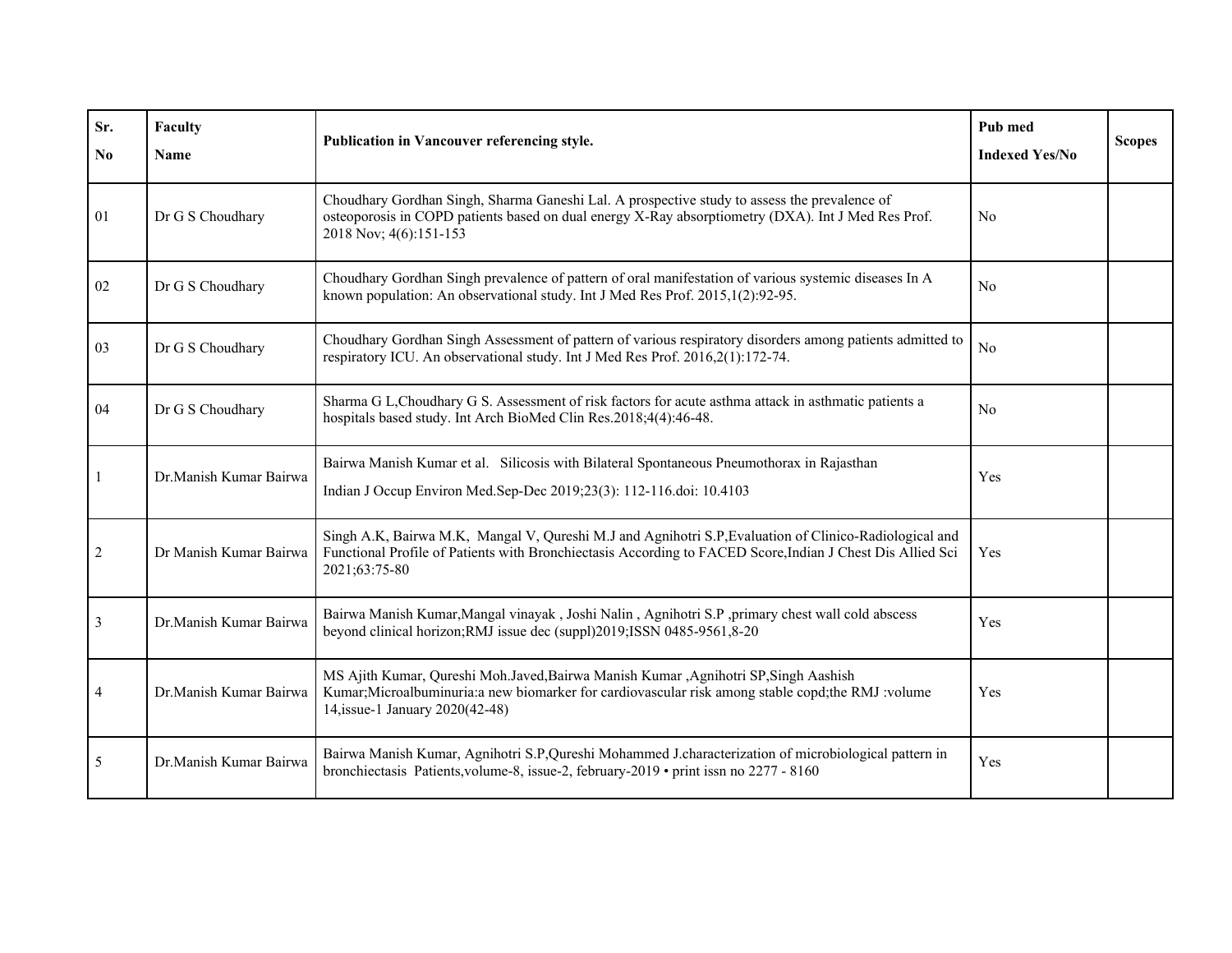# **Department of Physiology**

|                | Name of<br>the faculty                                                            |                                                           | <b>Nature of</b><br>employment<br>Regular/<br>permanent or<br>contract/outsou<br>rced | Details of Service in the Last 5 years                                                                  |                                                                                                          |                                                                                                                         |                                                                                                                                        |                                                                                                   | <b>Number</b>                                              |
|----------------|-----------------------------------------------------------------------------------|-----------------------------------------------------------|---------------------------------------------------------------------------------------|---------------------------------------------------------------------------------------------------------|----------------------------------------------------------------------------------------------------------|-------------------------------------------------------------------------------------------------------------------------|----------------------------------------------------------------------------------------------------------------------------------------|---------------------------------------------------------------------------------------------------|------------------------------------------------------------|
| Departm<br>ent | Qualificat<br>ion<br><b>IMR</b><br><b>Number</b>                                  | <b>Current</b><br>Designati on<br>& Date of<br>promotio n |                                                                                       | $\overline{1}$                                                                                          | $\sqrt{2}$                                                                                               | 3                                                                                                                       | $\overline{4}$                                                                                                                         | 5                                                                                                 | of lectures<br>taken/ye<br>ar.<br><b>Topics</b><br>covered |
| Physiology     | Dr. Kushaal<br>Bharang<br>MBBS, MD<br>MP-8727                                     | Associate<br>Professor<br>31/08/2020                      | Regular                                                                               | Associate<br>Professor,<br>Government<br>Medical<br>College,<br>Barmer<br>13/02/2021<br>To<br>Till Date | Associate<br>Professor,<br>Government<br>Medical<br>College,<br>Barmer<br>31/08/2020<br>To<br>12/02/2021 | Assistant<br>Professor,<br>Chirayu<br>Medical<br>College &<br>Hospital,<br>Bhopal, MP<br>01/08/2018<br>To<br>06/08/2020 | Assistant<br>Professor,<br>Sri<br>Aurobindo<br>Medical<br>College and<br>PG Institute,<br>Indore, MP<br>24/12/2016<br>To<br>31/07/2018 | Assistant<br>Professor,<br>LN Medical<br>College,<br>Bhopal, MP<br>01/08/2016<br>To<br>21/12/2016 | 130                                                        |
| Physiology     | Dr. Kirti Goyal<br>BDS, MSc in<br>Physiology<br>Reg. No. A-<br>1139<br>20/04/2017 | Senior<br>Demonstrator                                    | Contractual<br><b>Urgent Temporary</b><br><b>Basis</b>                                | Senior<br>Demonstrator,<br>Government<br>Medical<br>College,<br>Barmer,<br>Rajasthan<br>05/02/2019      | Senior<br>Demonstrator,<br>Government<br>Medical<br>College,<br>Barmer,<br>Rajasthan<br>05/02/2019       | Senior<br>Demonstrator,<br>Government<br>Medical<br>College,<br>Barmer,<br>Rajasthan<br>05/02/2019                      |                                                                                                                                        |                                                                                                   | 64                                                         |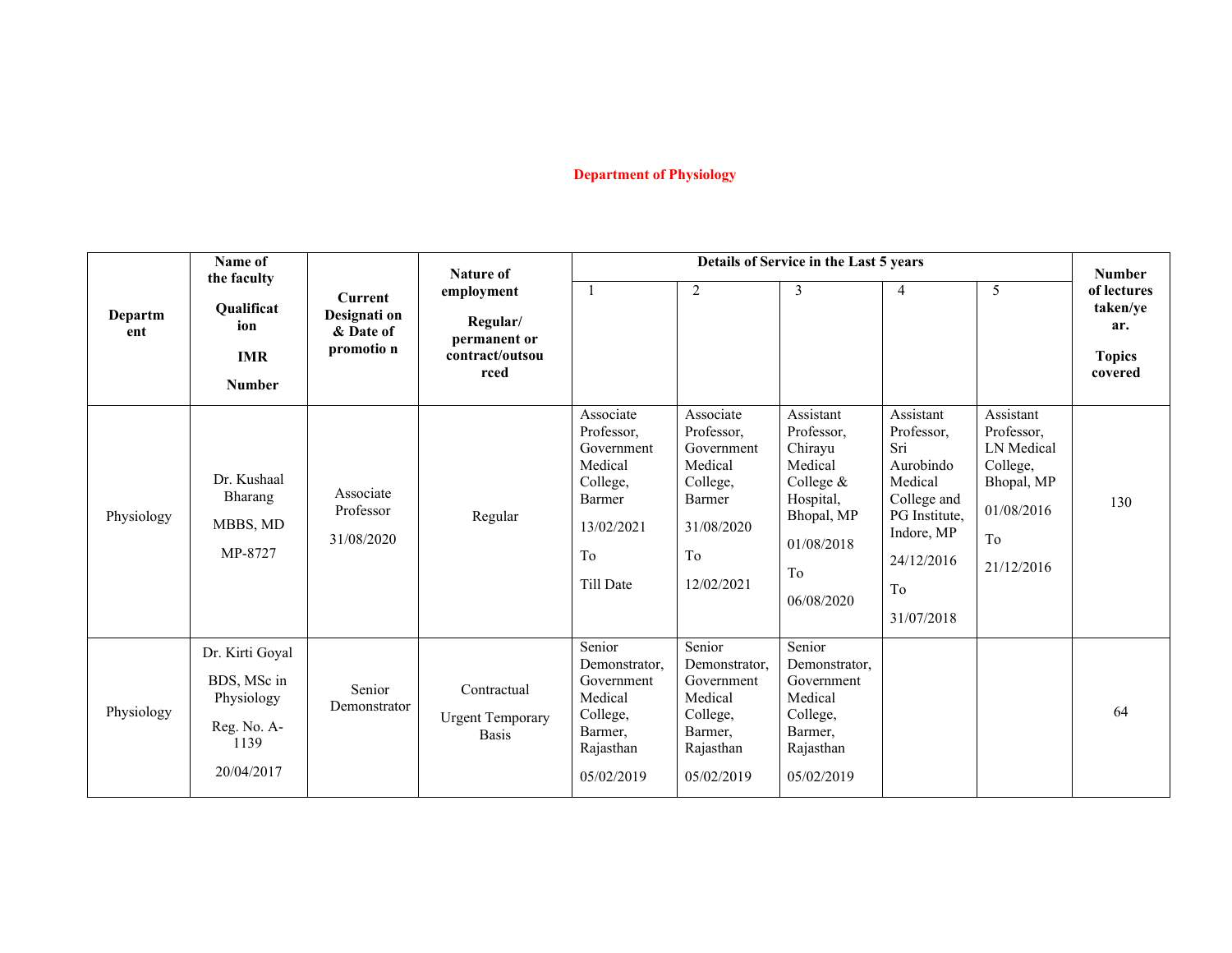|            |                                                                                |                        |                                                        | To                                                                                                                    | To                                                                                                                    | T <sub>o</sub> |  |     |
|------------|--------------------------------------------------------------------------------|------------------------|--------------------------------------------------------|-----------------------------------------------------------------------------------------------------------------------|-----------------------------------------------------------------------------------------------------------------------|----------------|--|-----|
|            |                                                                                |                        |                                                        | Till Date                                                                                                             | Till Date                                                                                                             | Till Date      |  |     |
|            | Dr. Dinesh<br>Choudhary<br><b>MBBS</b><br>Reg.no:RMC-<br>46406<br>28/08/2019   | Senior<br>Demonstrator | Contractual<br><b>Urgent Temporary</b><br><b>Basis</b> | Senior<br>Demonstrator,<br>Government<br>Medical<br>College,<br>Barmer,<br>Rajasthan<br>27/02/2020<br>To<br>Till Date | Senior<br>Demonstrator,<br>Government<br>Medical<br>College,<br>Barmer,<br>Rajasthan<br>27/02/2020<br>To<br>Till Date |                |  | 109 |
| Physiology | Dr. Anil Kumar<br>Godara<br><b>MBBS</b><br>Reg.No: RMC-<br>51205<br>19/03/2021 | Senior<br>Demonstrator | Contractual<br><b>Urgent Temporary</b><br><b>Basis</b> | Senior<br>Demonstrator,<br>Government<br>Medical<br>College,<br>Barmer,<br>Rajasthan<br>03/04/2021<br>To<br>Till Date |                                                                                                                       |                |  | 80  |
|            |                                                                                |                        |                                                        |                                                                                                                       |                                                                                                                       |                |  |     |

| Sr.<br>No | <b>Faculty Name</b> | Publication in Vancouver referencing style.                                                                                                            | Pubmed Indexed<br>Yes/No | Scopes            |
|-----------|---------------------|--------------------------------------------------------------------------------------------------------------------------------------------------------|--------------------------|-------------------|
|           | Dr. Kushaal Bharang | Bharang K, Rahul M. Evaluation of FVC and FEV1 for Assessment of Ventilatory<br>Defect in Obese Individual. Int J Basic Appl Physiol. 2019;8(1):20-22. | N <sub>o</sub>           | Index Copernicus. |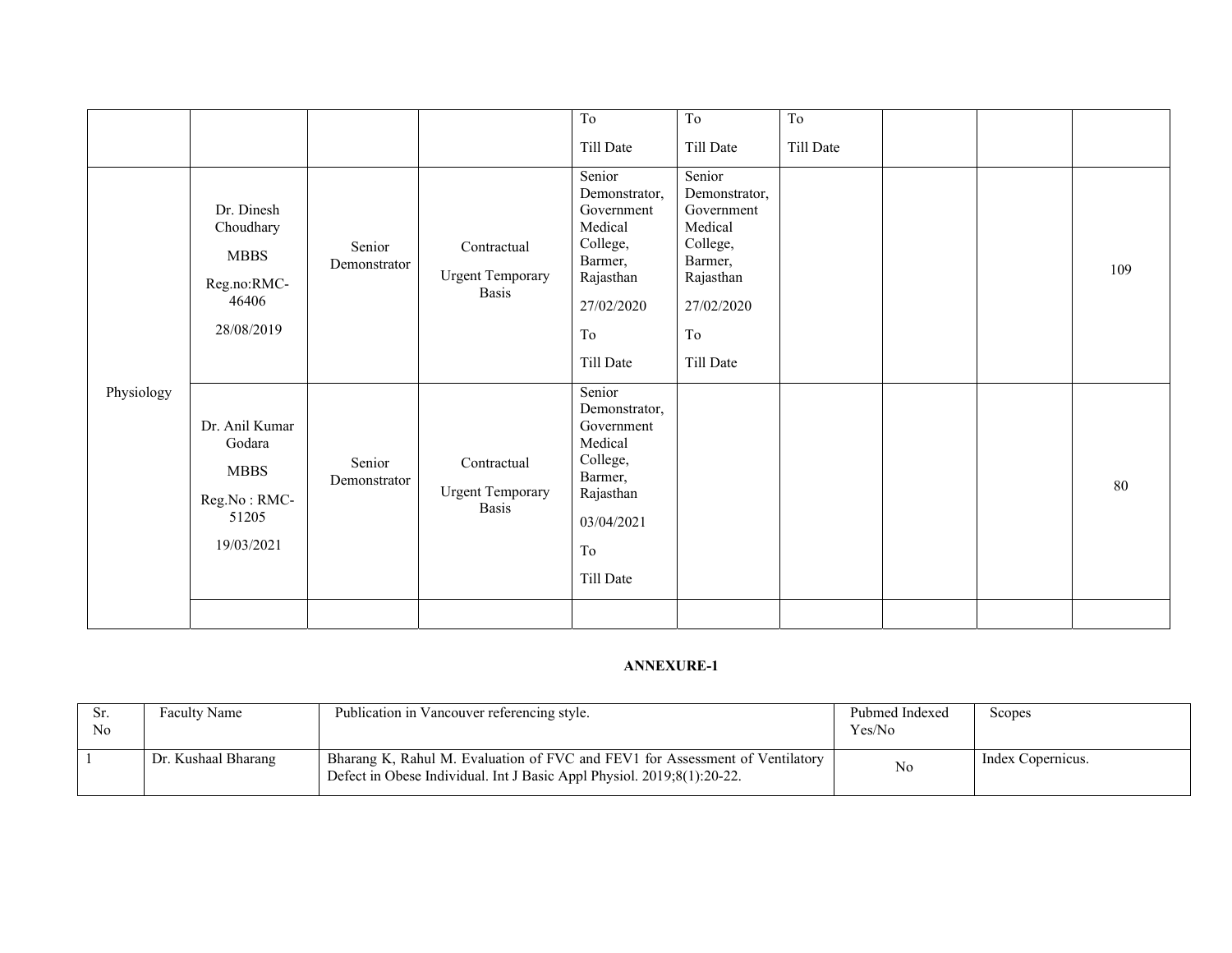|                |                    |                                                                                                                                                                                                                                              |    | ICMJE database.\National<br>Library of Medicine Catalog<br>Indexed.                                                                                                                                                               |
|----------------|--------------------|----------------------------------------------------------------------------------------------------------------------------------------------------------------------------------------------------------------------------------------------|----|-----------------------------------------------------------------------------------------------------------------------------------------------------------------------------------------------------------------------------------|
| $\sqrt{2}$     | Dr Kushaal Bharang | Bharang K, Rahul M. Comparison of Impulse Oscillometry and Spirometry for                                                                                                                                                                    | No | Index Copernicus.                                                                                                                                                                                                                 |
|                |                    | Assessment of Ventilatory Defect in Obese Individuals. IJSR 2019;8(12):15-16.                                                                                                                                                                |    | Indian Citation Index.                                                                                                                                                                                                            |
| $\overline{3}$ | Dr. Kirti Goyal    | Kirti Goyal & Prahlad Kalwan. A Comparative Study of Cardiac Autonomic<br>Function Indices among Young and Old Healthy Individuals of Western Rajasthan<br>by CanWin. Sch. J. App. Med. Sci., Jun 2018; 6(6): 2567-2573                      | No | Scholars Journal of Applied<br>Medical Sciences (SJAMS),<br>Indexed in:-<br>1.Google Scholar<br>2.Index Copernicus<br>3.Chemical<br>Abstract<br>Service(CAS)                                                                      |
|                |                    |                                                                                                                                                                                                                                              |    | 4.NCBI-NLM Catalog<br>5. World Cat                                                                                                                                                                                                |
|                |                    |                                                                                                                                                                                                                                              |    | 6. PubGet                                                                                                                                                                                                                         |
|                |                    |                                                                                                                                                                                                                                              |    | 7. Genomics etc.                                                                                                                                                                                                                  |
| $\overline{4}$ | Dr. Kirti Goyal    | Kirti Goyal & Prahlad Kalwan. Assessment of Prevalence of Cardiac Autonomic<br>Dysfunction by Various Cardiovascular Autonomic Function Tests Using Ewing's<br>And Bellavarae's Criteria. Sch. J. App. Med. Sci., Jul 2018; 6(7): 2730-2737. | No | Scholars Journal of Applied<br>Medical Sciences (SJAMS)<br>Indexed in:-<br>1.Google Scholar<br>2.Index Copernicus<br>3.Chemical<br>Abstract<br>Service(CAS)<br>4.NCBI-NLM Catalog<br>5. World Cat<br>6.PubGet<br>7. Genomics etc. |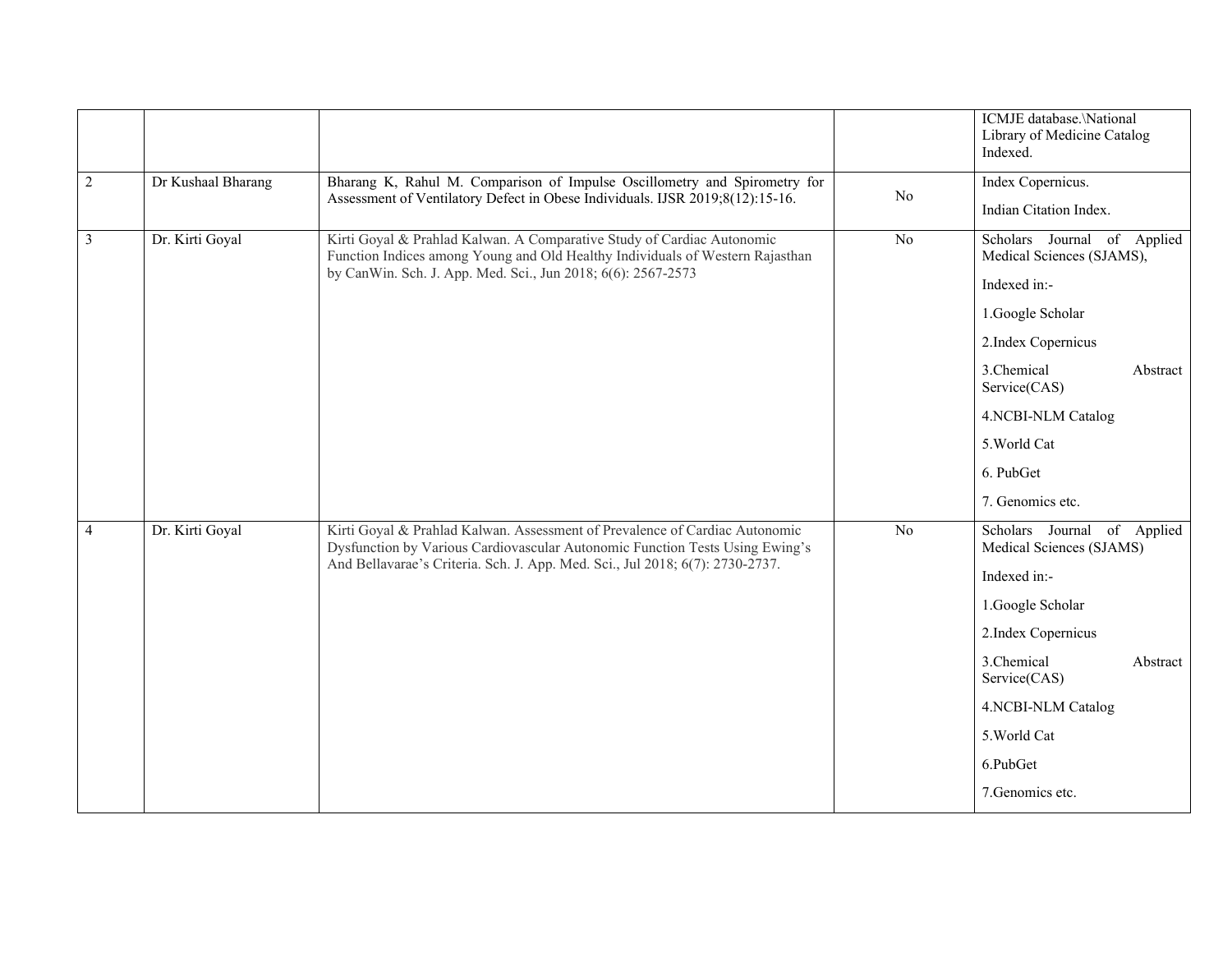| 5 | Dr. Kirti Goyal | Kirti Goyal & Prahlad Kalwan. A Comparative Study on Cardiovascular Autonomic<br>Function Tests Indices between Young Healthy Males and Females. Sch. J. App.<br>Med. Sci., Jul 2018; 6(7): 2738-2742.            | N <sub>o</sub> | Scholars Journal of Applied<br>Medical Sciences (SJAMS)<br>Indexed in:-<br>1.Google Scholar<br>2.Index Copernicus<br>3.Chemical<br>Abstract<br>Service(CAS)<br>4.NCBI-NLM Catalog<br>5. World Cat<br>6.PubGet<br>7. Genomics etc |
|---|-----------------|-------------------------------------------------------------------------------------------------------------------------------------------------------------------------------------------------------------------|----------------|----------------------------------------------------------------------------------------------------------------------------------------------------------------------------------------------------------------------------------|
| 6 | Dr. Kirti Goyal | Goyal K and Kalwan P. A Comparative Study of Sympathetic Autonomic Function<br>Indices Among Obese and Non-Obese Individuals Of Western Rajasthan. HECS Int<br>J Comm Health Med Res 2018; 4(4):1-4.              | No             | Harsukh Educational Charitable<br>Society International Journal of<br>Community Health and Medical<br>Research, Index Copernicus value<br>$2016 = 52.13$                                                                         |
| 7 | Dr. Kirti Goyal | Goyal K, Kalwan P Study of Parasympathetic Autonomic Activity In Indian Obese<br>Inviduals. HECS Int J Comm Health Med Res 2018; 4(3):92-95.                                                                      | No             | Harsukh Educational Charitable<br>Society International Journal of<br>Community Health and Medical<br>Research, Index Copernicus value<br>$2016 = 52.13$                                                                         |
| 8 | Dr. Kirti Goyal | Purohit R and Goyal K. A Comparative Study of Cardiac Autonomic Activity<br>Indices among Reproductive and Menopausal Females of Western Rajasthan By<br>CAN Win. HECS Int J Comm Health Med Res 2018; 4(4):5-10. | No             | Harsukh Educational Charitable<br>Society International Journal of<br>Community Health and Medical<br>Research, Index Copernicus value<br>$2016 = 52.13$                                                                         |
| 9 | Dr. Kirti Goyal | Goyal K, Purohit R. A prospective observational study of correlation between age<br>and the parasympathetic nervous system. J Adv Med Dent Scie Res 2018;6(8):4-7.                                                | No             | Journal of Advanced Medical and<br>Dental Sciences Research.<br>Indexing-index<br>Copernicus,<br>Google Scholar, ICI etc.                                                                                                        |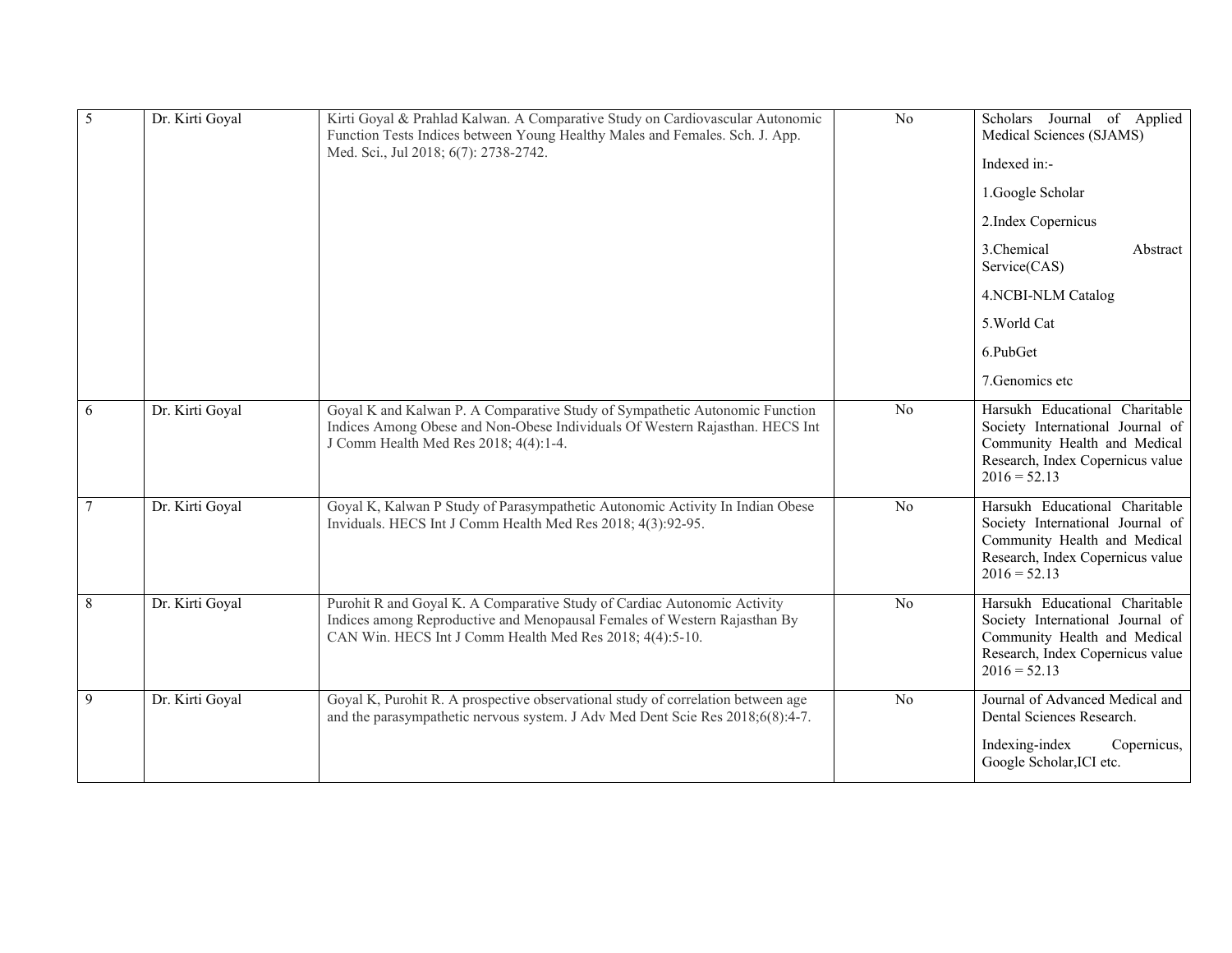3. Medical Educator Training/ research methodology and dates

### **Dr. Kushaal Bharang**

- Revised Basic Course Workshop Date 12/12/2017 to 14/12/2017
- Sensetization programme for AT-COM module- 15/12/2017
- $\bullet$  CISP 06/06/2019 to 08/06/2019
- CISP-II 19/10/2020 to 20/10/2020

### **Department of Biochemistry**

| <b>Department</b> | Name of the                      | Current                | <b>Details of Service in the Last 5 vears</b><br><b>Nature of</b> |                    |                  |              |                  | Number of    |                              |
|-------------------|----------------------------------|------------------------|-------------------------------------------------------------------|--------------------|------------------|--------------|------------------|--------------|------------------------------|
|                   | faculty                          | <b>Designation</b>     | employment                                                        |                    | 2                |              | 4                |              | <b>lectures</b>              |
|                   | Qualification                    | & Date of<br>promotion | Regular/permanent<br>0r                                           |                    |                  |              |                  |              | taken/year.<br><b>Topics</b> |
|                   | IMR                              |                        | contract/outsourced                                               |                    |                  |              |                  |              | covered                      |
|                   | <b>Number</b>                    |                        |                                                                   |                    |                  |              |                  |              |                              |
| Biochemistry      | Dr. Prakash                      | Professor              | Regular                                                           | Asso. Prof.        | Asso. Prof.      | Asso. Prof.  | Professor at     | Professor at | 25 all topics                |
|                   | Hundekar                         |                        |                                                                   | at ARMCH,          | at ARMCH,        | at ARMCH,    | Present          | Present      |                              |
|                   |                                  |                        |                                                                   | Solapur            | Solapur          | Solapur      | Institute        | Institute    |                              |
|                   | (M.Sc. (Med.)                    |                        |                                                                   |                    |                  |              |                  |              |                              |
|                   | & Ph.D. (Med.)                   |                        |                                                                   |                    |                  |              |                  |              |                              |
|                   | Dr. K.L. Meena                   | Assistant              | Regular                                                           | Senior             | Assistant        | Assistant    | Assistant        | Assistant    | 15                           |
|                   |                                  | Professor              |                                                                   | Demonstrator at    | Professor at     | Professor at | Professor at     | Professor at |                              |
|                   | $M.B.B.S.\&$                     |                        |                                                                   | <b>RNT</b> Medical | Govt.Medical     | Govt.Medical | Govt.Medical     | Present      |                              |
|                   | M.D.                             |                        |                                                                   | College, Udaipur   | College,         | College,     | College,         | Institute    |                              |
|                   |                                  |                        |                                                                   |                    | <b>Bharatpur</b> | Bharatpur    | <b>Bharatpur</b> |              |                              |
|                   | (M.B.B.S. RMC No.<br>21192 Dated |                        |                                                                   |                    |                  |              |                  |              |                              |
|                   | 01/05/2002                       |                        |                                                                   |                    |                  |              |                  |              |                              |
|                   | &                                |                        |                                                                   |                    |                  |              |                  |              |                              |
|                   | M.D. RMC No. 14130               |                        |                                                                   |                    |                  |              |                  |              |                              |
|                   | Dated 01/10/2015                 |                        |                                                                   |                    |                  |              |                  |              |                              |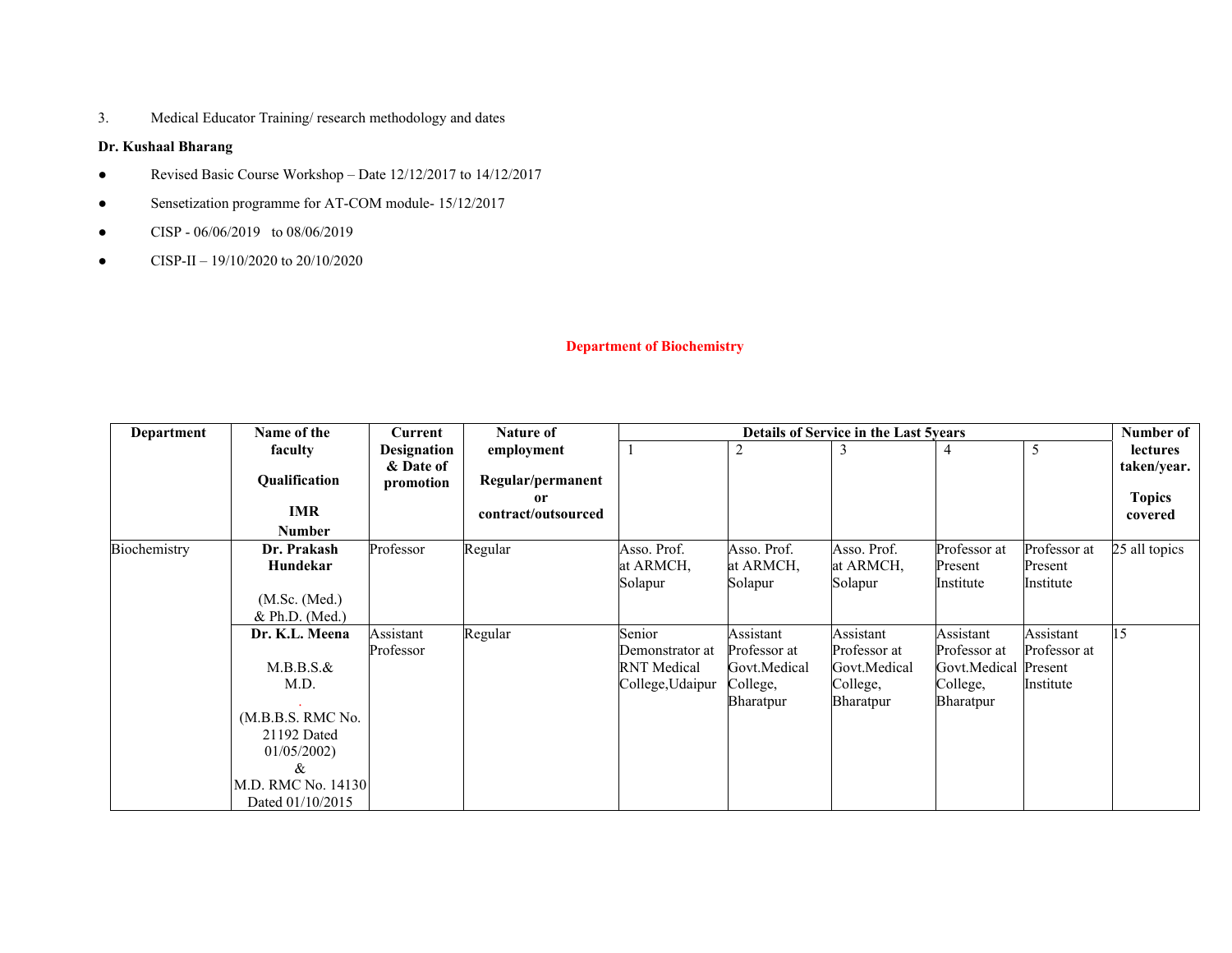| Dr. Ghanshyam<br>Gahlot<br>(M.Sc. (Med.)<br>& Ph.D. (Med.)) | Senior<br>Demonstrator<br>07/01/2023 | Regular                   | Senior<br>Demonstrator at<br>S.P.Medical<br>College, Bikaner | Senior<br>Demonstrator at<br>S.P.Medical<br>College, Bikaner | Senior<br>Demonstrator at<br>S.P.Medical<br>College, Bikaner | Senior<br>Demonstrator<br>at Present<br>Institute | Senior<br>Demonstrator<br>at Present<br>Institute | 13 lectures<br><b>Topics</b><br><b>Almost</b><br><b>Covered</b> |
|-------------------------------------------------------------|--------------------------------------|---------------------------|--------------------------------------------------------------|--------------------------------------------------------------|--------------------------------------------------------------|---------------------------------------------------|---------------------------------------------------|-----------------------------------------------------------------|
| Dr. Mahadev<br>$M.Sc.$ (Med.)                               | Senior<br>Demonstrator               | Urgent Temporary Basis -- |                                                              |                                                              |                                                              | Senior<br>Demonstrator<br>at Present<br>Institute | Senior<br>Demonstrator<br>at Present<br>Institute |                                                                 |
| Dr. Ali Asagar<br>M.B.B.S.<br>RMC No.                       | Senior<br>Demonstrator               | Urgent Temporary Basis -  |                                                              |                                                              |                                                              | Senior<br>Demonstrator<br>at Present<br>Institute | Senior<br>Demonstrator<br>at Present<br>Institute |                                                                 |
|                                                             |                                      |                           |                                                              |                                                              |                                                              |                                                   |                                                   |                                                                 |

1. Medical Educator Training/research methodology and dates

**1. Dr. Prakash Hundekar rBCW-10-12-2019 to 12-12-2019 CISP II- 12-03-2020 to 13-03-2020** 

**BCWRM-23-06-2014 to28-06-2014**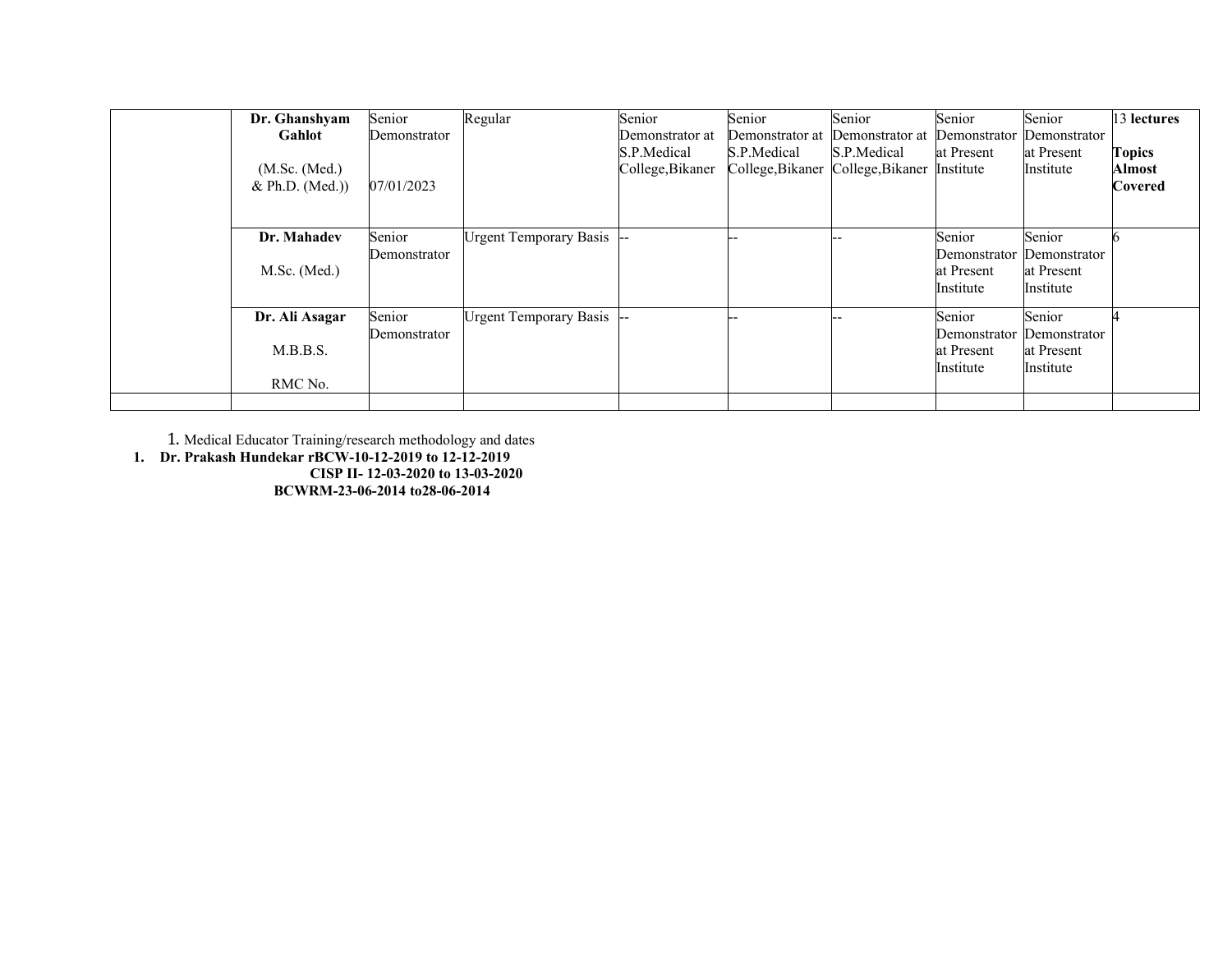| Sr.No              | <b>Faculty Name</b>    | Publication in Vancouver referencing style.                                                                                                                                                                                                                                                                                                                                                         | Pubmed Indexed<br>Yes/No | Scopes |
|--------------------|------------------------|-----------------------------------------------------------------------------------------------------------------------------------------------------------------------------------------------------------------------------------------------------------------------------------------------------------------------------------------------------------------------------------------------------|--------------------------|--------|
| 1.                 | Dr. Prakash S.Hundekar | Prakash Hundekar, R. V. Katkam, DB Rathi, Adinath Suryakar A study of serum lipid peroxide and enzyme<br>levels in burned patients Indian medical gazette. 2004, Feb; 63-65                                                                                                                                                                                                                         | Yes                      |        |
| 2.                 | Dr. Prakash S.Hundekar | Prakash Hundekar, Adinath Suryakar, Aarti Karnik, Rahul Ghone, Maya Vasikar Antioxidant Status And<br>ipid Peroxidation In Sickle Cell Anaemia. Biomed Res 2010; 4:461-464                                                                                                                                                                                                                          | $\rm No$                 |        |
| 3.                 | Dr. Prakash S.Hundekar | Sonali Bhagat, Rahul Ghone, Adinath Suryakar, Prakash Hundekar Lipid peroxidation and antioxidant<br>vitamins in colorectal cancer. Indian Journal of Physiology and Pharmacology 2011; 55(1): 61-65                                                                                                                                                                                                | Yes                      |        |
| $\boldsymbol{4}$ . | Dr. Prakash S.Hundekar | Prakash Hundekar, Aarti Karnik, Adinath Suryakar, R. V. Katkam, Nitin Joshi, Rahul Ghone Effect of<br>Antioxidant Supplementation on Oxidative Stress in Sickle Cell Anaemia. Journal of Clinical and Diagnostic<br>Research2011; 5(7): 1339-1342                                                                                                                                                   | Yes                      |        |
| 5.                 | Dr. Prakash S.Hundekar | Prakash Hundekar, Aarti Karnik, Adinath Suryakar, R. V. Katkam, Nitin Joshi, Rahul Ghone Level Of<br>Nitric Oxide And Antioxidant Vitamins In Sickle Cell Anaemia. Indian Journal of Physiology and<br>Pharmacology. 2012;56(2),125-129                                                                                                                                                             | Yes                      |        |
| 6.                 | Dr. Prakash S.Hundekar | Sonali Bhagat, Purnima Sarkar, Adinath Suryakar, Ramchandra Padalkar, Aarti Karnik, Rahul Ghone, Sangita<br>Patil, Prakash Hundekar A Study on the Biomarkers of Oxidative Stress Study: Effects of Oral Therapeutic<br>Supplementation on Iron Concentration and Product of Lipid Peroxidation in Beta Thalassemia Major. Journal<br>of Clinical and Diagnostic Research 2012; Vol-6(7): 1144-1447 | Yes                      |        |
| 7.                 | Dr. Prakash S.Hundekar | Sonali S. Bhagat, Purnima Dey Sarkar, Adinath N. Suryakar, Ramchandra K. Padalkar, Rahul A. Ghone,<br>Sangita M. Patil and Prakash S. Hundekar Attenuation of serum ferritin and iron burden by intake of<br>antioxidants in beta thalassemia major. Indian Journal of Physiology and Pharmacology. 2013;57(2): 189-194                                                                             | Yes                      |        |
| 8.                 | Dr. Prakash S.Hundekar | Rahul A. Ghone, Adinath N. Suryakar, P M Kullali, Sonali S. Bhagat, Ramchandra K. Padalkar, Aarti Karnik,<br>Prakash S. Hundekar. A Study of Oxidative Stress Biomarkers and Effect of Oral Antioxidant<br>Supplementation in Severe Acute Malnutrition. Journal of Clinical and Diagnostic Research 2013; 17<br>$(10):2146-2148.$                                                                  | Yes                      |        |
| 9.                 | Dr. Prakash S.Hundekar | Ghone R. A., Suryakar A.N., Sangle D.A., Padalkar R. K., Karnik A.C., Bhagat S.S, Patil S.M., Hundekar<br>P.S. Effect of oral therapeutic supplementation of antioxidants on immune system and oxidative stress in<br>severe acute malnutrition The Antiseptic 2014; 111(4) : 163-166                                                                                                               | No                       |        |
| 10.                | Dr. Prakash S.Hundekar | Prakash Hundekar, Adinath Suryakar, Aarti Karnik, Rahul Ghone, Sonali Bhagat A study of iron status and<br>oxidative stress in the steady state of sickle cell anemia International Journal of Clinical Biochemistry and<br>Research2017; 4(1): 56-59                                                                                                                                               | N <sub>o</sub>           |        |
| 11.                | Dr. Prakash S.Hundekar | Ghanshyam Gahlot, Poonma Ram, Dinesh Parmar, Manoj Garg, Prakash Hundekar, R. K. Aseri, B. L.<br>Mansuriya, Surendra Kumar. Significant Role of Procalcitonin and Proinflammatory Markers in Diabetic<br>Foot Ulcer Infections. International Journal of Innovative Research in Medical Science. 2021; 06(10):                                                                                      | No                       |        |
| 12. 1.             | Dr.K.L.Meena           | Kavita Yadav, Kishori Lal, A.K Verma, M.S. Sharma. Study of efficacy of Giloy(Tinospora cordifolia) on<br>different Physiological & Biochemical parameters of Metabolic Syndrome. Sch. Acad. J. Biosci., 2016;                                                                                                                                                                                      | Yes                      |        |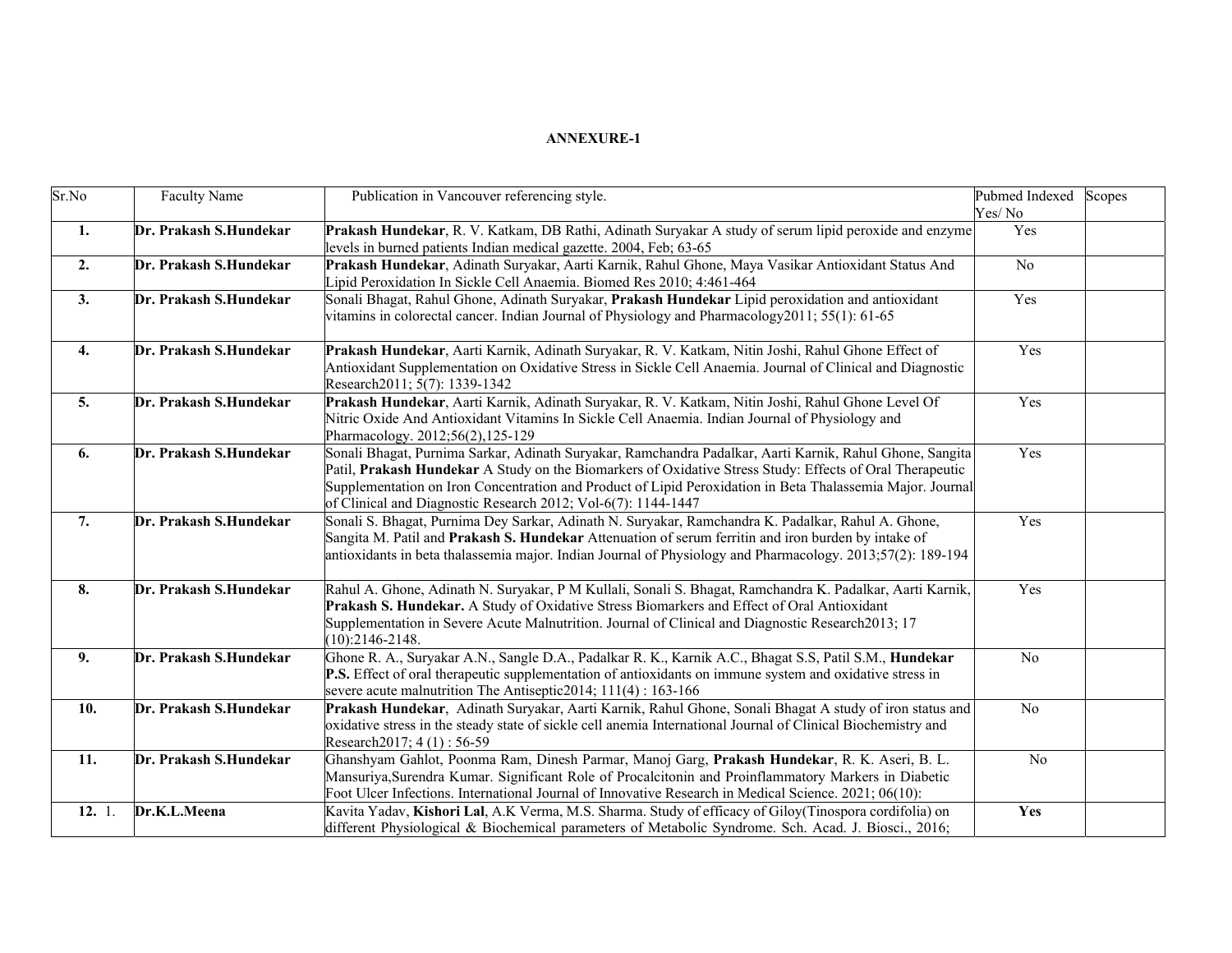|        |                      | 4(5):409-412                                                                                                                                                                                                                                                                                                                                              |     |  |
|--------|----------------------|-----------------------------------------------------------------------------------------------------------------------------------------------------------------------------------------------------------------------------------------------------------------------------------------------------------------------------------------------------------|-----|--|
| 13.2.  | Dr. K.L. Meena       | Yadav Kavita, Meena Kishori Lal, Choudhary Urmila, Sharma Meghshyam. Garlic (Allium sativum): A<br>Natural Remedy for Metabolic Syndrome. Sch. Acad. J. Biosci., 2016; 4(3A):199-202                                                                                                                                                                      | Yes |  |
| 14. 1  | Dr. Ghanshyam Gahlot | Ghanshyam Gahlot, Poonma Ram, Dinesh Parmar*, Prakash Hundekar, Kisori Lal Meena, Mahadev<br>Chaudhary, R.K.Aseri, B.L.Mansuriya, Surendra Kumar. Significant Role of Procalcitonin and<br>Proinflammatory Markers in Diabetic Foot Ulcer Infections International Journal of Innovative Research in<br>Medical Science (IJIRMS).2021.Vol. 06(10) 636-41. | Yes |  |
| 15.2   | Dr. Ghanshyam Gahlot | Ghanshyam Gahlot, Poonma Ram, Dinesh Parmar*, Prakash Hundekar, Kisori Lal Meena, Mahadev<br>Chaudhary, R.K.Aseri, B.L.Mansuriya, Surendra Kumar. The Role of Procalcitonin as A Predictor of Clinical<br>Outcome in Diabetic Foot Infections.IJSR.2021.Vol. 10 (09) 1-3.                                                                                 | Yes |  |
| 16. 3  | Dr. Ghanshyam Gahlot | *Ghanshyam Gahlot, Yogita Soni, Raj Kumar Vyas, Gajanand Joshi. Biomarkers of Inflammatory Cytokines<br>& Adipokines Demonstrate the Interacting Influence in Patients with Metabolic Syndrome and Onset of Type<br>2 Diabetes in Indian Adults. Bio Med Research Journal (ISSN: 2578-8892). ACCEPTED.                                                    | Yes |  |
| 17.4   | Dr. Ghanshyam Gahlot | Gajanand Joshi*, R.K.Vyas, Yogita Soni, Ghanshyam Gahlot. Assessment of Serum Immunoglobulin E<br>Level in Children with Bronchial Asthma in North West Rajasthan. American Journal of Biochemistry.<br>2020, 10(1): 1-4.                                                                                                                                 | Yes |  |
| 18.5   | Dr. Ghanshyam Gahlot | Ghanshyam Gahlot, Yogita Soni, Raj Kumar Vyas, Gajanand Joshi. Evidences for IL-6, IL-23, IL-17 and<br>Adipokines in Patients with Metabolic Syndrome and Type 2 Diabetes Immunopathogenesis. Advances in<br>Nanomedicine and Nanotechnology Research.2020. Res. 2(1): 112-121.                                                                           | Yes |  |
| 19.6   | Dr. Ghanshyam Gahlot | *Ghanshyam Gahlot, Yogita Soni, Raj Kumar Vyas, Gajanand Joshi. Significant different Serum Levels of<br>Interleukin-6 and Adipokines in Patients with Metabolic Syndrome. Inter. Jour. of Sci. Res.2019: 2277 - 8179                                                                                                                                     | Yes |  |
| 20. 7  | Dr. Ghanshyam Gahlot | Sunil Jain, Raj Kumar Vyas, Yogita Soni, *Ghanshyam Gahlot. A Clinical Evaluation of Serum Ferritin,<br>Gammaglutamyltransferase (Ggt) And Vitamin D With Alcoholic Liver Diseases For Diagnosis. International<br>Journal of Scientific Research.2019. Volume-8   Issue-5.1-3.                                                                           | Yes |  |
| 21. 8  | Dr. Ghanshyam Gahlot | *Ghanshyam Gahlot, Yogita Soni, Raj Kumar Vyas, Gajanand Joshi. Association of Adipokines with<br>Metabolic Syndrome in North-West Rajasthan (India) American Journal of Biochemistry, 2018, 8(3): 45-<br>55.                                                                                                                                             | Yes |  |
| 22.9   | Dr. Ghanshyam Gahlot | Ghanshyam Gahlot, Yogita Soni, Raj Kumar Vyas, Gajanand Joshi, Rachit Saxena. The Metabolic Impact<br>of Cannabis User on Biochemical Markers among Bikaner Adults. International Journal of Biotechnology<br>and Biochemistry.2017; Vol.13:pp. 1-10.                                                                                                     | Yes |  |
| 23.10  | Dr. Ghanshyam Gahlot | Ghanshyam Gahlot, Yogita Soni, Raj Kumar Vyas, R.P.Agarwal. Clinically Role of Serum Procalcitonin<br>and C-reactive protein Concentration in Diabetic Foot ulcer Infections. International Journal of Innovative<br>Research in Medical Science (IJIRMS) Volume 2 Issue 10, October 2017:2(1):1425-30.                                                   | Yes |  |
| 24. 11 | Dr. Ghanshyam Gahlot | Ghanshyam Gahlot, Gajanand Joshi, Yogita Soni, Surendra Jeengar. A Correlation of Adenosine<br>Deaminase Activity and Lipid Peroxidant (MDA) in Serum and Pleural Fluid for Diagnosis of Pulmonary<br>Tuberculosis. International Journal of Life-Sciences Scientific Research (IJLSSR).2017;3(3): 1063-69.                                               | Yes |  |
| 25. 12 | Dr. Ghanshyam Gahlot | Ghanshyam Gahlot*, Yogita Soni, Gajanand Joshi and Rachit Saxena. Clinical Significance of Serum<br>Biomarker S100B to Predict Outcome after Traumatic Brain Injury in Adults. International Journal of<br>Clinical and Biomedical Research.2017.                                                                                                         | Yes |  |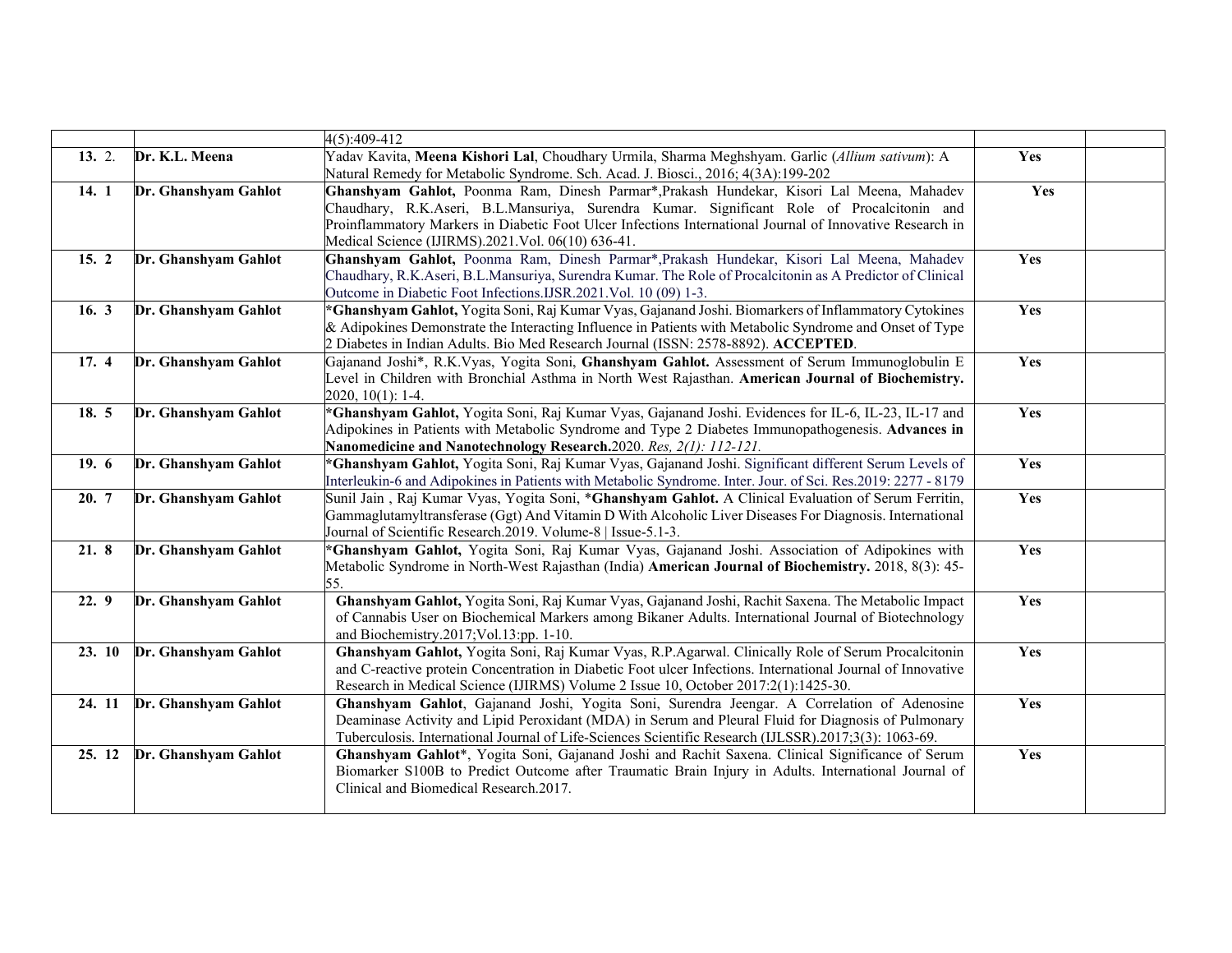| 26. 13 | Dr. Ghanshyam Gahlot | Ghanshyam Gahlot*, Yogita Soni, Gajanand Joshi, R.K.Vyas. A Study on Serum Profile of Peroxidants<br>(MDA) In Cannabis User a nd Cannabidiol Are Neuroprotective-Antioxidants In Diabetic and Non-Diabetic<br>Subjectes. Inter.Jou. Scie. Res.2017; Vol.6.Iss.3;48-51                                                            | Yes                    |
|--------|----------------------|----------------------------------------------------------------------------------------------------------------------------------------------------------------------------------------------------------------------------------------------------------------------------------------------------------------------------------|------------------------|
| 27. 14 | Dr. Ghanshyam Gahlot | Tamanna Talreja, Mangesh Kumar, Asha Goswami, Ghanshyam Gahlot, Surendra Kumar Jinger and<br>Tribhuwan Sharma. Qualitative and quantitative estimation of phytosterols in Achyranthes aspera and Cissus<br>quadrangularis by HPLC. The Pharma Innovation Journal 2017; 6(1): 76-79.                                              | Yes                    |
| 28. 15 | Dr. Ghanshyam Gahlot | Tamanna Talreja, Mangesh Kumar, Asha Goswami, Ghanshyam Gahlot, Surendra Kumar Jinger and<br>Tribhuwan Sharma.Isolation and Purification of Alkaloids From Achyranthes Aspera and Cissus<br>Quadrangularis By HPLC. J. Indian Bot. Soc. 2016; Vol. 95 (3 & 4): 271-276.                                                          | Yes                    |
| 29. 16 | Dr. Ghanshyam Gahlot | Tamanna Talreja, Mangesh Kumar, Asha Goswami, Ghanshyam Gahlot and Tribhuwan Sharma<br>Determination of Amino Acids In Achyranthes Aspera And Cissus Quadrangularis By Hplc. International<br>Journal Of General Medicine And Pharmacy. 2016; Vol. 5, Issue 6, 47-52.                                                            | Yes                    |
| 30. 17 | Dr. Mahadev          | Mahadev Choudhary, Jaiprakash Yogi, Bushra Fiza, Maheep Sinha, Hitesh Kumar Rathore, Vihan<br>Chawdhary: Evaluation of blood urea nitrogen, uric acid and uric acid-creatinine ratio in patients of chronic<br>obstructive pulmonary disease (COPD). International Journal of Medical science and education. 2020,7(2):21-<br>24 | $\mathbf{N}\mathbf{0}$ |
| 31. 18 | Dr. Mahadev          | Association of biochemical and inflammatory marker preeclamptic females. International Journal of scientific<br>Research. Volume-10   Issue-10. October-2021.                                                                                                                                                                    | $\mathbf{N}\mathbf{0}$ |
| 32. 19 | Dr. Mahadev          | Evaluation of serum electrolytes in patients of chronic obstructive pulmonary disease. International Journal of<br>Medical Research Professionals. May 2020; 6(3); 78-81.                                                                                                                                                        | No                     |
| 33.20  | Dr. Mahadev          | The role of procalcitonin as a predictor of clinical outcome in diabetic foot infections. International Journal of<br>scientific Research. Volume-10   Issue-09   September-2021.                                                                                                                                                | $\mathbf{N}\mathbf{0}$ |
| 34. 21 | Dr. Mahadev          | Omprakash Shyoran, Mahadev Choudhary, Jaiprakash Yogi, Bushra Fiza, Maheep Sinha, Vihan Chawdhary:<br>C-reactive protein and its association with serum uric acid and bicarbonate level in COPD. Global Journal For<br>Research Analysis. Volume-10, Issue-09, September-2021.                                                   | $\mathbf{N}\mathbf{0}$ |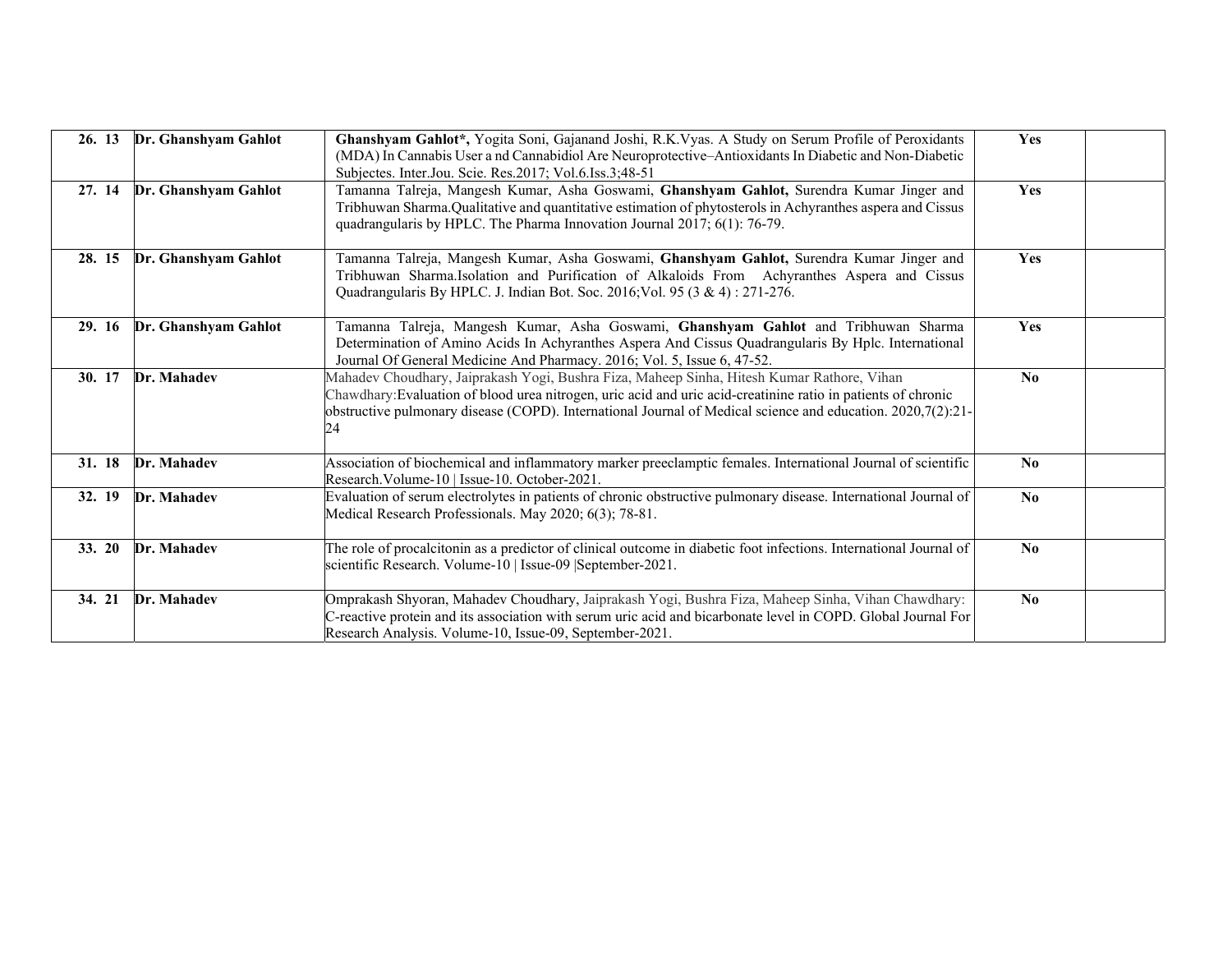# **Department of Anaesthesia**

| <b>Department</b>  | Name of the faculty  | <b>Current Designation</b> | <b>Nature of</b>           | <b>Details ofService inthe Last 5years</b> |                       |                       |               | Number of     |                          |
|--------------------|----------------------|----------------------------|----------------------------|--------------------------------------------|-----------------------|-----------------------|---------------|---------------|--------------------------|
|                    |                      | & Date of promotion        | employment                 |                                            |                       |                       | 4.            | 5.            | lectures                 |
|                    | Qualification        |                            |                            | 2017                                       | 2018                  | 2019                  | 2020          | 2021          | taken/year.              |
|                    | <b>IMR</b>           |                            | Regular/permanent          |                                            |                       |                       |               |               |                          |
|                    | <b>Number</b>        |                            | or contract/outsou<br>rced |                                            |                       |                       |               |               | <b>Topics</b><br>covered |
|                    | Dr. Rajendra Kumar   | Sr. Professor and P&C      | <b>PERMANANT</b>           |                                            |                       |                       | <b>GMC</b>    | <b>GMC</b>    | Nil                      |
|                    | Aseri                |                            |                            |                                            |                       |                       | <b>BARMER</b> | <b>BARMER</b> |                          |
|                    | MD                   |                            |                            |                                            |                       |                       |               |               |                          |
|                    | RMC-                 |                            |                            |                                            |                       |                       |               |               |                          |
|                    |                      |                            |                            | <b>GMC</b>                                 | <b>GMC</b>            | GMC                   | <b>GMC</b>    | <b>GMC</b>    | Nil                      |
|                    | Dr. Madan Lal Sharda | Professor                  | PERMANANT                  | <b>BARMER</b>                              | <b>BARMER</b>         | <b>BARMER</b>         | <b>BARMER</b> | <b>BARMER</b> |                          |
| <b>ANAESTHESIA</b> | MD                   |                            |                            |                                            |                       |                       |               |               |                          |
|                    | RMC-03688            |                            |                            |                                            |                       |                       |               |               |                          |
|                    |                      |                            |                            | <b>PRIVATE</b>                             | <b>PRIVATE</b>        | GMC                   | <b>GMC</b>    | <b>GMC</b>    | Nil                      |
|                    | Dr Mahendra Kumar    | Assistant professor        | PERMANANT                  |                                            |                       | <b>BARMER</b>         | <b>BARMER</b> | <b>BARMER</b> |                          |
|                    | МD                   |                            |                            |                                            |                       |                       |               |               |                          |
|                    | <b>RMC-9870</b>      |                            |                            |                                            |                       |                       |               |               |                          |
|                    | Dr Alka Lunia        | Assistant professor        | PERMANANT                  | PG at                                      | Sr at SNMC            | AP at GMC             | AP at GMC     | AP at GMC Nil |                          |
|                    | <b>MD</b>            |                            |                            | <b>SPMC</b>                                | Jodhpur               | Barmer                | Barmer        | Barmer        |                          |
|                    | <b>RMC-17028</b>     |                            |                            | <b>Bikaner</b>                             |                       |                       |               |               |                          |
|                    | Dr Bheemraj Singhvi  | Medical Officer            | PERMANANT                  | PG at Dr                                   | PG at Dr              | PG at Dr              | SR at GMC     | MO at         | Nil                      |
|                    | MD                   |                            |                            | <b>SNMC</b>                                | <b>SNMC</b>           | <b>SNMC</b>           | <b>BARMER</b> | <b>BARMER</b> |                          |
|                    | RMC-11766            |                            |                            |                                            |                       |                       |               |               |                          |
|                    | Dr Jagdish Kumar     | Medical Officer            | <b>PERMANANT</b>           | PG at Dr                                   | $\overline{PG}$ at Dr | $\overline{PG}$ at Dr | SR at GMC     | MO at         | Nil                      |
|                    | MD                   |                            |                            | <b>SNMC</b>                                | <b>SNMC</b>           | <b>SNMC</b>           | <b>BARMER</b> | <b>BARMER</b> |                          |
|                    | RMC-19967            |                            |                            |                                            |                       |                       |               |               |                          |
|                    | Dr Mukesh Choudhary  | Medical Officer            | <b>PERMANANT</b>           | PG at JLN,                                 | PG at JLN             | PG at JLN             | SR at GMC     | MO at         | Nil                      |
|                    | MD                   |                            |                            | <b>AJMER</b>                               | AJMER                 | AJMER                 | <b>BARMER</b> | <b>BARMER</b> |                          |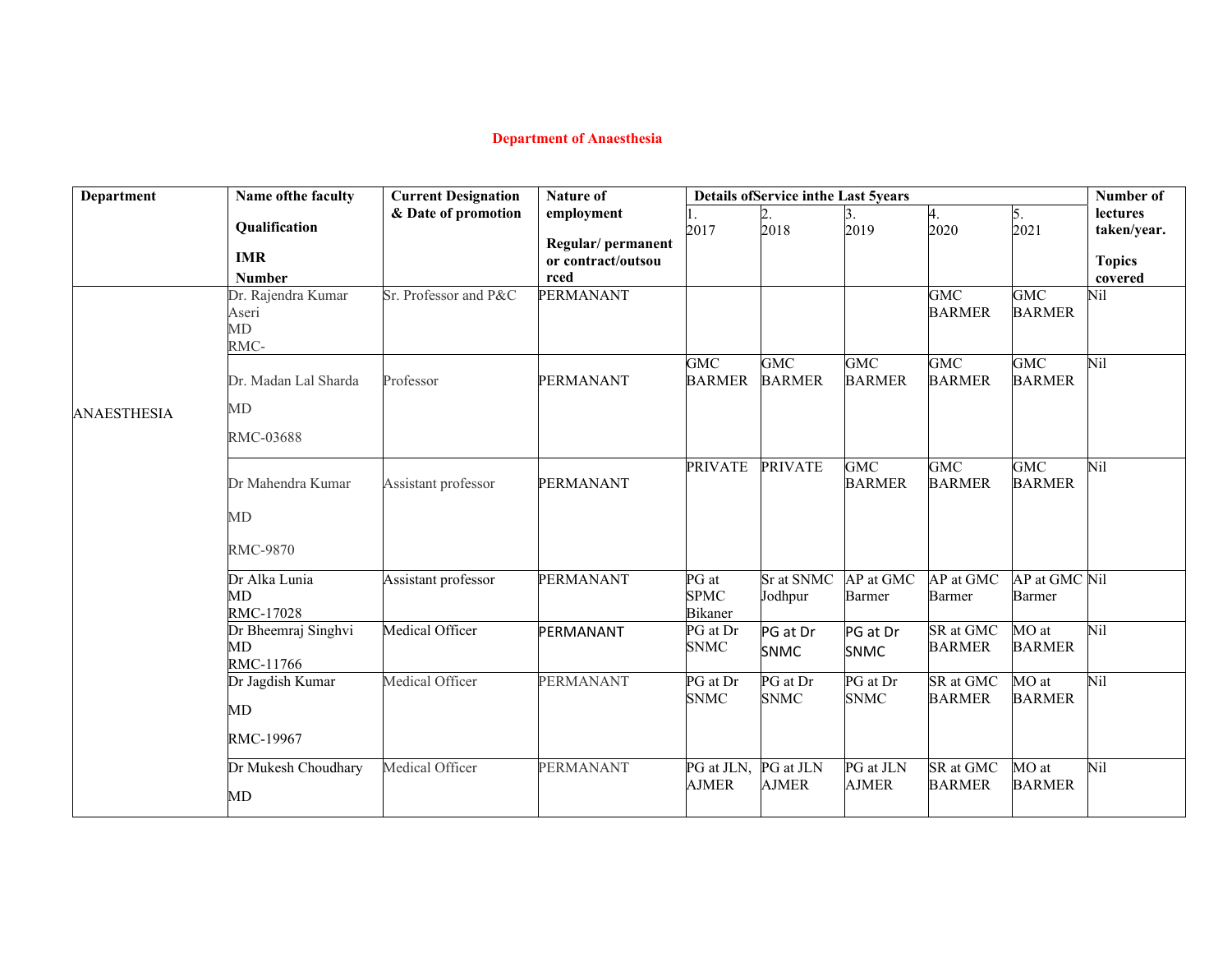|  | RMC-21422      |                 |           |                      |                                                |  |  |
|--|----------------|-----------------|-----------|----------------------|------------------------------------------------|--|--|
|  | Dr Dilip Kumar | Senior Resident | PERMANANT | PG at<br><b>SNMC</b> | PG at SNMC PG at SNMC PG at snmc SR at GMC Nil |  |  |
|  | MD             |                 |           |                      |                                                |  |  |
|  | RMC-23105      |                 |           |                      |                                                |  |  |

| Sr.No | FacultyName          | Publication in Vancouver referencingstyle.                                                                                                                                                                                  | Pubmed Indexed Yes/No | Scopes |
|-------|----------------------|-----------------------------------------------------------------------------------------------------------------------------------------------------------------------------------------------------------------------------|-----------------------|--------|
|       |                      |                                                                                                                                                                                                                             |                       |        |
|       |                      |                                                                                                                                                                                                                             |                       |        |
|       | Dr. Madan Lal Sharda | .Ashesh shah, M.L. Sharda, vinay joshi 'Nosocomial infections in multidisciplinary<br>I.C.U.- A Comparision of surgical verses medical patients.IJA/a-80/95/24.07.95                                                        | <b>YES</b>            |        |
|       |                      | 2. Kalwani, M.L. Sharda, vinay joshi, K.L. Tulsiani 'Priming principle for rapid<br>intubation with atracurium besylate- A Clinical and graphic study. IJA/A-81/95                                                          | <b>YES</b>            |        |
|       |                      | Madan Lal Sharda, R.K.Aseri, Vinay Joshi 'A Comparision of intra pleural<br>bupivacaine hydrochloride with and without adrenaline for post-operative pain relief<br>after Cholecystectomy. IJA/A-79/95                      | <b>YES</b>            |        |
|       |                      | 4. Madan Lal Sharda, bharat Choudhary 'Historic Approach and analysis of<br>anesthesia in salivary gland surgery' Int J Enh Res in med den care. 2017 may 4(2)                                                              | N <sub>O</sub>        |        |
| 2.    | Dr Mahendra Kumar    | Kumar M Evaluation of efficacy of Different identification tests to distinguish<br>CSF from local anaesthetic solution: A comparative study. Int Arch BioMed Clin Res.<br>2018;4(2):29-31                                   | <b>NO</b>             |        |
|       |                      | Kumar M Assessment of efficiency of different local extradural anaesthetic<br>solutions for elective caesarean section: A Comparative study. Int J med Res Prof<br>$2016: 2(4): 210-12$                                     | N <sub>O</sub>        |        |
|       |                      | Bharat Choudhary, Mahendra kumar, Jagdish kumar A Study of supraclavicular<br>Brachial plexus block by paresthesia technique success rate and complications: A<br>Hospital based study Int J med Res Prof 2020 mar;6(2)9-11 |                       |        |
|       |                      | Bharat Choudhary, Mahendra kumar, assessment of total intravenous<br>anaesthesia in laparoscopic surgeries- A Hospital based prospective study. Int J med<br>Res Prof 2019 july 5(4);255-58.                                | N <sub>O</sub>        |        |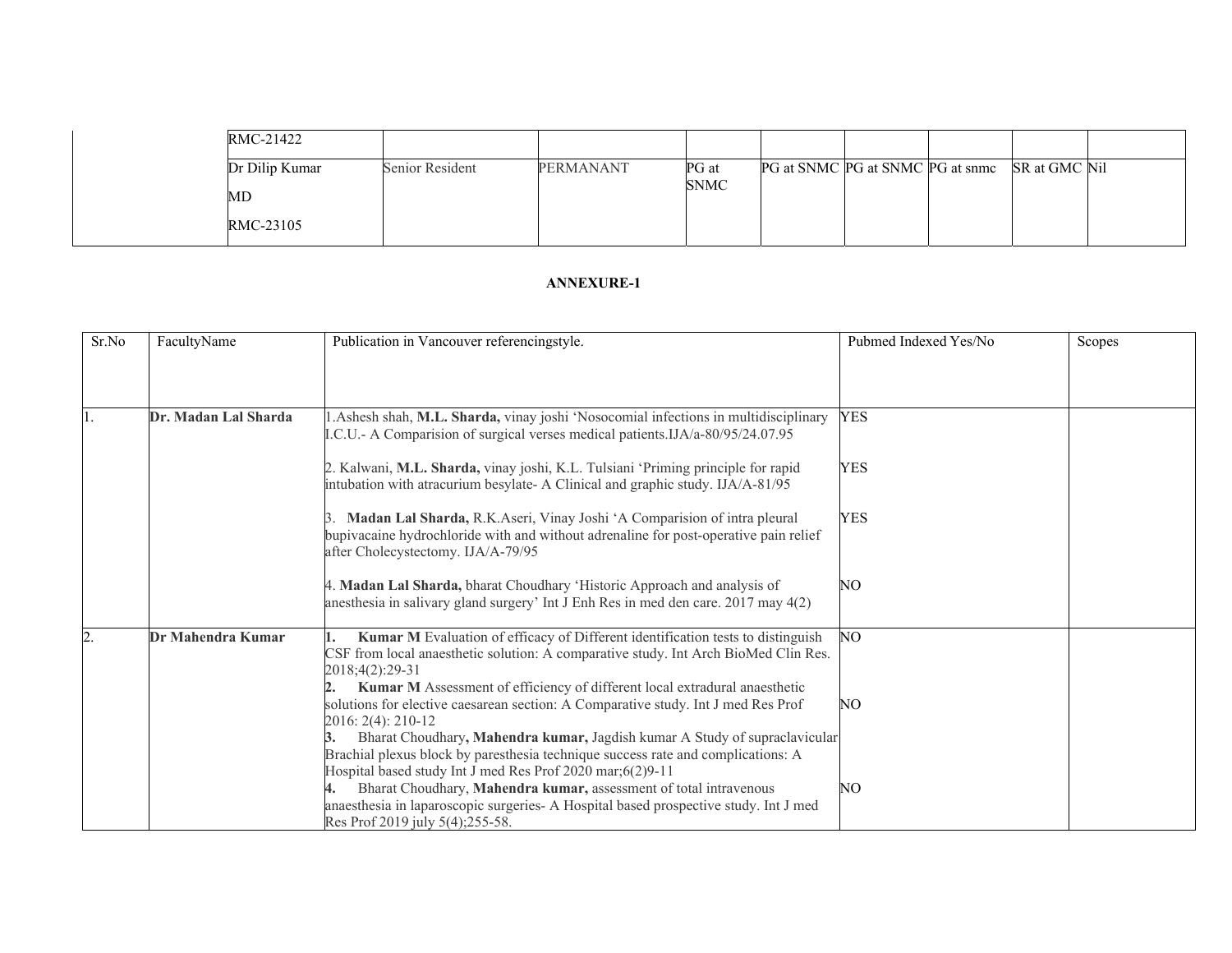|               | Bharat Choudhary, Mahendra kumar, A study of intra-operative and post-<br>operative complications among smokers under general anaesthesia: A Hospital based<br>study Asian J Med Res $2019$ oct $8(4)$ ; | NO. |  |
|---------------|----------------------------------------------------------------------------------------------------------------------------------------------------------------------------------------------------------|-----|--|
|               |                                                                                                                                                                                                          |     |  |
| Dr Alka Lunia | Alka lunia, Mohd yunus khilji, H Rehman A Randomised Controlled Trial to<br>compare etomidate and propofol for induction of general anaesthesia in adults Ind j bas<br>app med res 2016; 6(1); 769-777   | NO  |  |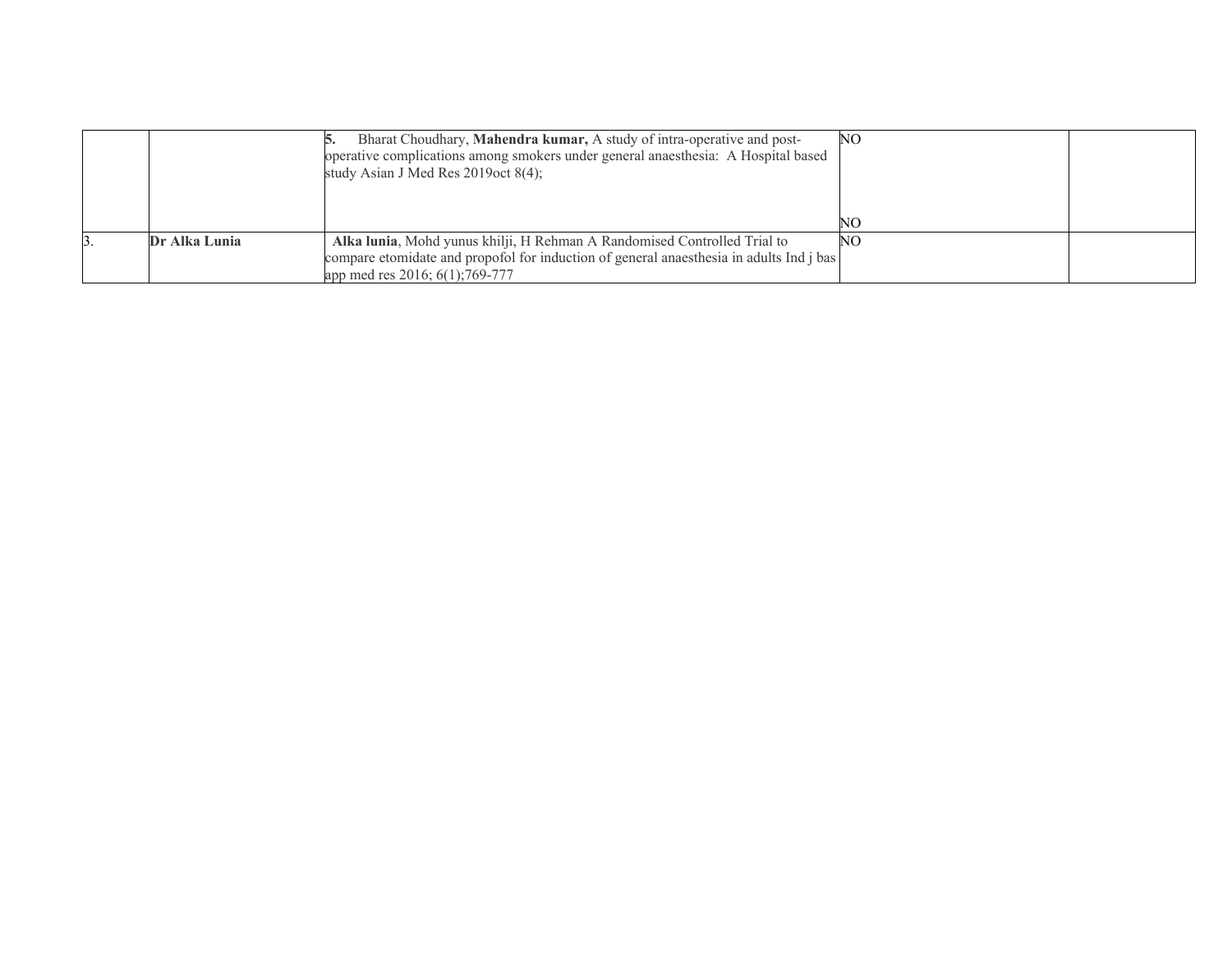# **Department of Surgery**

| Departm<br>ent     | Name of<br>the<br>faculty<br>Qualificat<br>ion<br><b>IMR</b><br><b>Number</b>           | <b>Current</b><br>Designation &<br>Date of promotio<br>$\mathbf n$ | <b>Nature of</b><br>employment<br>Regular/permanent or<br>contract/outsourced | <b>Details of</b><br><b>Service inthe</b><br><b>Last 5years</b><br>1 | $\overline{c}$                                   | 3                                                 | $\overline{4}$                                                                              | 5                                                       | Number of<br>lectures<br>taken/year.<br><b>Topics covered</b>                                                                                                                             |
|--------------------|-----------------------------------------------------------------------------------------|--------------------------------------------------------------------|-------------------------------------------------------------------------------|----------------------------------------------------------------------|--------------------------------------------------|---------------------------------------------------|---------------------------------------------------------------------------------------------|---------------------------------------------------------|-------------------------------------------------------------------------------------------------------------------------------------------------------------------------------------------|
| General<br>Surgery | Dr Deepak<br>Chatterjee<br>MBBS,<br>MS(Surgery)<br>MCI/0009 &<br><b>MCI 677</b>         | Professor<br>16/01/2021                                            | Regular                                                                       | Professor<br>Surgery,<br>GMC, Barmer                                 | Assoc Prof,<br>ANIIMS,<br>Port Blair             | Assoc Prof,<br>ANIIMS,<br>Port Blair              | Assoc Prof,<br>ANIIMS, Port<br>Blair                                                        | Assoc Prof,<br>ANIIMS,<br>Port Blair                    | 9 lectures<br>Swelling; Ulcer;<br>Sinus-Fistula;<br>Varicose veins;<br>Goitre; Palpation of<br>liver; Mesenteric<br>cyst palpation;<br>Retroperitoneal<br>lump palpation;<br>Dehydration; |
| General<br>Surgery | Dr Prahlad<br>Ram Kalwan<br>MBBS, MS<br>(Gen.Surgery)<br>RMC No.24903<br>&<br>15586     | Assistant<br>Professor                                             | Regular                                                                       | Asstt Prof<br>Surgery<br><b>GMC</b><br>Barmer                        | Asstt Prof<br>Surgery<br><b>GMC</b> Barmer       | <b>Asstt Prof</b><br>Surgery<br><b>GMC</b> Barmer | Asstt Prof<br>Surgery<br><b>RVRS</b><br>MC, Bhilwara;<br>SR Surgery, Dr<br>SNMC,<br>Jodhpur | SR Surgery,<br>AIIMS,<br>Jodhpur &<br>TMU,<br>Moradabad | 7 lectures<br>Lymphadnopathy;<br>Spleen palpation;<br>Appendicitis;<br>BLS;<br>Abrasion,<br>contusion, splints;<br>Excision of a small<br>swelling;<br>Lymph node<br>biopsy.              |
| General<br>Surgery | Dr Dileep<br>Kumar<br>Choudhary<br>MBBS,<br>MS(Gen<br>Surgery)<br>RMC 026879 &<br>15022 | Assistant<br>Professor                                             | Regular                                                                       | Asstt Prof<br>SurgeryGMC,<br>Barmer                                  | Senior<br>Resident<br>Surgery,<br>GMC,<br>Barmer | Senior<br>Resident<br>Surgery,<br>GMC,<br>Barmer  | $\overline{a}$                                                                              |                                                         | 7 lectures<br>Inspection of<br>abdomen;<br>Gallbladder<br>palpation; Kidney<br>palpation;<br>Auscultation in                                                                              |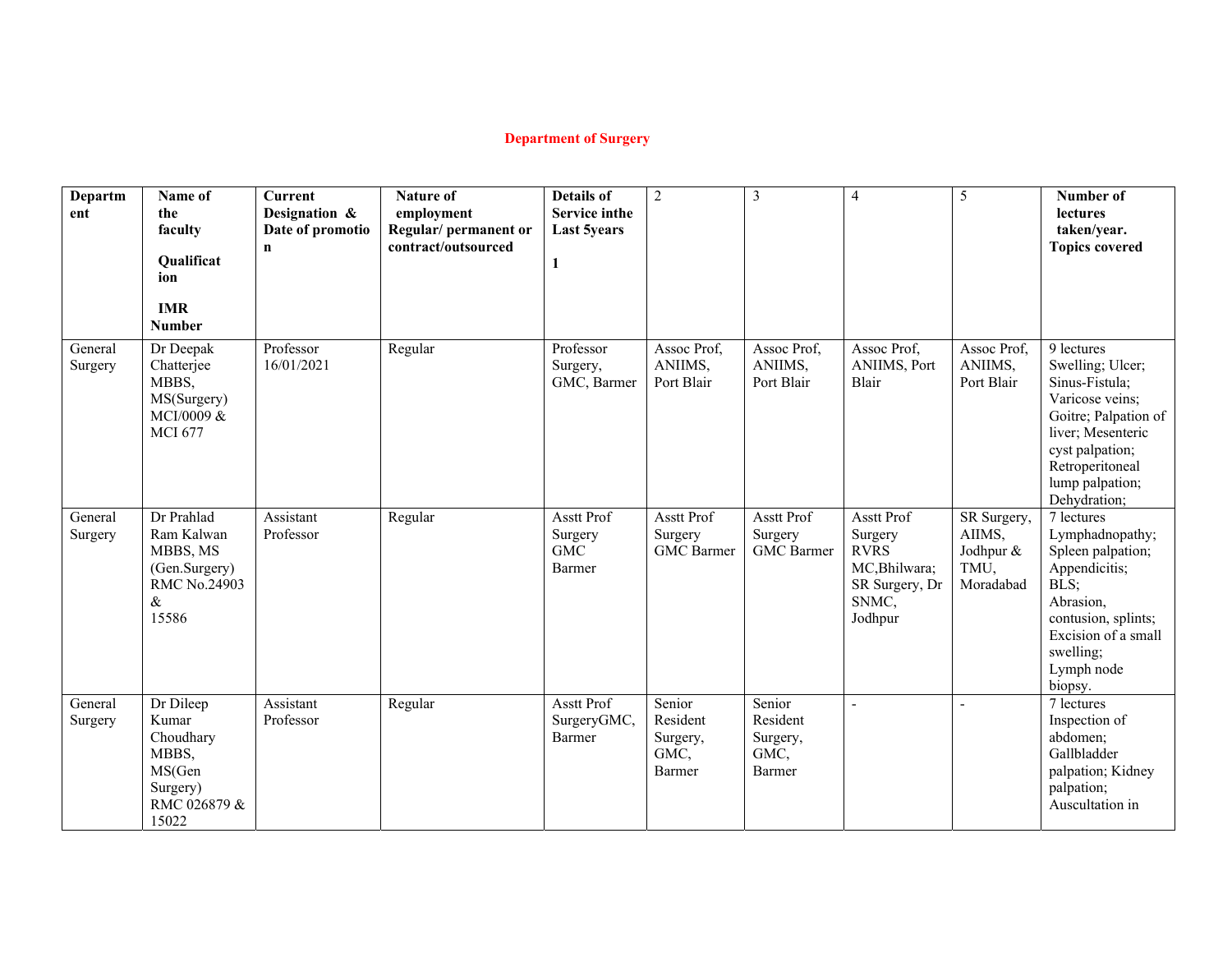| т. |
|----|
|----|

| Sr.No | FacultyName           | Publication in Vancouver referencing style.                                                                                                                                                                                                                       | Pubmed Indexed<br>Yes/No | Scopes |
|-------|-----------------------|-------------------------------------------------------------------------------------------------------------------------------------------------------------------------------------------------------------------------------------------------------------------|--------------------------|--------|
|       | Dr Deepak Chatterjee  | L. Chatterjee D, Senthilkumaran K. A Randomized Controlled Trial on the Usefulness of Intra-sphincteric No<br>Bupivacaine-Lignocaine Injection in the Treatment of Painful Anal Fissure. International Journal of<br>Contemporary Surgery. 2018 Jan;6(1):81-5     |                          | No     |
|       |                       | 2. Dethe A, Chatterjee D. An Observational Study on the Causes of Neck Lymphadenopathy in the<br>Children of the Andaman Islands. International Journal of Contemporary Medicine. 2018 Jan;6(1):21-5                                                              | No<br>No                 | No     |
|       |                       | 3. Chatterjee D, Dethe A. A Prospective Observational Study on the Usefulness and Safety of Topical<br>Steroid in the Treatment of Childhood Phimosis at the Andaman and Nicobar Islands. International Journal No<br>of Contemporary Surgery. 2018 Jan;6(1):22-7 |                          | No     |
|       |                       | 4. Chatterjee D, Kumar S, et al. Randomized study of Effectiveness of Dexamethasone in Reducing Post-<br>operative Nausea and Vomiting in Laparoscopic Cholecystectomy. International Journal of Contemporary<br>Surgery. 2013;1(1):65-8                          | No                       | No     |
|       |                       | 5. Kumar S, Chatterjee D, et al. Comparative Analysis of Conventional Simple Closure of Abdomen<br>versus Mesh-Zipper Technique Closure in Exploratory Laparotomy for Peritonitis: A Prospective<br>Randomized Study. 2012;3(3):31-4                              |                          | No     |
|       | Dr Prahlad Ram Kalwan | 1. Yadav R R, Kalwan P R. Diagnostic and prognostic value of CRP, procalcitonin and WBC in acute<br>abdomen management. MedPulse International Journal of Surgery, March 2019; 9(3):168-<br>171.https://www.medpulse.in/Surgery/                                  |                          |        |
|       |                       | 2. Goyal K, Kalwan P. A Comparative Study of Cardiac Autonomic Function Indices among Young and<br>Old Healthy Individuals of Western Rajasthan by CanWin .Sch. J. App. Med. Sci., Jun 2018; 6(6): 2567-<br>2573.                                                 |                          |        |
|       |                       | 3. Goyal K, Kalwan P. Assessment of Prevalence of Cardiac Autonomic Dysfunction by Various<br>Cardiovascular Autonomic Function Tests Using Ewing's And Bellavarae's Criteria. Sch. J. App. Med.<br>Sci., Jul 2018; 6(7): 2730-2737.                              |                          |        |
|       |                       | 4. Goyal K, Kalwan P. A Comparative Study on Cardiovascular Autonomic Function Tests Indices<br>between Young Healthy Males and Females. Sch. J. App. Med. Sci., Jul 2018; 6(7): 2738-2742.                                                                       |                          |        |
|       |                       | 5.Goyal K, Kalwan P. A Comparative Study of Sympathetic Autonomic Function Indices Among Obese<br>And Non Obese Individuals Of Western Rajasthan. HECS Int J Comm Health Med Res 2018; 4(4):1-4.                                                                  |                          |        |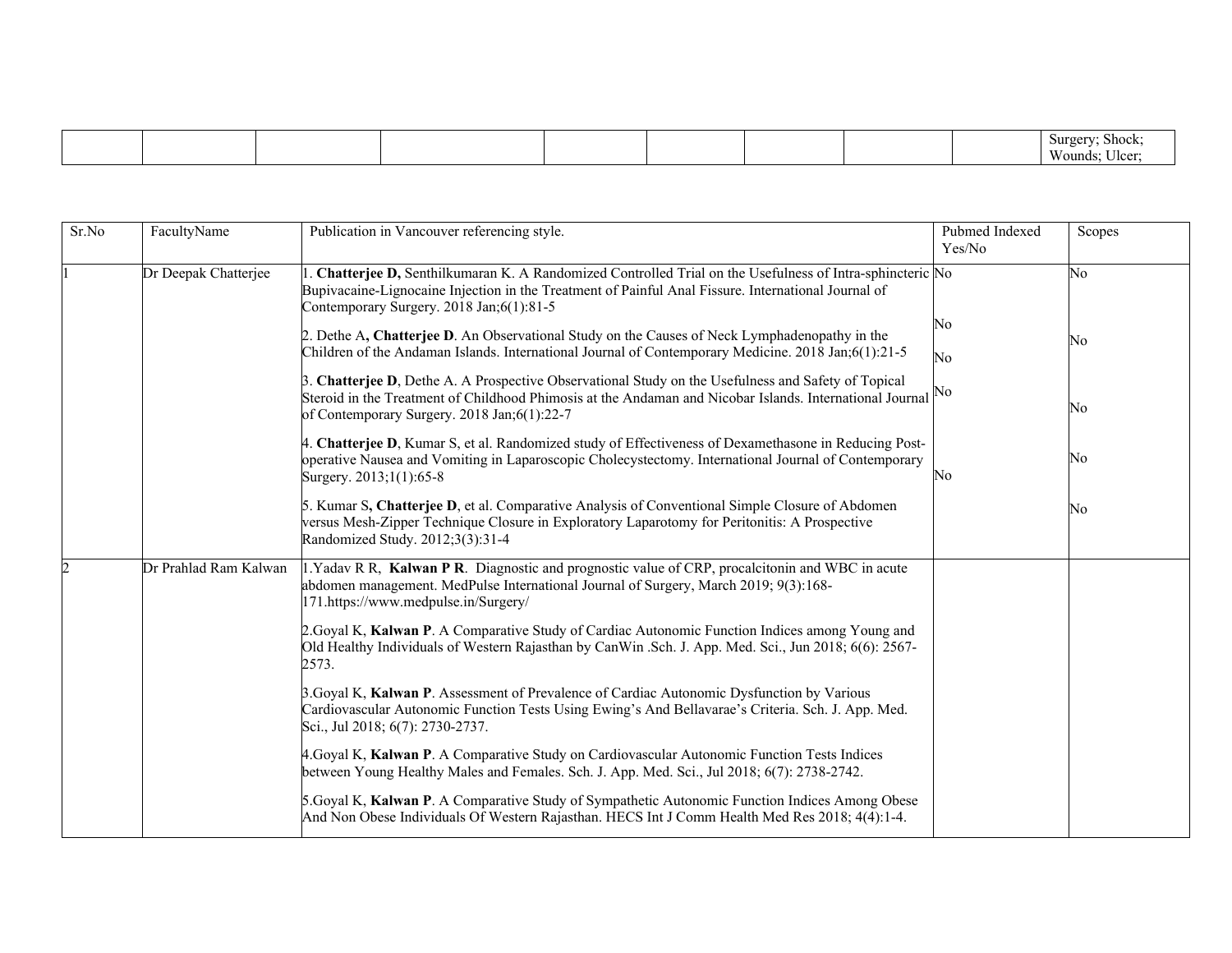|                               | 6. Goyal K, Kalwan P. Study Of Parasympathetic Autonomic Activity In Indian Obese Inviduals'. HECS<br>Int J Comm Health Med Res $2018$ ; $4(3):92-95$ .                                                                                                    |                |                |
|-------------------------------|------------------------------------------------------------------------------------------------------------------------------------------------------------------------------------------------------------------------------------------------------------|----------------|----------------|
| Dr. Dileep Kumar<br>Choudhary | 1. Choudhary D K, Choudhary M. Comparative analysis of different treatment options of grade III and<br>grade IV diabetic foot ulcer to reduce the incidence of amputations: International Journal of Surg. Science; No<br>July 2019; Vol $3(3)$ ; 215-220. |                | No             |
|                               | 2. Choudhary M, Choudhary D K. Study of Thyroid Function in patients and it's relationship with the<br>components of Metabolic Syndrome; International Journal of Med Research; July 2019; Vol 4(3); 113-116.                                              | N <sub>0</sub> | N <sub>0</sub> |

### **Department of Dentistry**

| Department | Name of the                                                                   | <b>Current Designati</b>   | Nature of                                    | Details of Service in                                                               |                                                                               | 4 | Number of                    |
|------------|-------------------------------------------------------------------------------|----------------------------|----------------------------------------------|-------------------------------------------------------------------------------------|-------------------------------------------------------------------------------|---|------------------------------|
|            | faculty                                                                       | on & Date of               | employment                                   | the Last 5years                                                                     |                                                                               |   | <b>lectures</b>              |
|            | <b>Oualification</b>                                                          | promotion                  | Regular/ permanent or<br>contract/outsourced |                                                                                     |                                                                               |   | taken/vear.<br><b>Topics</b> |
|            | <b>IMR</b><br><b>Number</b>                                                   |                            |                                              |                                                                                     |                                                                               |   | covered                      |
| Dentistry  | Dr Manoj Upadhyay<br>BDS, MDS (Oral $\&$<br>Maxillofacial Pathology<br>A-0629 | <b>Assistant Professor</b> | <b>UTB</b>                                   | <b>Assistant Professor</b><br>Dentistry GMC,<br>Barmer<br>$14/08/2019$ to till date | Senior resident JLN<br>medical College Ajmer<br>$27/07/2015$ to<br>26/07/2018 |   |                              |

| Sr.No | FacultyName       | Publication in Vancouver referencing style.                                                                                                                                                                                                                                                                                                                                                                                                                                 | Pubmed Indexed<br>Yes/No | Scopes         |
|-------|-------------------|-----------------------------------------------------------------------------------------------------------------------------------------------------------------------------------------------------------------------------------------------------------------------------------------------------------------------------------------------------------------------------------------------------------------------------------------------------------------------------|--------------------------|----------------|
|       | Dr Manoj Upadhyay | l. Agrawal N, Singhvi A, U <b>padhyay M,</b> Kaur N, Yadav Op, Khan M. Estimation Of Serum Alkaline<br>Phosphatase In Chronic Periodontitis In Smokers And Non-Smokers With Healthy Individuals: A Pilot<br>Study. Int J Dent Med Res. 2014 Dec;6(1):30-4<br>2. Upadhyay M, Panwar E, Goswami Rp, Malik S, Vyas A. Age and Gender Related Changes in Salivary<br>Immunoglobulin A In Healthy Subjects international Journal Of Scientific Research. 2017 April; 6(4): 343-4 | No                       | No             |
|       |                   |                                                                                                                                                                                                                                                                                                                                                                                                                                                                             | No                       | N <sub>0</sub> |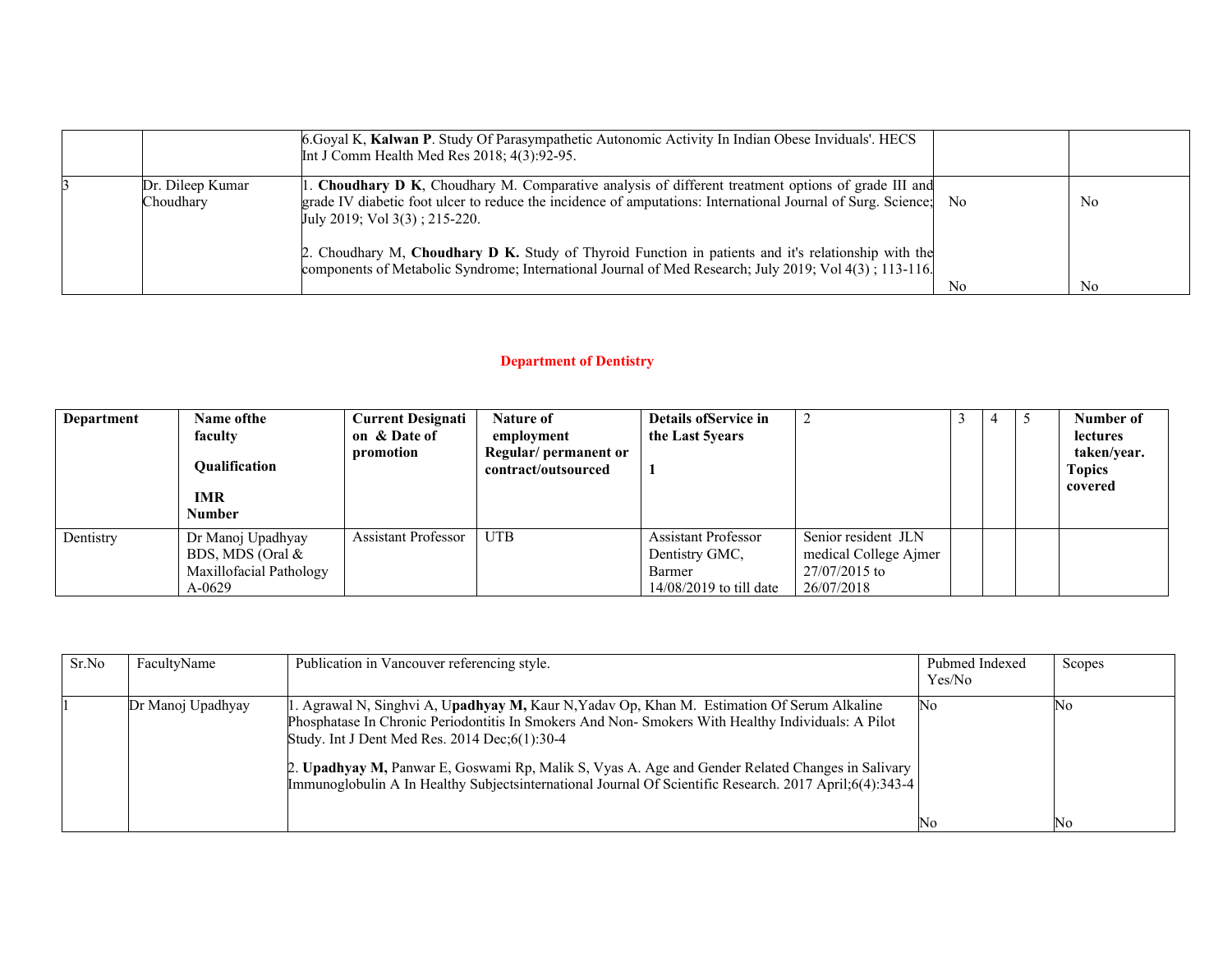| 3. Upadhyay M, Goswami Rp, Malik S, Vyas A, Sharma M. Salivary Lactate Dehydrogenase A Diagnostic<br>Markers For Oral Leukoplakia- A Short Study. International Journal of Current Research. 2017 July; 9, (7),<br>54062-54065                                           |                | ΙNο |
|--------------------------------------------------------------------------------------------------------------------------------------------------------------------------------------------------------------------------------------------------------------------------|----------------|-----|
| 4. Bhardwaj P, Upadhyay M, Bhardwaj S, Bhardwaj S, Hundal K. Assessment of Prevalence of<br>Periodontal Diseases And Its Associated Risk Factors Among 8 To 14 Year Aged Individuals. Journal Of<br>Advanced Medical and Dental Sciences Research. 2019 Agust;7(8):194-7 | $\mathbf{N}$ c | ΙNο |
| 5. Upadhyay M, Bhardwaj P, Modi S, Agarwal N Et Al. Salivary Enzymes Potential Markers for<br>Periodontal Disease: Int J Med Res Prof.2019 Sept; 5(5); 134-36                                                                                                            | No             | ΙNο |

# **Department of Forensic Medicine**

| DEPT.                              | <b>NAME OF THE</b><br><b>FACULTY</b><br><b>QUALIFICATION</b><br><b>IMR NUMBER</b> | <b>CURRENT</b><br><b>DESIGNATION AND</b><br><b>DATE OF</b><br><b>PROMOTION</b> | <b>NATURE OF</b><br><b>EMPLOYMENT</b><br><b>REGULAR</b><br><b>CONTRACT</b><br><b>OUTSOURCED</b> | <b>DETAILS OF SERVICE IN LAST FIVE YEARS.</b>                                                                                                                                                                                                                                                                                                                                                                                                                                                                                                                                                      | <b>NO. OF LECTURES</b><br><b>TAKEN/YEAR</b><br><b>TOPICS COVERED.</b>                                                                                                                                                                                                                                                                                                                                         |
|------------------------------------|-----------------------------------------------------------------------------------|--------------------------------------------------------------------------------|-------------------------------------------------------------------------------------------------|----------------------------------------------------------------------------------------------------------------------------------------------------------------------------------------------------------------------------------------------------------------------------------------------------------------------------------------------------------------------------------------------------------------------------------------------------------------------------------------------------------------------------------------------------------------------------------------------------|---------------------------------------------------------------------------------------------------------------------------------------------------------------------------------------------------------------------------------------------------------------------------------------------------------------------------------------------------------------------------------------------------------------|
| <b>FORENSIC</b><br><b>MEDICINE</b> | Dr. R S Hareesh<br>Kumar                                                          | Professor and Head<br>Date of Promotion as<br>Professor 27/07/2012             | Regular                                                                                         | Professor & Head Dept. Of Forensic Medicine.<br>Additional Principal, Government Medical College,<br>Barmer, Rajasthan.<br>Feb 6, 2021 till date.<br>Principal and Controller, Government Medical College,<br>Pali Rajasthan Government Of Rajasthan. Aug 2020 till<br><b>FEB 2021</b><br>Professor & Head Dept. Of Forensic Medicine.<br>Government Medical College Pali Rajasthan.<br>August 2018 - Aug 2020<br>Professor & Head, Dept. Of Forensic Medicine, Federal<br>Democratic Republic Of Ethiopia. Ministry Of Health,<br>Mekelle University, College Of Health Sciences $-2012-$<br>2018 | 45 - 50 didactic lectures. 45-<br>50 practical lectures. 20 small<br>group teaching. 20 seminars<br>and group discussions.<br>20 Field demonstrations.<br>30-40 PM demonstrations<br>Legal Proedures,<br>Medical Law and Ethics<br>Medical Jurisprudence,<br>Thanatology,<br>Systemic Forensic Pathology,<br>Forensic Anthropology<br>Forensic Serology/Biology<br>Forensic Entomology<br>Forensic Toxicology |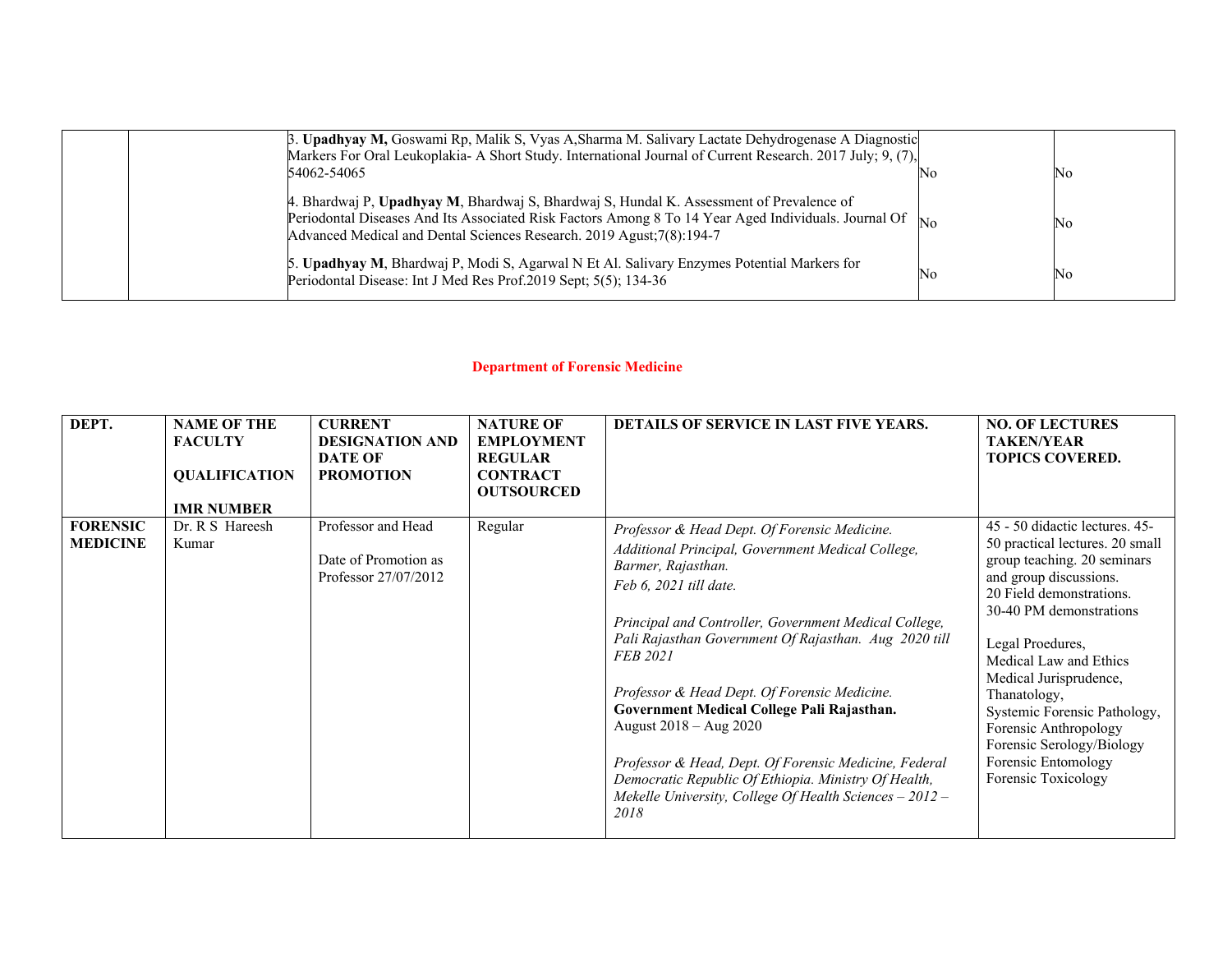|  |  | Professor & Head, Dept. Of Forensic Medicine, Rajiv<br>Gandhi University Of Health Sciences, Basaveshwara<br>Medical College and Research Hospital, Karnataka<br>2012                                                                                                                                                                                                                                                                                                                                                                                                                                                                                                                                                                                                                                                                                                                                                                                                                                                                                                         |  |
|--|--|-------------------------------------------------------------------------------------------------------------------------------------------------------------------------------------------------------------------------------------------------------------------------------------------------------------------------------------------------------------------------------------------------------------------------------------------------------------------------------------------------------------------------------------------------------------------------------------------------------------------------------------------------------------------------------------------------------------------------------------------------------------------------------------------------------------------------------------------------------------------------------------------------------------------------------------------------------------------------------------------------------------------------------------------------------------------------------|--|
|  |  | Associate Professor and Head, Dept. Of Forensic Medicine,<br>Rajiv Gandhi University Of Health Sciences, Basaveshwara<br>Medical College, Karnataka, GSL Medical College, and<br>MAPIMS,<br>$2008 - 2012$                                                                                                                                                                                                                                                                                                                                                                                                                                                                                                                                                                                                                                                                                                                                                                                                                                                                     |  |
|  |  | Assistant Professor & Head, Dept. Of Forensic Medicine,<br>Rajiv Gandhi University Of Health Sciences, Yenepoya<br>Medical College, Mangalore, Karnataka.<br>$2003 - 2005$                                                                                                                                                                                                                                                                                                                                                                                                                                                                                                                                                                                                                                                                                                                                                                                                                                                                                                    |  |
|  |  | <b>PUBLICATIONS:</b><br>Helping the identification of refugee shipwreck<br>$\bullet$<br>victims in the Straits of Sicily: an AIM-Indel<br>reference database for the Tigray population of<br>Ethiopia: HRS Kumar, C Robino et al; Forensic<br>Science International: Genetics Supplement Series<br>6 (2017) $e21-e23$<br>Characterization of ancestry informative markers in<br>the Tigray population of Ethiopia: A contribution<br>to the identification process of dead migrants in the<br>Mediterranean Sea, H.R.S. Kumar, K. Haddish et<br>al: Forensic Science International: Genetics 45<br>$(2020)$ 102207<br>Y-chromosomal haplotype diversity for 27 STR<br>loci in the Tigray population<br>(Northern Ethiopia); Kumar, K. Haddish et al:<br>Forensic Science International: Genetics<br>Supplement Series 7 (2019) 203-204<br>A reference database of forensic autosomal and<br>gonosomal STR markers in the Tigray population<br>of Ethiopia; Kumar, K. Haddish, C.Robino et al;<br>Forensic Science International: Genetics; Volume<br>56, January 2022, 102618 |  |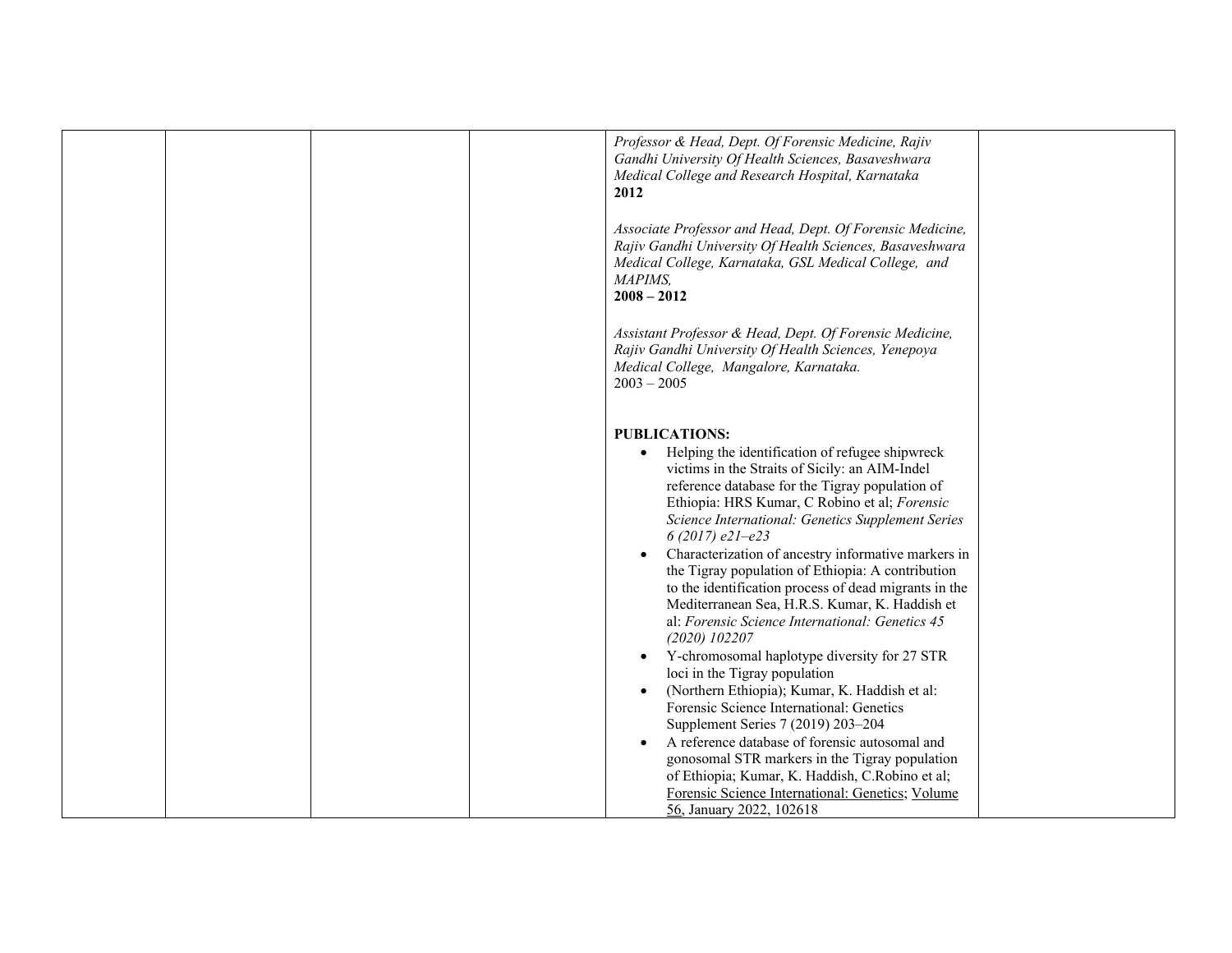| 2012.<br>2012.<br>farmers in Chitradurga and its relevance to<br>asphyxial deaths. Indian Journal of Forensic<br>Medicine and Toxicology.<br>Exhumation and DNA analysis: Its impact on<br>Social Justice; Journal of South Indian Medico | Correlation of clinical and CT scan findings in<br>relation to mortality in deceased victims diagnosed<br>with extradural haemorrhage. IJFMT. Oct 2012.<br>A Forensic Microbiology study of Sexually<br>transmitted diseases in victims and accused of rape.<br>IJFMT; May 2012.<br>Clinical study and management of inguinal hernia<br>in children in general surgical practice. JCDR. Aug<br>Multiple Apocrine Hydrocystomas: A case report.<br>Journal of clinical diagnostics and research. August<br>Epidemiological and clinical study of snake bites<br>cases. IJFMT May 2012<br>Percutaneous drainage of isolated splenic abscess -<br>Two case reports. Indian Journal of Research and<br>Reports in Medical Sciences. Aug 2012<br>Sexual dimorphism of the human sternum in a<br>Maharashtrian population of India: A<br>morphometric analysis. Legal Medicine Oct 2008<br>Epidemiological profile of suicides amongst |
|-------------------------------------------------------------------------------------------------------------------------------------------------------------------------------------------------------------------------------------------|----------------------------------------------------------------------------------------------------------------------------------------------------------------------------------------------------------------------------------------------------------------------------------------------------------------------------------------------------------------------------------------------------------------------------------------------------------------------------------------------------------------------------------------------------------------------------------------------------------------------------------------------------------------------------------------------------------------------------------------------------------------------------------------------------------------------------------------------------------------------------------------------------------------------------------|
|-------------------------------------------------------------------------------------------------------------------------------------------------------------------------------------------------------------------------------------------|----------------------------------------------------------------------------------------------------------------------------------------------------------------------------------------------------------------------------------------------------------------------------------------------------------------------------------------------------------------------------------------------------------------------------------------------------------------------------------------------------------------------------------------------------------------------------------------------------------------------------------------------------------------------------------------------------------------------------------------------------------------------------------------------------------------------------------------------------------------------------------------------------------------------------------|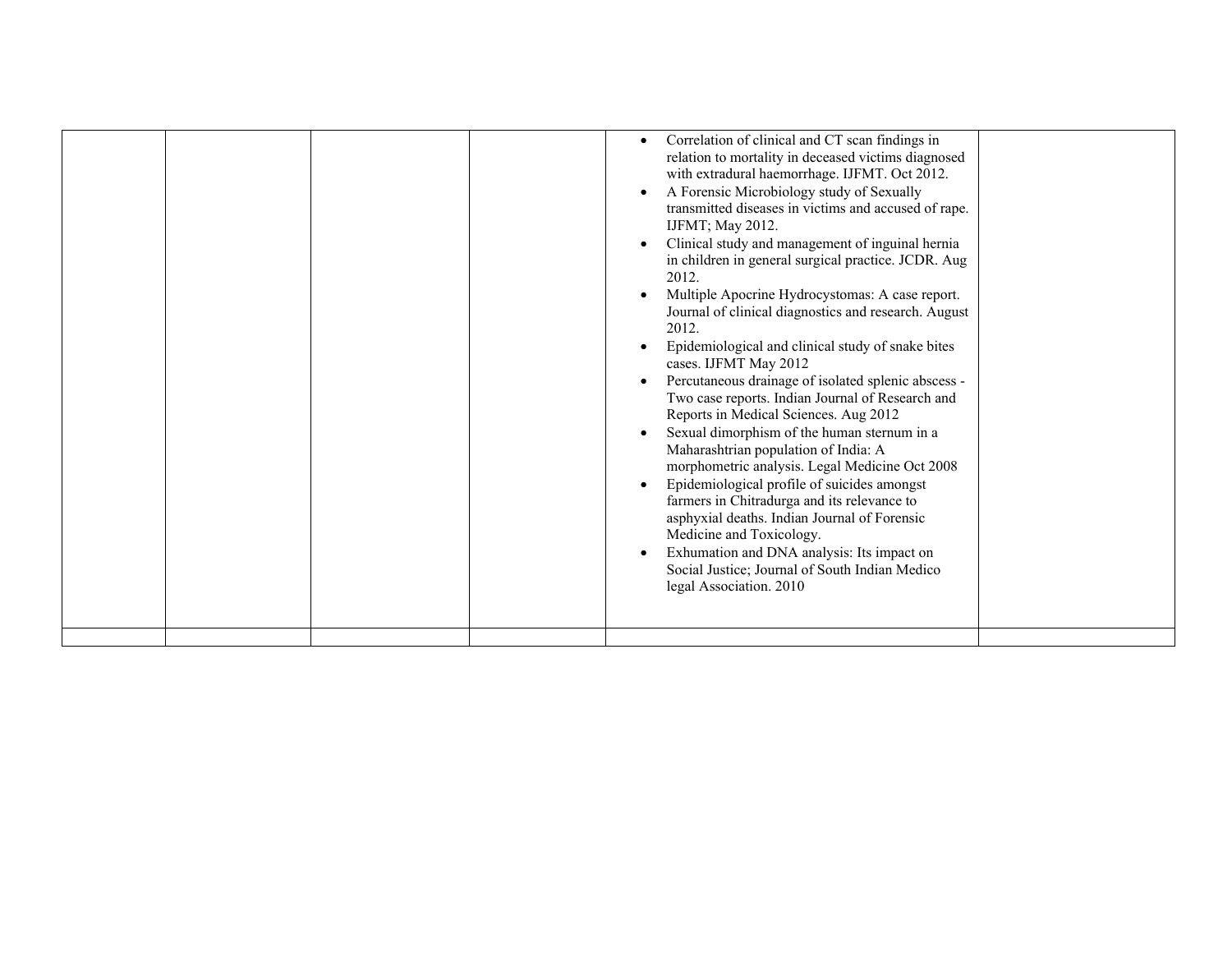# **Department of Radiodiagnosis**

| <b>Department</b> | Name of the faculty<br><b>Qualificat ion</b><br>IMR<br><b>Number</b>                                                 | <b>Current Designati on &amp;</b><br>Date of promotio n | Nature of employment<br>Regular/ permanent or contract/outsou<br>rced | vears<br>JR<br>1st                                                                  | JR<br>2nd                                   | Details of Service in the Last 5<br>13<br><b>JR</b><br>3rd                          | <b>SR</b><br>1st                                                 | 5<br><b>SR</b><br>2nd                                          | <b>Number of lectures</b><br>taken/ye ar.<br><b>Topics covered</b> |
|-------------------|----------------------------------------------------------------------------------------------------------------------|---------------------------------------------------------|-----------------------------------------------------------------------|-------------------------------------------------------------------------------------|---------------------------------------------|-------------------------------------------------------------------------------------|------------------------------------------------------------------|----------------------------------------------------------------|--------------------------------------------------------------------|
| RADIO DIAGNOSIS   | DR. POONMA RAM<br>MBBS 30064/<br>MD 19596<br>DR. CHANDRAVEER<br><b>SINGH GODARA</b><br><b>MBBS 30620</b><br>MD 19146 | <b>SMO</b><br><b>SMO</b>                                | Regular<br>Regular                                                    | $4 - 6 - 16$ 4-6-<br>to 3-6- $17$ to<br>17<br>$6-4-16$ $6-4-$<br>to<br>$6 - 3 - 17$ | $3-6-$<br>18<br>17<br>To<br>$6 - 3 -$<br>18 | $4 - 6 - 1816 - 8$<br>to 3-6-<br>19<br>$6-4-18$ $16-8-$<br>To<br>$6 - 3 - 198 - 20$ | 19<br>to $15 -$ to $7 -$<br>$8 - 20$<br>19<br>to $15 -$ to $7 -$ | $8 - 12 -$<br>20<br>$12 - 20$<br>$8 - 12 -$<br>20<br>$12 - 20$ |                                                                    |
|                   | DR. UDAY KUMAWAT<br>MBBS. 34333<br>MD 22507                                                                          | <b>SMO</b>                                              | Regular                                                               | $29-5-$<br>18<br>To<br>$28-5-$<br>19                                                | 20                                          | 29-5-29-5-28-5-<br>19 to 20 to 21 to<br>$28-5 - 28-5$<br>21                         | Till<br>date                                                     |                                                                |                                                                    |

**Department of Pharmacology**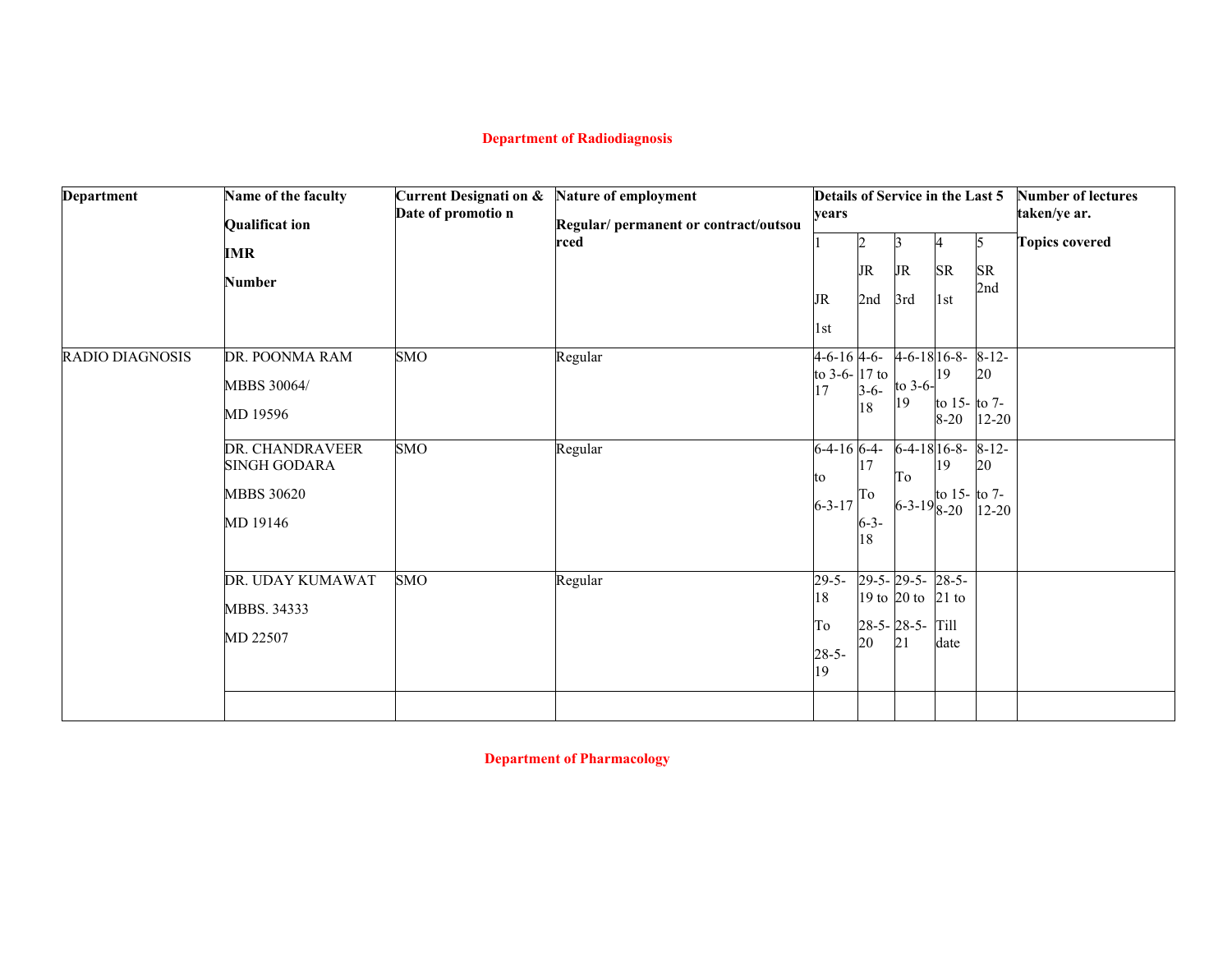| Departm<br>ent | Name of<br>the<br>faculty<br>Qualificat<br>ion                                        | <b>Current</b><br>Designati<br>on & Date<br>of promotio<br>n                         | <b>Nature of</b><br>employment<br>Regular/ permanent<br>or contract/outsou<br>rced | Details of Service in the Last 5 years                  |                           | Number of lectures taken/ye ar.<br><b>Topics covered</b>                                                                                                                                        |                         |                                         |                                                                                                                                                                    |
|----------------|---------------------------------------------------------------------------------------|--------------------------------------------------------------------------------------|------------------------------------------------------------------------------------|---------------------------------------------------------|---------------------------|-------------------------------------------------------------------------------------------------------------------------------------------------------------------------------------------------|-------------------------|-----------------------------------------|--------------------------------------------------------------------------------------------------------------------------------------------------------------------|
|                | <b>IMR</b><br><b>Number</b>                                                           |                                                                                      |                                                                                    |                                                         | 2                         | 3                                                                                                                                                                                               | 4                       | 5                                       |                                                                                                                                                                    |
| Pharmacology   | 1.Dr.<br>Pushpawati<br>Jain, MBBS<br><b>MD</b><br>Pharmacology<br>IMR no.<br>5947/877 | Professor &<br>Head Of<br>Department(<br>date of joining<br>7.12.2019<br>GMC Barmer) | Regular/Permanent                                                                  | 2020-till date-<br>Professor & head<br>,GMC Barmer,     | & head,<br>GMC,<br>Barmer | 2019-20-2018-17.6.19-<br>Professor Professor & head.<br>MGMC&H<br>,JAIPUR,13.8.2019-<br>18.10.19, Professor & JAIPUR<br>head, GMC<br>pali, 7.12.2019 - 2019 -<br>Professor & head<br>GMC barmer | $2017 - 18$ -,<br>head, | $2016 - 17$ -<br>head,<br><b>JAIPUR</b> | 58-GENERAL PHARMACOLOGY, ANS<br>Professor & Professor & ,PNS,CNS,AUTOCOIDS,REPIRATORY,<br>GIT, CVS, ENDOCRINE, ANTI<br>MGMC&H MGMC&H MICROBIAL CHEMOTHERAPY &MISC. |
|                | 2. Dr. Suresh<br>Kumar, MBBS                                                          | Senior<br>Demonstrator                                                               | Contract                                                                           | 3.4.21to till date, SD,<br>pharmacology, GMC<br>Barmer  |                           |                                                                                                                                                                                                 |                         |                                         | $10-$<br>CNS AUTOCOIDS, CVS, ENDOCRINE,<br><b>ANTIMICROBIALS &amp;MISC</b>                                                                                         |
|                | 3. Dr. Kamlesh, Senior<br>MBBS                                                        | Demonstrator                                                                         | Contract                                                                           | 3.4.21to till date, SD,<br>pharmacology, GMC,<br>barmer |                           |                                                                                                                                                                                                 |                         |                                         | $10-$<br>CNS AUTOCOIDS, CVS, ENDOCRINE,<br><b>ANTIMICROBIALS &amp;MISC</b>                                                                                         |

### LIST OF PUBLICATIONS

1. A.P. Dadhich, N.K. Khanna, D.S. Vyas and P. Jain: Neuropharmacological actions of Ibetalol, Ind. J. Physiol. Pharmacology 23, 39-43, 1979.

2. Miss. P. Jain, D.s. Vyas and N.K. Khanna: Brief review of new drug introduced during the last 15 years, Current Medical Practice, 23, 93-116, 1979.

3. N.K. Khanna, P. Jain, D.S. Vyas: Anti-inflammatory and analgesic properties of femotine (FG-4963), IND. J. Exp. Biol. 607-611, 1980.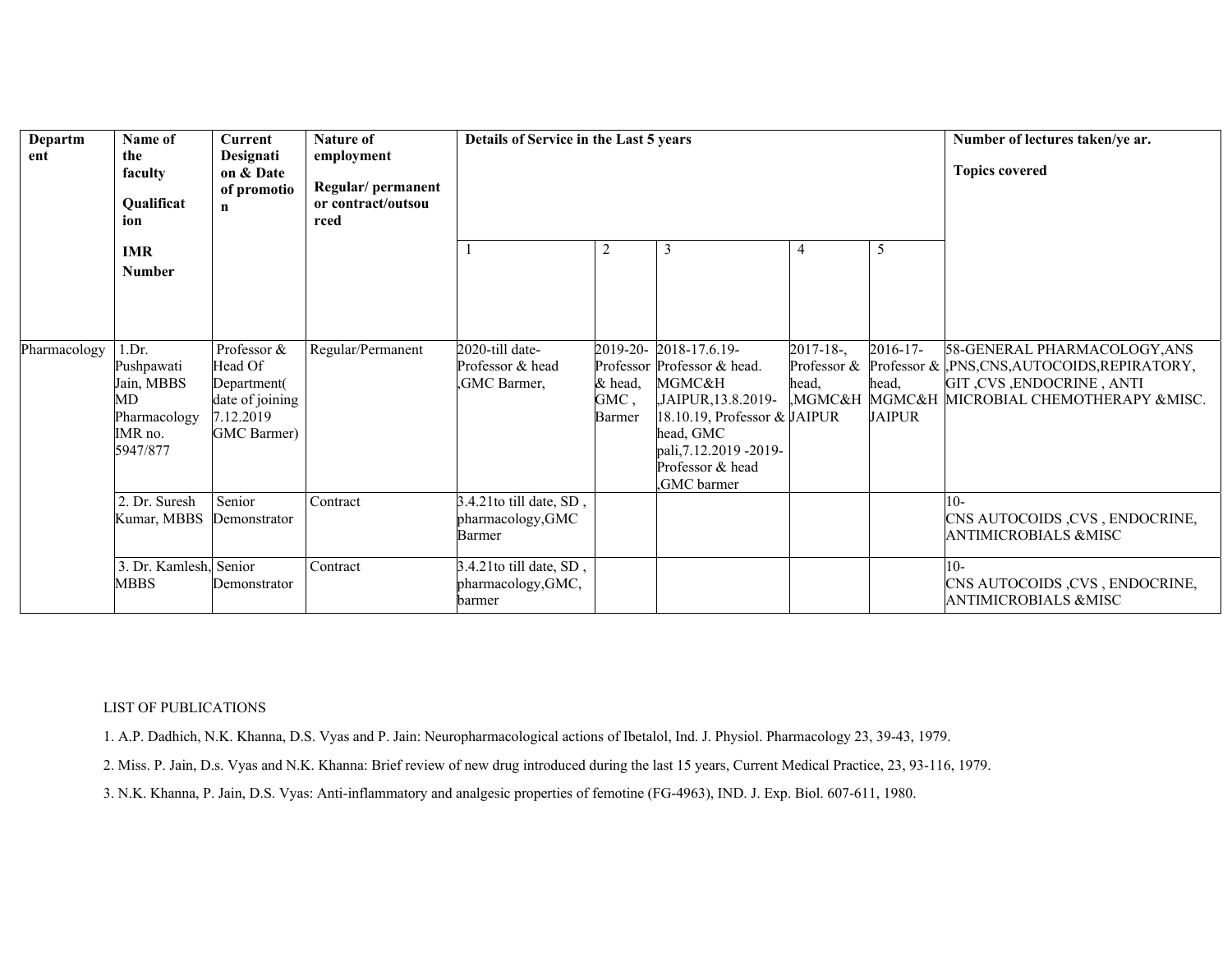4. Pushpawati Jain, Thesis submitted for MD Pharmacology, Anti-inflammatory and related properties of some amino acids, observation on their mechanism of action. University of Rajasthan, 1979.

5. N.K. Khanna and P. Jain: DL-Methionine: A potent anti-inflammatory and analgesic compound. The Asian Medical Journal 23, 860-869, 1980.

6. P Jain and NK Khanna, Evaluation of anti-inflammatory and analgesic properties of L-glutamine.

7. Nk Khanna, P. Jain, DS Vyas, VK Pendse: Anti-inflammatory and analgesic properties of L methionine. Ann. Natl. Acad. Med. Sci. 17, 78-79, 1981.

8. Miss P. Jain, KP Singh and VK Pendse: Newer nonsteroidal, anti-inflammatory, analgesics and recent trends in their use. Current Medical Practice 26, 149-154, 1982.

9. NK Khanna, P. Jain and VK Pendse: L-valine as an anti-inflammatory agent. Ind. J. Pharmac. 14, 273-276, 1982.

10. Kusum Vaishnav, P Jain and VK Pendse: Newer interferons and their clinical applications. Current Medical Practice, 26, 12, 1982.

11. P Jain, VK Pendse, KP Singh, SD Suthar: Anti-inflammatory, Anti-convulsant and local anesthetic activity of Clonidine. A preliminary report. Ind. J. Pharmac. 14, 273-276, 1983.

12. P Jain and VK Pendse; Morphine anti-nociceptive its modification by ephedrine and reserpine. (Read in conference abstract of XIX Rajasthan Medical Conference, 61, 49, 1982.

13. Newer Histamine H2 receptor antagonists. P Jain and VK Pendse. Raj. Medical Journal, 22, 135-139, 1983.

14. P Jain, NK Khanna: Newer immune stimulants and their role in therapeutics 29, 4, 106-111, 1985.

15. P Jain, NK Khanna: Effect of hyperthermia on platelet count. Clotting time, prothrombin time and clot retraction percentage in dogs. Current Medical Practice. 28, 683-684, 1984.

16. P Jain, AP Dadhich, NK Khanna and NS Sisodia: Effect of L-glutamine on immune response in Rabbit- A preliminary report. J. Physiol. Pharmac. 29, 1, 55-56, 1985.

17. Nk Khanna, AP Dadhich, P Jain: Acyclovir- a new antiviral drug. Journal of applied Medicine 117-118, 1986.

18. NK Khanna, P Jain: Leukotrins- A fascinating group of autocoids. Current Medical Practice 31, 1-4, 1987.

19. P Jain, NK Khanna and JL Godhwani: A possible drug interaction between aspirin and L glutamine in some experimental inflammatory and analgesic models. Ind. J. Exp. Biol. 26, 368-370, 1988.

20. P Jain, NK Khanna and JL Godhwani, O Chouhan: Fluoroquinolones- a new group of antimicrobials. The Indian Practitioner, 865-870, Dec 1988.

21. P Jain, NK Khanna and JL Godhwani, Modification of immune response by glycine in animals. Ind. J. Exp. Biol. 27, 292-293, 1989.

22. AP Dadhich, DS Vyas, Nk Khanna, JL Godhwani, JB Gupta, Ak Dutta and P Jain: Prevalance of drug abuse among students of Bikaner (Raj), Indian Current Medical Practice, 32, 9, 235-240, 1988.

23. Nk Khanna, JL Godhwani, P Jain, Drugs of near future. Current Medical Practice, 33, 12, 347-350, 1989.

24. P Jain, NK Khanna, N Trehan, VK Pendse, JL Godhwani: Anti-inflammatory effect of an Ayurveda preparation, Brahmi Rasayan in India. J. Exp. Bio. 32, 633-636, 1994.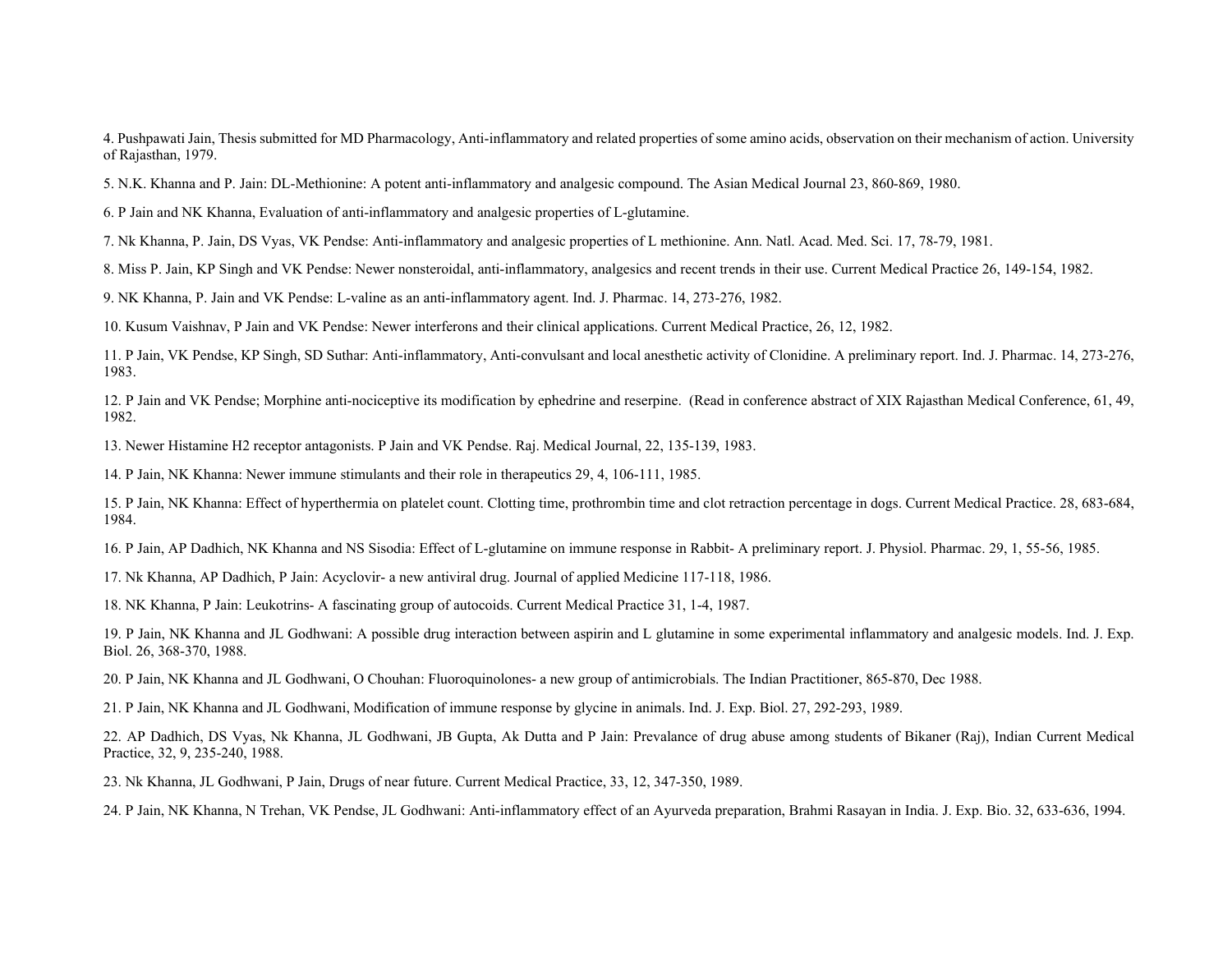25. A Gehlot, JL Godhwani, S Godhwani, ML Aseri, P Jain and MCr Vyas: Sound stress induced changes and their modification by drugs in albino rats: An experiment study. Ind. J. Pharm. 29, 3, 187-190, 1997.

26. Bhatia ML, Jain P, Ahmad M, Moghe VV, Khan ZY. Comparison of outcomes of two antitubercular regimens in pulmonary tuberculosis at tertiary care hospital, Paripex-Indian Journal of Research 2013, Vol 3, 275-277.

27. Soni U, Moghe VV, Jain P, Upadhyaya P. A comparative study of efficacy and tolerability of Telmisartan and Ramipril. Int J Pharma Sci. 2013, 3(3), 240-43.

28. Ahmad M, Goyal J, Jaiswal RM, Jain P, Upadhayaya P, Vohra A. Incidence of undiagnosed and diagnosed type 2 diabetes mellitus in patients admitted for elective surgery: A multicentric study at Jaipur. Int. J. of Sci. Research. 2013

29. Kumar A, Jain P, Upadhyaya P, Jain S. A study monitoring prescription pattern of antibiotics in a tertiary care hospital in North India. Int J Basic Clin Pharmacol. 2014;3(6):1006-1011

30. Kumar A, Jain P, Upadhyaya P, Jain S. Antibiotic prescribing in various clinical departments in a tertiary care teaching hospital in northern India. JCDR 2014; 8(5) : 9-11. (Pubmed Indexed)

31. Kopal Sharma, Pushpawati Jain, Amit Sharma. Knowledge, attitude and perception of medical and dental undergraduates about antimicrobial stewardship. Indian J Pharmacol. 2015; 47(6): 676–679

32. Angelika Batta , Pushpawati Jain , Kopal Sharma , Mohammed Shoaib , Prerna Upadhyaya. Current inclination of the clinicians for prescribing various fixed dose combinations: a retrospective, observational study in medicine outpatient department at a tertiary care hospital in Jaipur . Int J Stud Res 2015;5(1):3-6

33. Jain S, Upadhyaya P, Goyal J, Kumar A, Jain P, Seth V, Moghe VV. A systematic review of prescription pattern monitoring studies and their effectiveness in promoting rational use of medicines. Perspect Clin Res 2015;6(2):86-90

34. Kumar A, Jain P, Upadhyaya P, Jain S. A study monitoring prescription pattern of antibiotics in a tertiary care hospital in North India. IJBCP 2014; 3(6): 1006-11

35. Bhatia ML, Jain P, Ahmad M, Moghe VV, Khan ZY. Comparison of outcomes of two antitubercular regimens in Pulmonary tuberculosis at tertiary care hospital. Paripex-Indian Journal of Research 2013; Vol 3: 275-277.

36. Soni U, Moghe VV, Jain P, Upadhyaya P. A comparative Study of efficacy and tolerability of Telmisartan and Ramipril. Int J Pharma Sci. 2013, 3(3): 240-243.

37. Mushtaq Ahmad, Goyal J, Jaiswal RM, Jain P, Upadhyaya P, Vohra A. Incidence of Undiagnosed and Diagnosed Type 2 Diabetes Mellitus in Patients Admitted for Elective Surgery: A Multi-centric Study at, Jaipur. International Journal of Scientific Research 2013; 3(2): 272-73.

38. Shipra Jain, Kopal Sharma, Pushpawati Jain, Sakshi Singh. Computer assisted learning vs conventional teaching: a questionnaire based study. International General of Basic & Clinical Pharmacology, June 2017, Vol. 6, Issue-6, Page 1404

39. Kopal Sharma, Pushpawati Jain, Shipra Jain & Chandrabhan: Evaluation of computer assisted learning module for undergraduate pharmacology practical classes. Journal of Mahatma Gandhi University of medical Sciences. May-August 2017:(2);61-64.

40. Shipra Jain, Pushpawati Jain, Kopal Sharma, Pushpendra Saraswat; A Prospective Analysis of Drug Interaction in Patients of Intensive Cardiac Care Unit Journal of Clinical and Diagnostic Research 2017 Mar Vol-11(3) FC01-FC04.

41. Angelika Batta, Pushpawati Jain, Bhupinder Kalra : Prescription audit and drug utilization pattern in outpatients of psychiatry Department of tertiary care teaching hospital :an observational study. International Journal of Basic & Clinical Pharmacology; February 2019 Vol 8 Issue 2 page223 to227.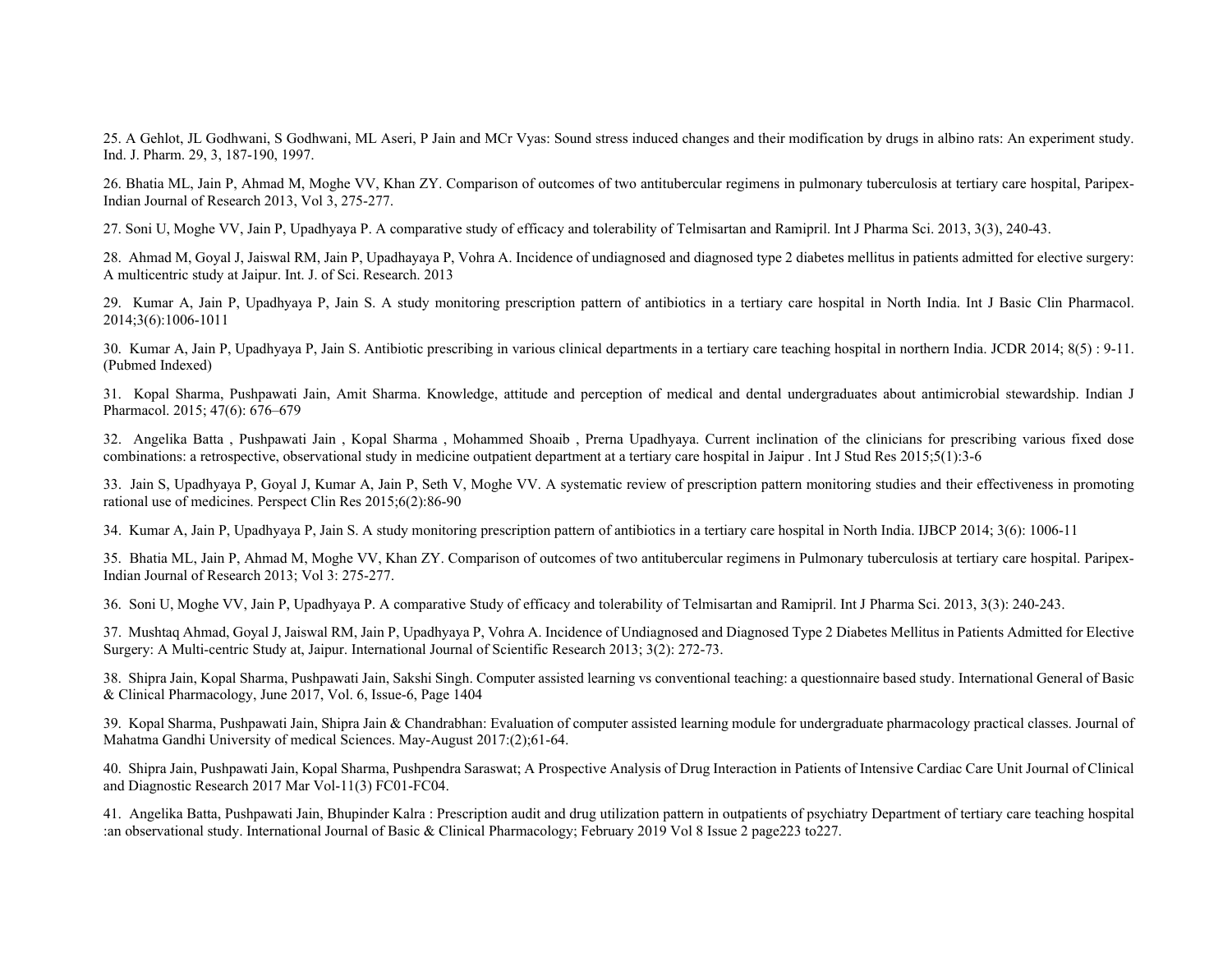42.Saksshi Singh,Pushpawati Jain,Shipra Jain: Drug utilization pattern among Geriatric patients in a tertiary care teaching hospital. International Journal of scientific Research Feb 2021 vol.10 Issue 2 page 1-2.

43 .Chandrabhan Pushpawati Jain,Shipra Jain:. Adverse drug reaction monitoring study in hospitalized patients:support for pharmacovigilance at a tertiary care hospital.International Journal of Basic & clinical pharmacology .2021 Mar:10(3):261-265

### **Department of Orthopaedic**

| Departm<br>ent  | Name of the faculty<br>Qualificat ion<br>IMR | Current Designati on<br>& Date of promotio | Nature of employment<br>Regular/ permanent or | Details of Service in the Last 5 years<br>contract/outsou rced |                |   |   |  |                                   |
|-----------------|----------------------------------------------|--------------------------------------------|-----------------------------------------------|----------------------------------------------------------------|----------------|---|---|--|-----------------------------------|
|                 | Number                                       |                                            |                                               |                                                                | $\overline{2}$ | 3 | 4 |  |                                   |
|                 | Dr ramesh kumar<br>rmc28684                  | Assistant professor                        | Adhoc                                         | 1yr                                                            |                |   |   |  | Polytruama<br>Genral orthopedic s |
| Orthopedic<br>S | Tanay biswas                                 | Senior resident                            | Regular                                       |                                                                |                |   |   |  |                                   |
|                 | Dr surender kumar                            | JS                                         | Regular                                       |                                                                |                |   |   |  |                                   |
|                 | Dr sawai singh                               | <b>JS</b>                                  | Regular                                       |                                                                |                |   |   |  |                                   |

| Sr.No | FacultyName     | Publication in<br>Vancouver referencingstyle.             | <sup>1</sup> Yes/No<br>Pubmed<br>. Indexed | Scopes |
|-------|-----------------|-----------------------------------------------------------|--------------------------------------------|--------|
|       |                 |                                                           |                                            |        |
|       | Dr ramesh kumar | Fixation tibial plateu fracture treated with dual plating | 'NG                                        |        |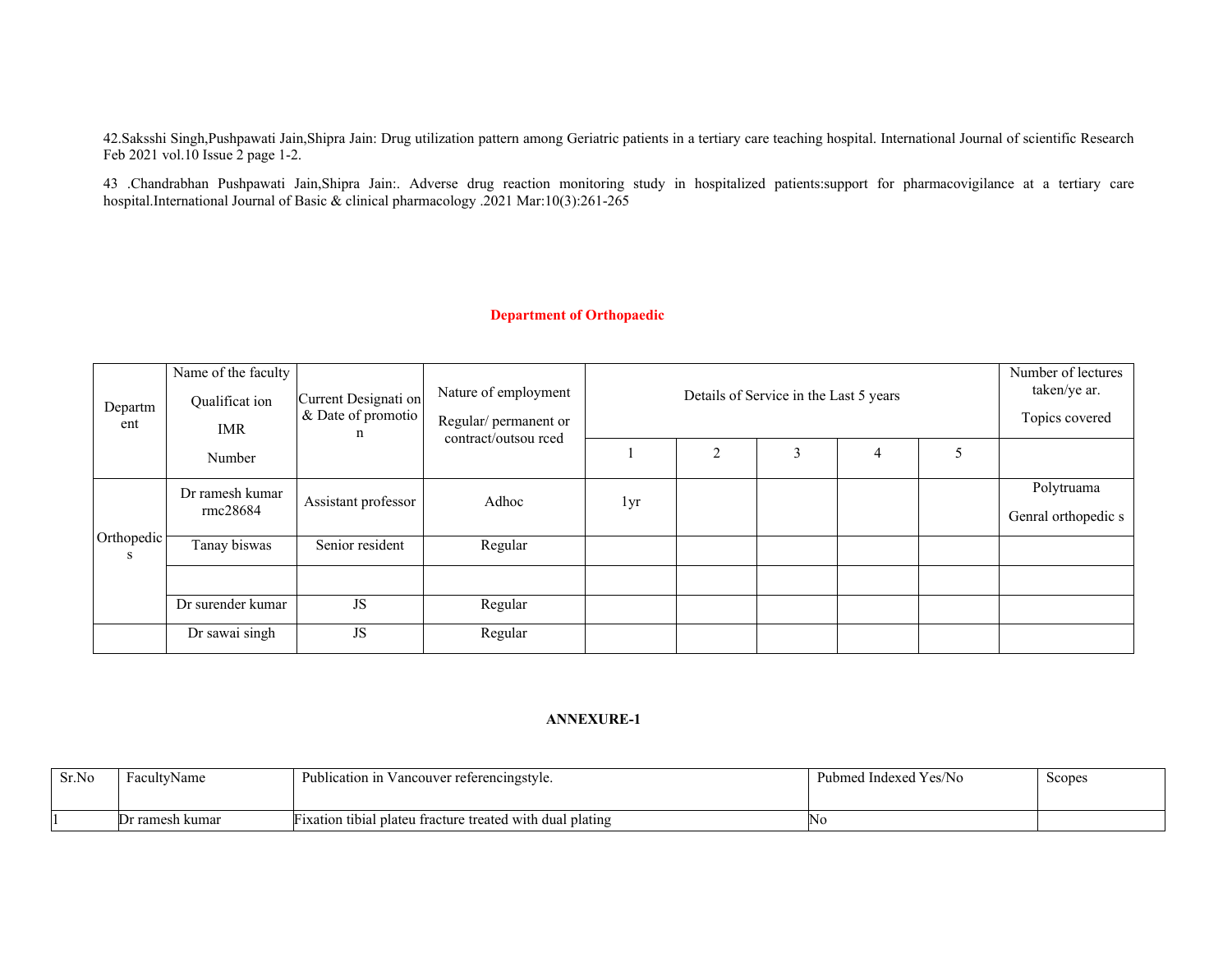# **Department of ENT**

|                | Name of the faculty                                    |                                                         | <b>Nature of</b>                                               |      |      | <b>Details of Service in the Last 5years</b> |               |                                   |                                                         |
|----------------|--------------------------------------------------------|---------------------------------------------------------|----------------------------------------------------------------|------|------|----------------------------------------------|---------------|-----------------------------------|---------------------------------------------------------|
| Departm<br>ent | Qualification<br><b>IMR</b><br><b>Number</b>           | Current<br><b>Designation</b><br>& Date of<br>promotion | employment<br>Regular/ permanent<br>or contract/outsou<br>rced | 2017 | 2018 | 2019                                         | 2020          | 5<br>2021                         | Number of lectures taken/year.<br><b>Topics covered</b> |
|                | Dr Jyoti Pande<br>MCI-08 -32496                        | Assistant<br>professor                                  | Regular/ permanent                                             | MO   | МO   | МO                                           | GMC<br>Barmer | <b>GMC</b><br><b>Barmer</b>       | <b>NA</b>                                               |
|                | Ranjeet Singh Verma<br>RMC No.<br>Ug 32880<br>Pg 19812 | Senior<br>Resident                                      | Regular/ permanent                                             |      |      |                                              |               | <b>SR</b><br>GMC<br><b>Barmer</b> |                                                         |

| Sr.            | Faculty        | Publication in Vancouver referencing style.<br>Pub med                                                                                           |                       | <b>Scopes</b> |
|----------------|----------------|--------------------------------------------------------------------------------------------------------------------------------------------------|-----------------------|---------------|
| N <sub>0</sub> | Name           |                                                                                                                                                  | <b>Indexed Yes/No</b> |               |
| $\overline{0}$ | Dr Jyoti Pande | Shandilya A. Assessment of ionized calcium status in febrile seizures. IJMSDR. 2018;2(4)30-33                                                    | Yes                   |               |
| 02             | Dr Jyoti Pande | Pande J. Lipid profile abnormalities in Nephrotic syndrome. IJMSDR. 2018;2(4)27-29                                                               | Yes                   |               |
| 03             | Dr Jyoti Pande | Pande J. Evaluation of oxidative stress in severe acute malnourished children at malnutrition treatment<br>Center. IJMSIR. 2018July; 3(4)153-155 | Yes                   |               |
| 04             | Dr Jyoti Pande | Shandilya A. To study the prevalence of ENT disorders in children. IJMSIR. 2018 June;3(3)101-103                                                 | Yes                   |               |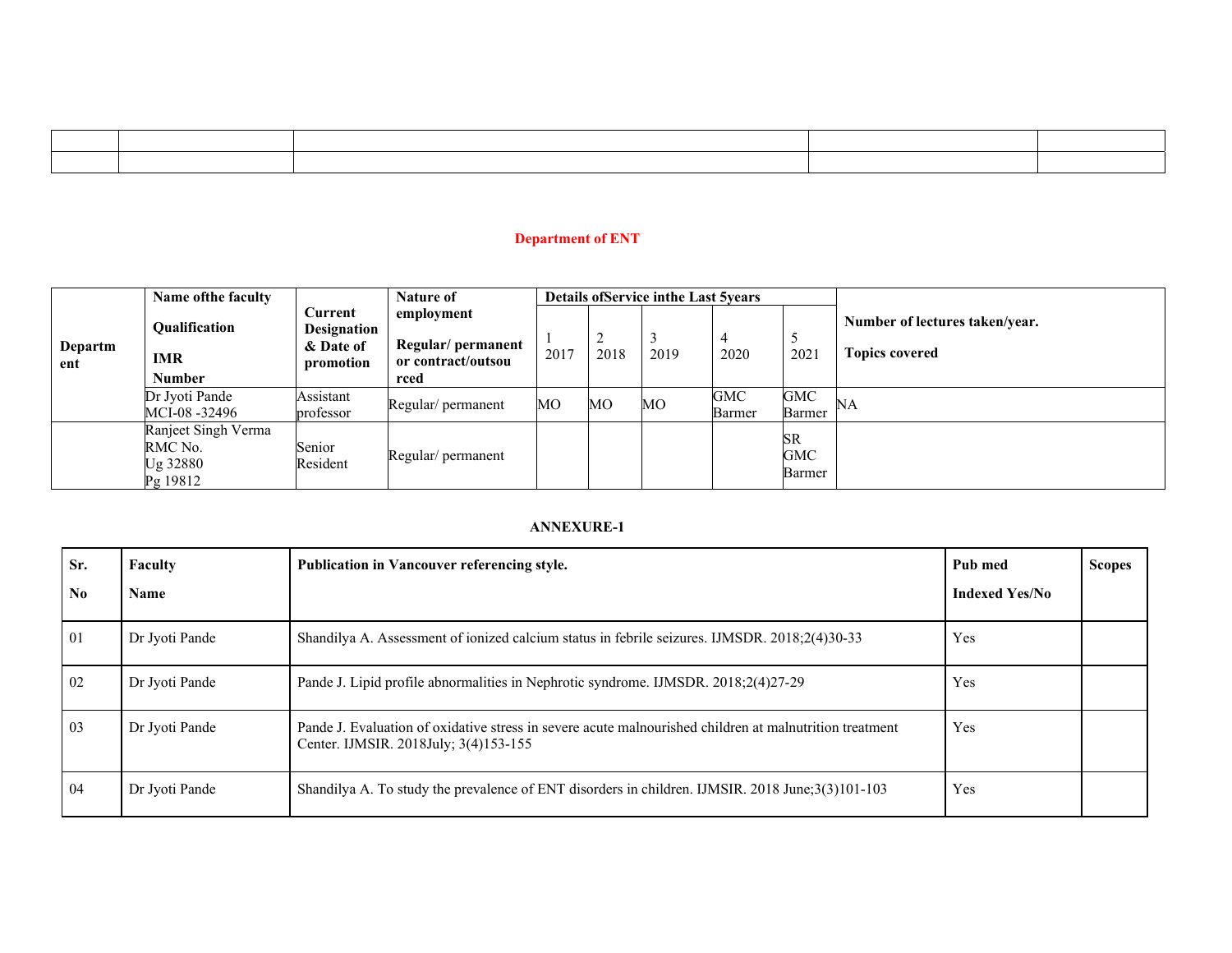# **Department of Paediatrics**

| Department  | Name of the<br>faculty                                                         | Current                                         | Nature<br>ofemployment |                                                                         | Details of Service in the Last 5years                  | Numberoflecturestaken/year.                                          |                                                  |                                     |                                                                    |
|-------------|--------------------------------------------------------------------------------|-------------------------------------------------|------------------------|-------------------------------------------------------------------------|--------------------------------------------------------|----------------------------------------------------------------------|--------------------------------------------------|-------------------------------------|--------------------------------------------------------------------|
|             | Designation<br>Qualification<br>& Date of<br>promotion<br><b>IMR</b><br>Number | Regular/permanent<br>or contract<br>/outsourced | -1                     | $\overline{2}$                                                          | $\overline{3}$                                         | $\overline{4}$                                                       | 5                                                | Topicscovered                       |                                                                    |
| Peadiatrics | Dr. Harish Kumar<br><b>MBBS</b><br>MD (Peadiatrics)<br>007523                  | Professor                                       | Regular                | Associate<br>Professor<br>Peadiatrics<br>$\operatorname{GMC}$<br>Barmer | Associate<br>Professor<br>Peadiatrics<br>GMC<br>Barmer | Associate<br>Professor<br>Peadiatrics   Peadiatrics<br>GMC<br>Barmer | Associate<br>Professor<br>GMC<br>Barmer          | Senior<br>Specialist<br>Peadiatrics | 1.Advanced of<br>Breastfeeding,<br>2. Veccination<br>3. Thalassmia |
|             | Dr. Amit<br>Shandiliay<br><b>MBBS</b><br>MD<br>(Peadiatrics)<br>27349          | Assi.<br>Professor                              | Regular                | Assi.<br>Professor<br><b>GMC</b><br>Barmer                              | Assi.<br>Professor<br>${\rm GMC}$<br>Barmer            | Assi<br>professor<br>GMC<br>Dungarpur                                | Senior<br>Demonstrator<br><b>GMC</b><br>Bhilwara | Medical<br>Officer                  |                                                                    |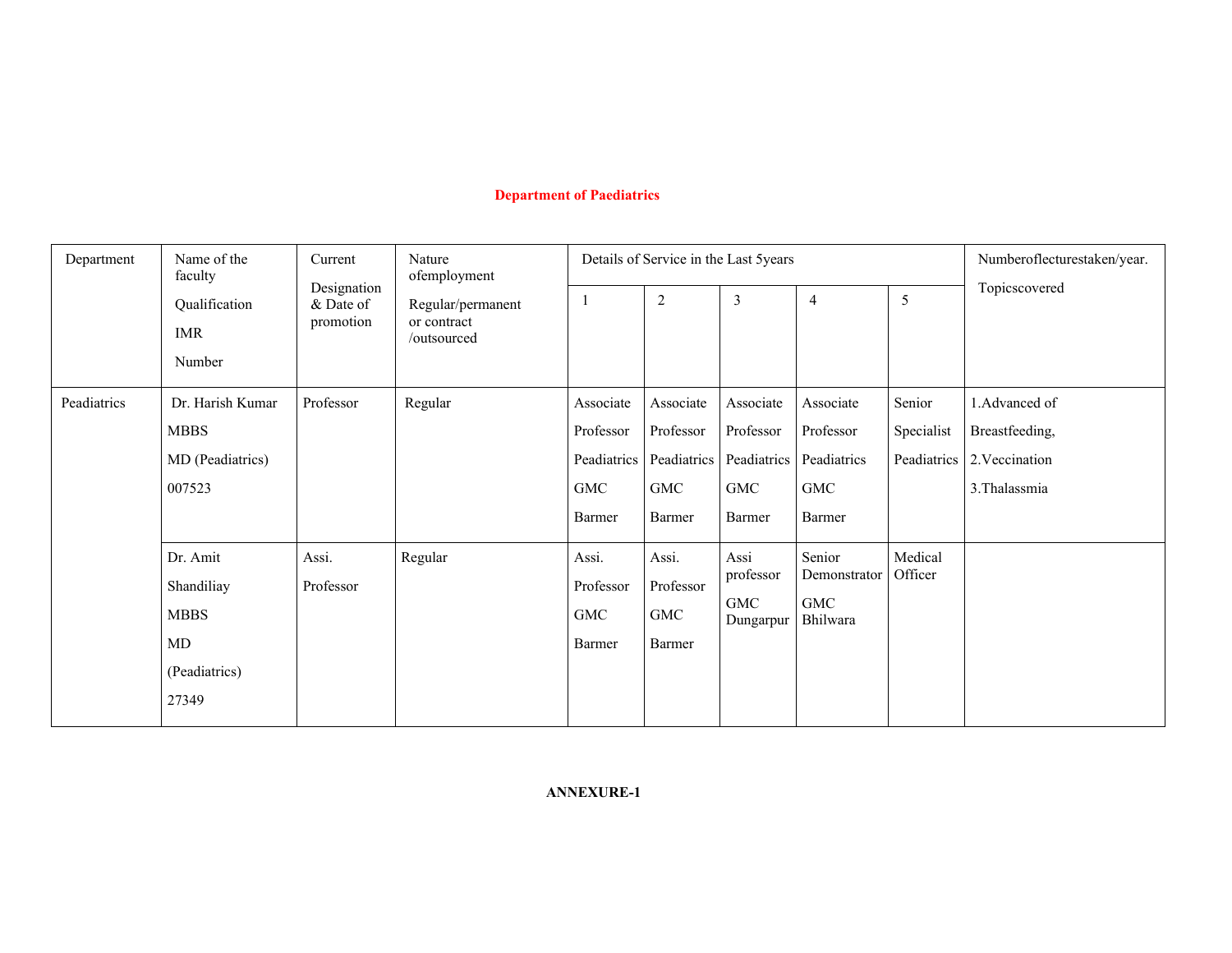| Sr.No | Faculty<br>Name  | Publication in Vancouver referencing style.                                                                                | PubmedIndexed<br>Yes/No | Scopes |
|-------|------------------|----------------------------------------------------------------------------------------------------------------------------|-------------------------|--------|
|       | Dr. Harish Kumar | 1. Study of the clinic-epidemiological profile of children suffering from urinary tract infection.                         | Yes                     |        |
|       |                  | 2. Assessment of Lipid Profile among Children: A Hospital Based Prospective Study.                                         | Yes                     |        |
|       |                  | 3. Assessment of Various Respiratory Diseases among Children:                                                              | Yes                     |        |
|       |                  | A Hospital Based Study.                                                                                                    | Yes                     |        |
|       |                  | 4.A Hospital Based Prospective Study to Correlate Type 1 Diabetes with Celiac Disease and<br>Thyroid Dysfunction Patients. |                         |        |

# **Department of Microbiology**

|              | Name of the faculty                                          |                                                   | Nature of employment                        | Details of Service in<br>the Last 5years |                |   |   | Number of lectures |                                                             |
|--------------|--------------------------------------------------------------|---------------------------------------------------|---------------------------------------------|------------------------------------------|----------------|---|---|--------------------|-------------------------------------------------------------|
| Department   | Qualification<br><b>IMR</b><br><b>Number</b>                 | <b>Current Designation</b><br>& Date of promotion | Regular/permanent or<br>contract/outsourced |                                          | $\overline{2}$ | 3 | 4 | 5                  | taken/year.<br><b>Topics covered</b>                        |
| Microbiology | DR.<br><b>HEETHENDRA</b><br><b>PUROHIT</b><br><b>MBBS MD</b> | Professor                                         | permanent                                   |                                          |                |   |   |                    | General microbiology,<br>Immunology,<br>Hepatobiliary       |
| Microbiology | DR. ARVIND KISHORE<br><b>CHANDORA</b><br><b>MBBS MD</b>      | Associate Professor /<br>Reader                   | permanent                                   |                                          |                |   |   |                    | Bloodstream, CVS, CNS                                       |
| Microbiology | DR. MOTI LAL<br><b>KHATRI</b><br><b>MBBS MD</b>              | Asst. Professor / Lecturer                        | permanent                                   |                                          |                |   |   |                    | <b>Respiratory Tract</b><br>Infection,<br>Skin, soft tissue |
| Microbiology | DR. HARI NARAYAN<br><b>MBBS</b>                              | Demonstrator / Tutor                              | contract                                    |                                          |                |   |   |                    | General microbiology,<br>Immunology<br>Gastrointestinal     |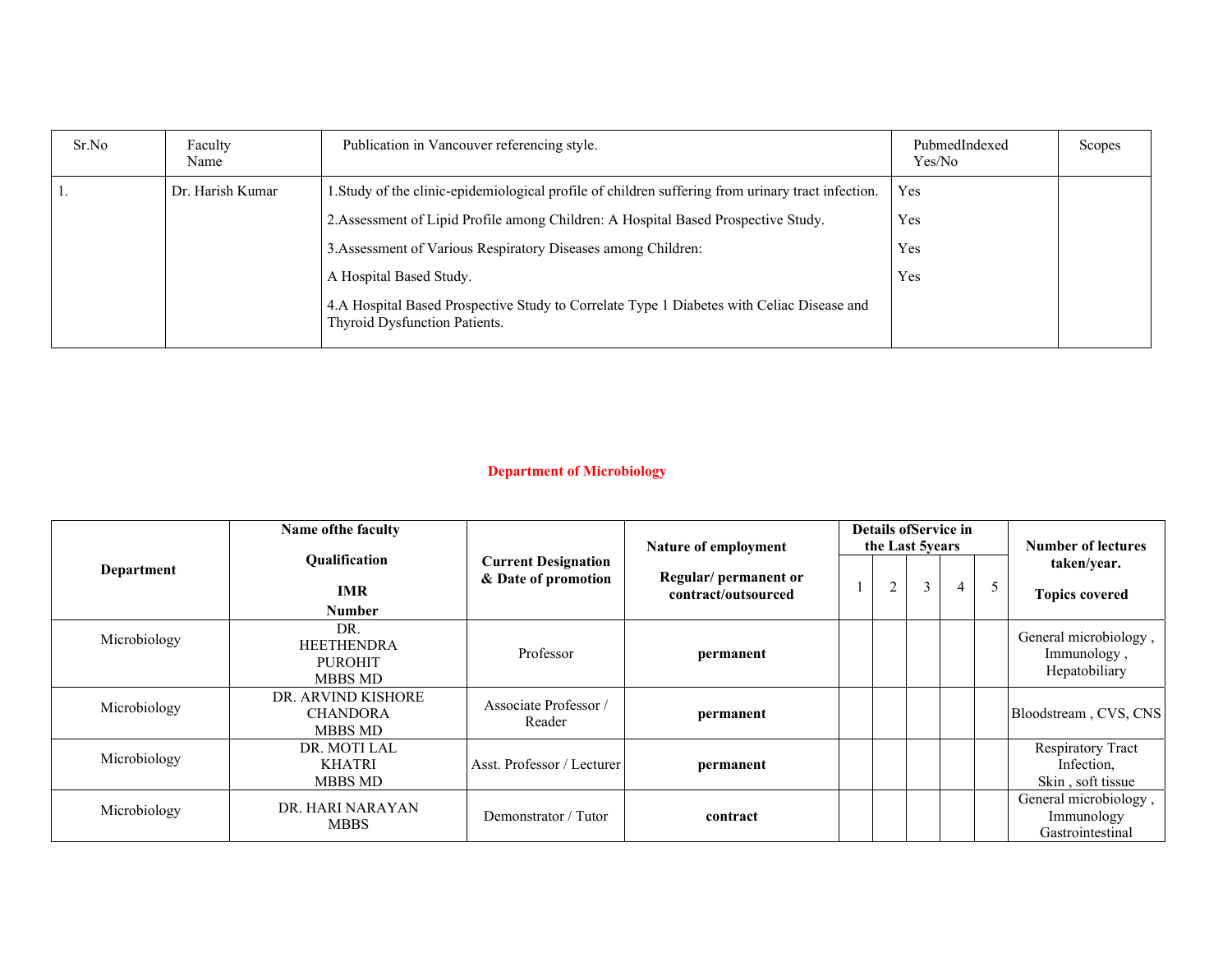| Microbiology | DR. RAM PYARI<br>MBBS            | $'$ Tutor<br>Demonstrator /    | contract |  |  |                   |
|--------------|----------------------------------|--------------------------------|----------|--|--|-------------------|
| Microbiology | <b>RAHUL SONI</b><br>M Sc Micro. | $\int$ Tutor<br>Demonstrator / | contract |  |  | UTI Miscellaneous |

| Sr.No | FacultyName                                  | Publication in Vancouver referencingstyle.                                                                                                                                                                                                                                                               | Pubmed Indexed Yes/No | Scopes |
|-------|----------------------------------------------|----------------------------------------------------------------------------------------------------------------------------------------------------------------------------------------------------------------------------------------------------------------------------------------------------------|-----------------------|--------|
| 1.    | DR. Motilal Khatri (Assistant Professor)-    | Abhishek Sharma, Motilal Khatri, determine<br>the antimicrobial susceptibility pattern of<br>different microbial used for treating infection in<br>cancer patients. IJMRP, 2019.                                                                                                                         |                       |        |
|       |                                              | Motilal Khatri, Abhishek Sharma,<br>2.<br>Characterization of bacteria from blood culture<br>of cancer patients admitted to cancer institute at<br>a tertiary care hospital. IJMRP,2019.                                                                                                                 |                       |        |
|       |                                              | Abhishek Sharma, Motilal Khatri: analysis of<br>3.<br>demographic profile among cases of isolates of<br>enterococci at a tertiary care teaching hospital.<br>IJMRP, 2019.                                                                                                                                |                       |        |
| 2.    | DR. ARVIND KISHORE CHANDORA<br>(ASSO. PROF.) | 4. ARVIND CHANDORA, Evolution of<br>seroprevalence of hepatitis b virus infection<br>among patients IJMRP 2019.<br>ARVIND CHANDORA, P.K. KHATRI,<br>5.<br>STUDY OF SWINE FLU VIRUS<br>REEMERGANCE IN WESTERN<br>RAJASTHAN JODHPUR IN REFERANCE<br>TO DIFFERENT AGE GROUPS (RISK<br>FACTOR), IJCMAS 2015. |                       |        |
|       |                                              |                                                                                                                                                                                                                                                                                                          |                       |        |